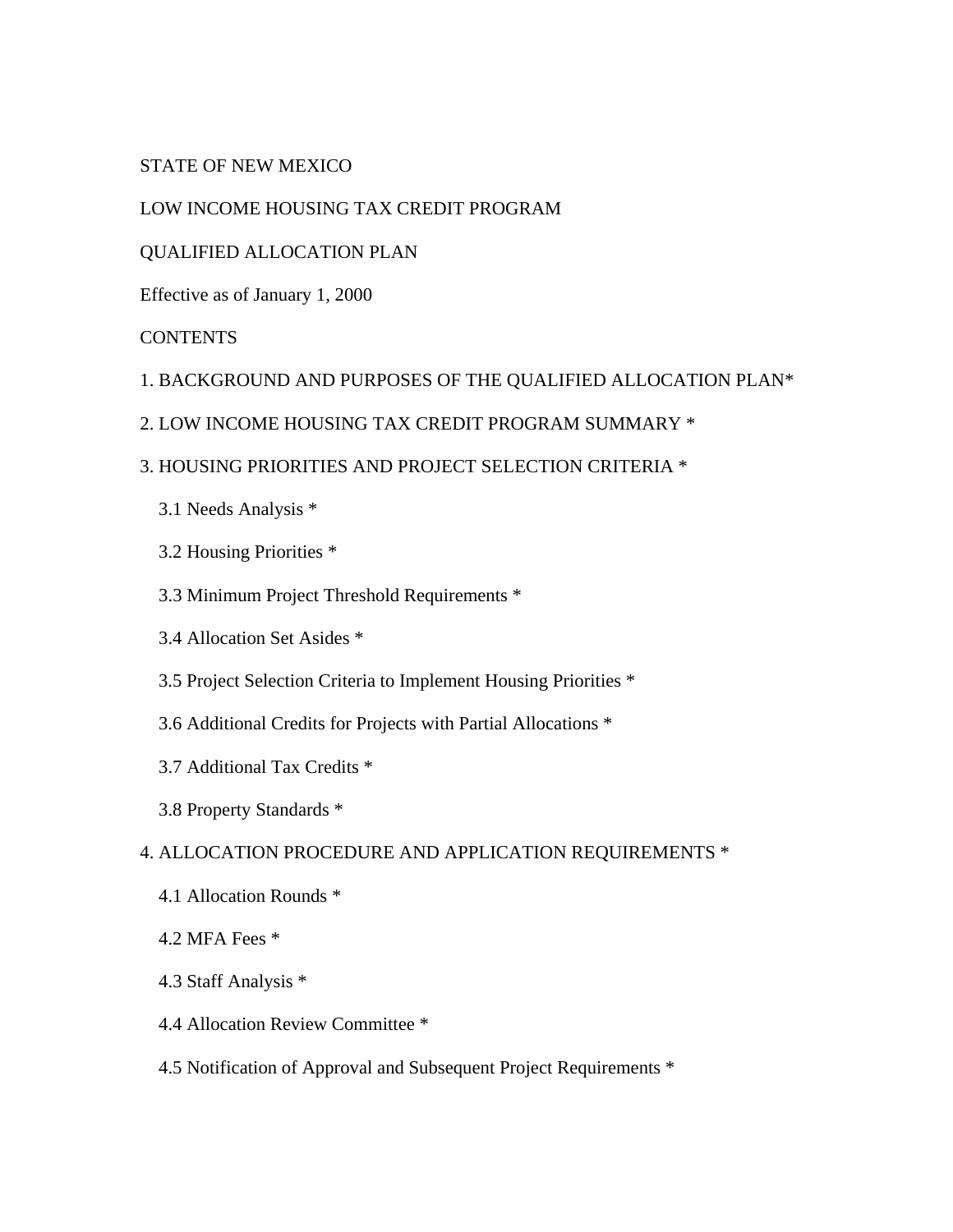- 4.6 Termination of Reservations or Rejection of Applications \*
- 4.7 Appeal Process \*
- 4.8 Notification to MFA of Changes to the Project \*
- 4.9 Financial Analyses \*
- 4.10 Notice Provisions \*
- 5. COST CERTIFICATION \*
- 6. AUXILIARY FUNCTIONS \*
	- 6.1 Subsidy Layering Review \*
	- 6.2 Processing of Tax Exempt Bond Financed Projects \*

7. AMENDMENTS TO THE ALLOCATION PLAN \*

8. FUTURE YEAR'S BINDING COMMITMENTS \*

- 9. RIGHT TO REALLOCATE \*
- 10. MFA TAX CREDIT MONITORING AND COMPLIANCE PLAN SUMMARY \*
- 11. GLOSSARY \*

### 1. BACKGROUND AND PURPOSES OF THE QUALIFIED ALLOCATION PLAN

The Low Income Housing Tax Credit ("LIHTC", "Credits", or "Tax Credit") Program was created in the Tax Reform Act of 1986 as an incentive for individuals and corporations to invest in the construction or rehabilitation of low income housing. The Tax Credit provides the investor a dollar-for-dollar reduction in personal or corporate federal income tax liability for a 10-year period for projects meeting the Program's requirements.

By Executive Order 97-01 on January 14, 1997, New Mexico Mortgage Finance Authority ("MFA") was designated by Governor Johnson as the Housing Credit Agency ("HCA") responsible for administering the Tax Credit Program in the State of New Mexico and allocating tax credits to eligible New Mexico Projects. Consequently MFA now awards tax credits to Projects meeting its Project Selection Criteria, and monitors existing Projects for compliance with the Internal Revenue Service Code, Section 42, as amended. However, MFA does not make any representation to any party concerning compliance with the Internal Revenue Code, Treasury Regulations or other laws or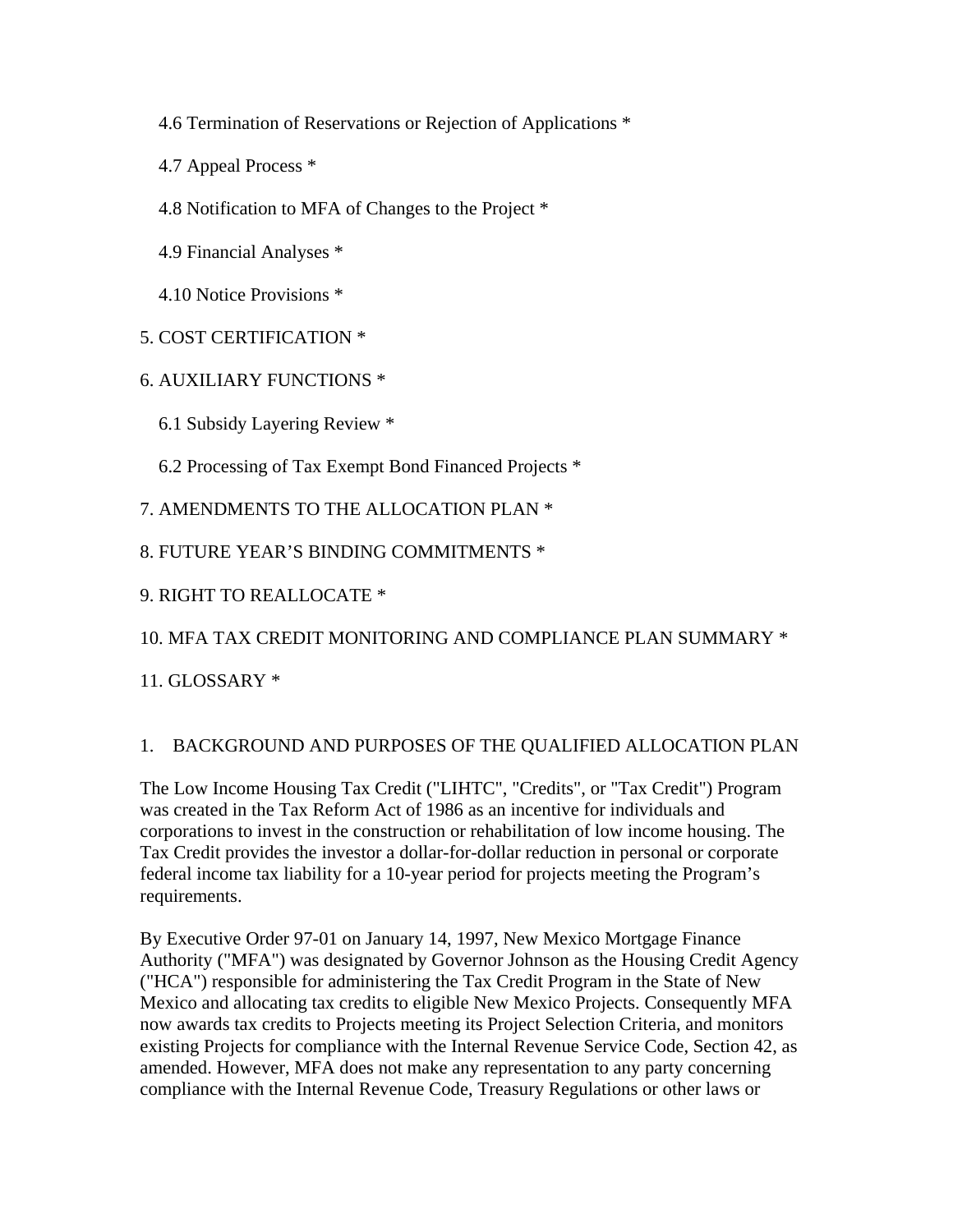regulations governing Low Income Housing Tax Credits. Neither MFA, its agents or employees will be liable for any matters arising out of, or in relation to, the allocation of Low Income Housing Tax Credits. Individuals, corporations, and nonprofit organizations intending to utilize the LIHTC Program should consult their own tax advisors concerning the application of Tax Credits to their Projects, and the way in which Tax Credits will affect their federal income taxes.

Administration of the Tax Credit Program, as outlined in this Qualified Allocation Plan, is consistent with the statutes creating MFA in 1975 [Chapter 303, Laws of New Mexico, 1975, known and cited as the New Mexico Mortgage Finance Authority Act, being Sections 58-18-1 through 58-18-27, inclusive], as supplemented in 1995, as follows:

The legislature hereby finds and declares that there exists in the state of New Mexico a serious shortage of decent, safe and sanitary residential housing available at prices and rentals within the financial means of persons and families of low income or moderate income. This shortage is severe in certain urban areas of the state, is especially critical in the rural areas and is inimical to the health, safety, welfare and prosperity of all residents of the state…The legislature further finds and determines that for the purposes of remedying these conditions, helping to alleviate the shortage of adequate housing and encouraging and providing the financing for the acquisition, construction, rehabilitation and improvement of residential housing for persons and families of low or moderate income within the state, a public body politic and corporate, separate and apart from the state, constituting a governmental instrumentality to be known as the New Mexico mortgage finance authority should be created with power to raise funds from private and public investors, to make funds available for such purposes, to create and implement programs from time to time as may be necessary or appropriate to accomplish its purposes and to assist, administer finance or service housing programs for or through private and nonprofit organizations and local, state, federal and tribal agencies or their instrumentalities.

One of the requirements of the Agency designated as the HCA is to prepare a Qualified Allocation Plan for allocating Tax Credits. Code Section 42(m) states that the HCA must make allocations of tax credits pursuant to a qualified allocation plan which:

Sets forth Project Selection Criteria to be used to determine housing priorities of the Housing Credit Agency, which are appropriate to local conditions. These criteria must include Project location, housing needs characteristics, Project characteristics, sponsor characteristics, participation of local tax exempt organizations, and tenants with special housing needs.

Gives preference in allocating housing Credit dollar amounts among selected Projects to

– Projects serving the lowest income tenants; and

Projects obligated to serve qualified tenants for the longest periods of time; and Provides a procedure that the Agency will use in monitoring for noncompliance. This document is intended to fulfill the requirements 1 and 2 above for MFA's Tax Credit allocation activity in the State of New Mexico, commencing on its effective date.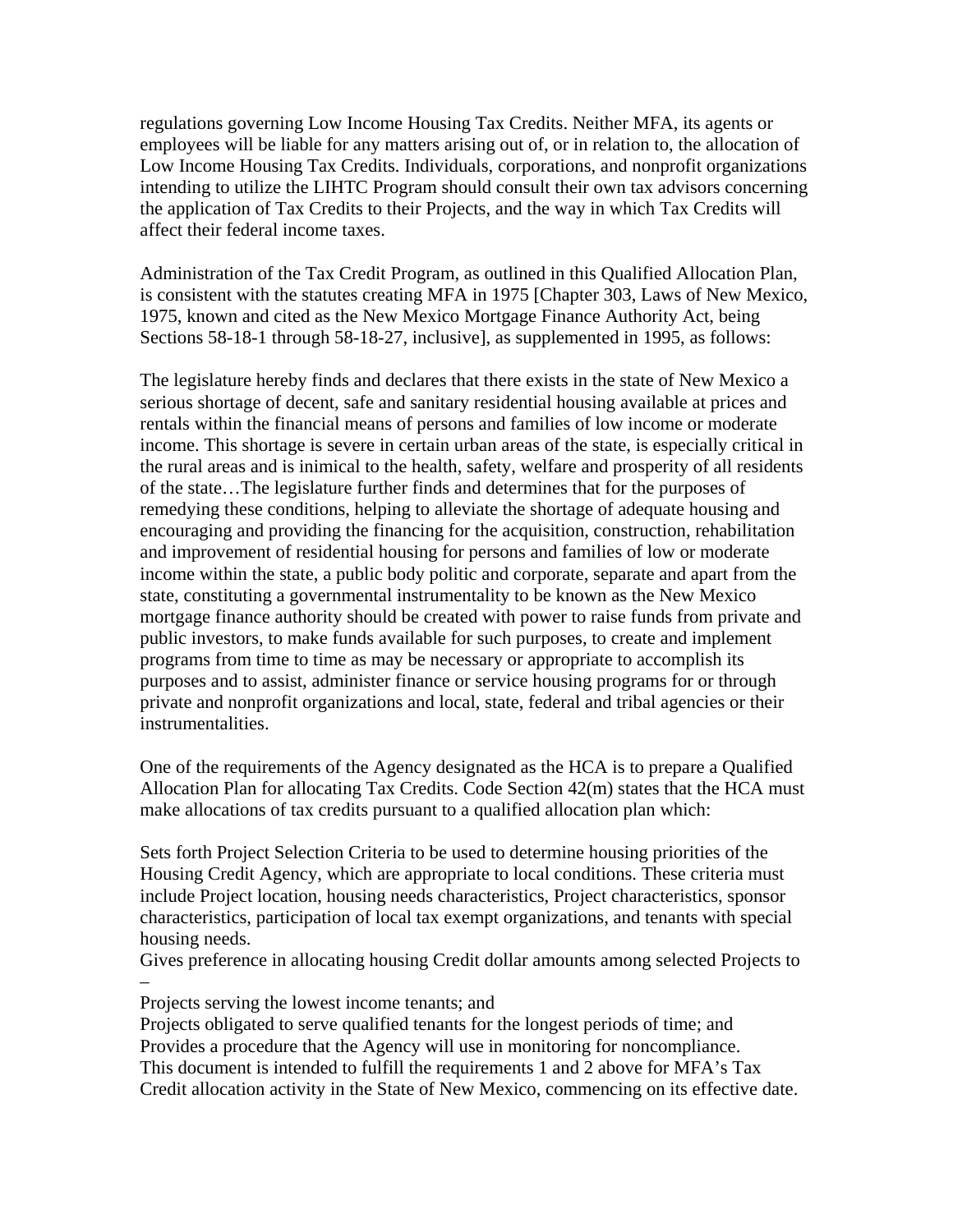The procedure required in item 3 above is summarized here in Section 10 but published under separate cover.

## Public Hearings

Following public notice, a draft Qualified Allocation Plan will be available to the public for comment for a period of thirty (30) days, during which time public hearing(s) will be held. MFA will accept written comments during this thirty-day period and will consider any comments presented at the public hearing, prior to completion of the plan.

## 2. LOW INCOME HOUSING TAX CREDIT PROGRAM SUMMARY

The Tax Reform Act of 1986 established the Low Income Housing Tax Credit (LIHTC) Program to stimulate private sector investment in Low Income rental housing. In August of 1993, permanency was granted to the LIHTC Program after numerous temporary annual extensions. As of January 1997, MFA was authorized under law to allocate an annual population allocation, any subsequent carry-forward, returned and national pool Credits.

There are numerous technical rules governing a Project's qualification for Tax Credits. The following is a summary of certain key provisions of Section 42 of the IRS Code and regulations, and the LIHTC Program. Applicants are advised to review the IRS Code directly for further detail, since this overview does not address all of the provisions.

Amount of Tax Credit Available Statewide:

The State of New Mexico annually receives a Tax Credit allocation equal to \$1.25 per resident. The LIHTC Initial Application Package provides the current year's population estimates, as provided by the Internal Revenue Service, and estimated Annual credit ceiling. MFA may also allocate any carry-forward, returned or national pool Credits received by the State.

Nonprofit Allocation Set Aside:

A minimum of 10% of the Annual Credit Ceiling must be allocated each year to Projects involving Qualified Nonprofit Organizations. MFA's Allocation Set Asides (see Section 3.4) are intended to implement this requirement. However, Qualified Nonprofit Organizations may also apply for Credits in excess of this Set Aside.

For the purposes of identifying Applicants eligible for this set aside, several requirements must be met, as described in Code Section 42(h)(5). A Qualified Nonprofit Organization is an organization described in Sections  $501(c)(3)$  or  $501(c)(4)$  of the IRS Code and exempt from tax under Section 501(a). The production of decent, safe and affordable housing must be one of the defined goals, objectives, or purposes of the nonprofit organization. The nonprofit organization must materially participate in the Project. This means the organization "must be involved on a regular, continuous and substantial basis"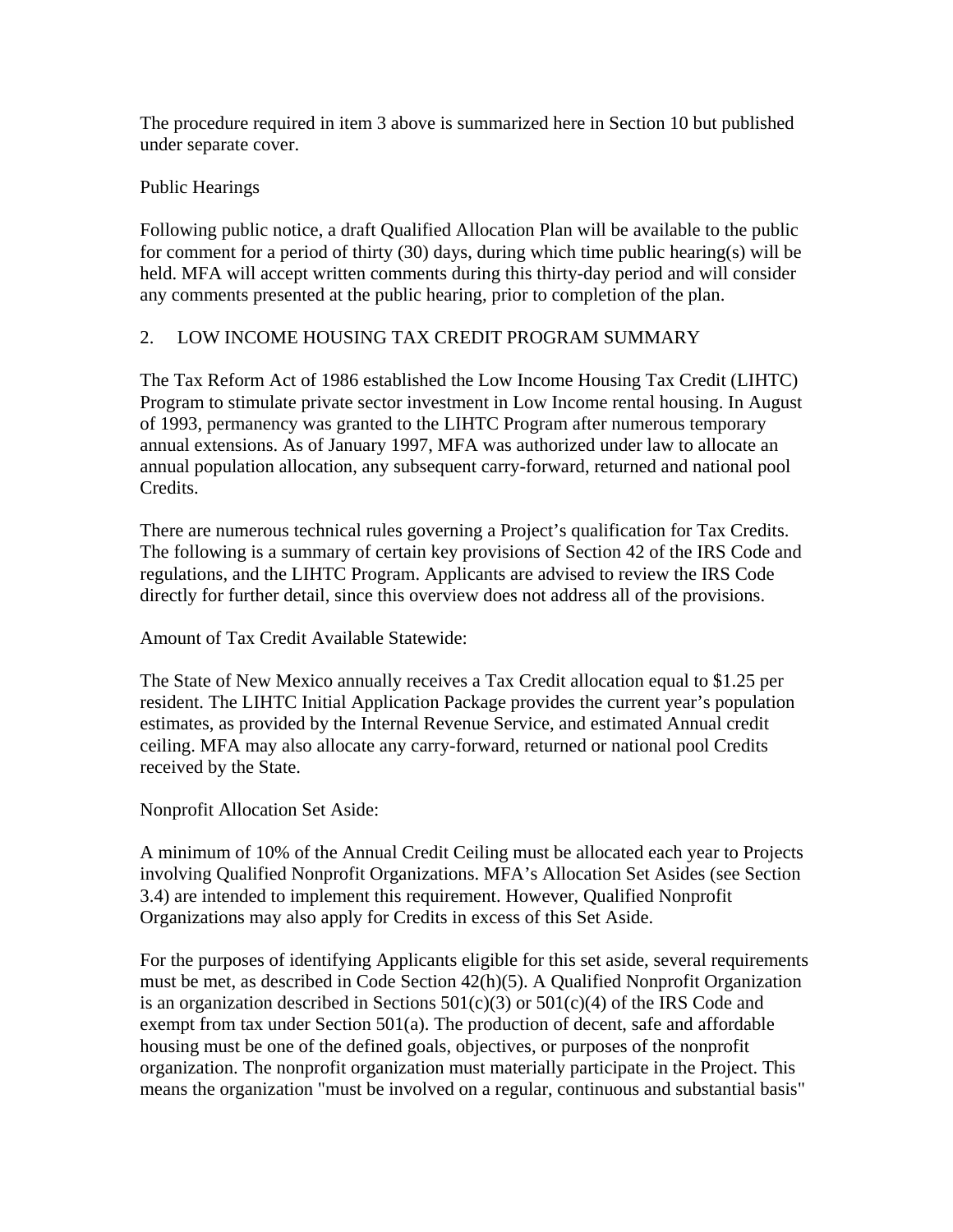in the development and operation of the Project during the term of the Compliance Period. The nonprofit must own an interest in the Project throughout the Compliance Period and may not be affiliated with or controlled by a for-profit organization.

### Minimum Apartment Unit Set Asides:

In order for a project to qualify for Credits, the owner must rent at least 20% of the units in the Project to households with incomes at or below 50% of the Area Gross Median Income; or at least 40% of the units to households with incomes at or below 60% of the Area Gross Median Income (the "Set Aside units"). Projects eligible for the Tax Credit may exceed these limitations, but cannot fall below them, and the Set Aside Election must be made at the time the Application is submitted to MFA. Once an Application has been submitted to MFA, the Set Aside Election cannot change. Generally LIHTC units must be made available to the general public under an initial lease term of at least 6 months. However, exceptions are made for single room occupancy and transitional homeless facilities.

## Rent and Income Restrictions:

The Project owner and/or Project manager must rent Set Aside Units only to households meeting certain income restrictions. Furthermore, rents charged for set aside units may not exceed 30% of the applicable income limit(s) designated by the Applicant (generally 50% or 60% of the Area Gross Median Income). Gross rent limits provided annually by MFA (Exhibit D of the LIHTC Application Package) include tenant-paid utility allowances, and must be reduced by a utility allowance that accurately reflects the cost of tenant-paid utilities by unit size. More detail in reference to rental assistance payments and qualifying LIHTC tenants can be found in the MFA Tax Credit Monitoring and Compliance Plan Summary (Section 10) and in the plan itself, which is issued under separate cover.

### Eligible Projects:

The tax credit program is intended for rental Projects. These may include transitional housing for the homeless, SRO Projects, elderly and other special needs Projects. Dormitories, trailer parks and transient housing are not eligible.

### Compliance Period:

The initial Compliance Period is 15 years. An Extended Use Period also applies to the Project for a minimum 15 years subsequent to the initial Compliance Period, during which time transfers and tenant dislocation are limited. If the owner chooses to transfer or sell the property during the Extended Use Period, the owner must notify MFA in writing thirty (30) days prior to the transfer or closing date. If the owner elects to convert the Project to market use at the end of year 30, or the length of extended use period, then the owner must submit written notice to MFA. MFA is allowed one year to find a qualified buyer who will retain the project as low income. The sale price of the Project is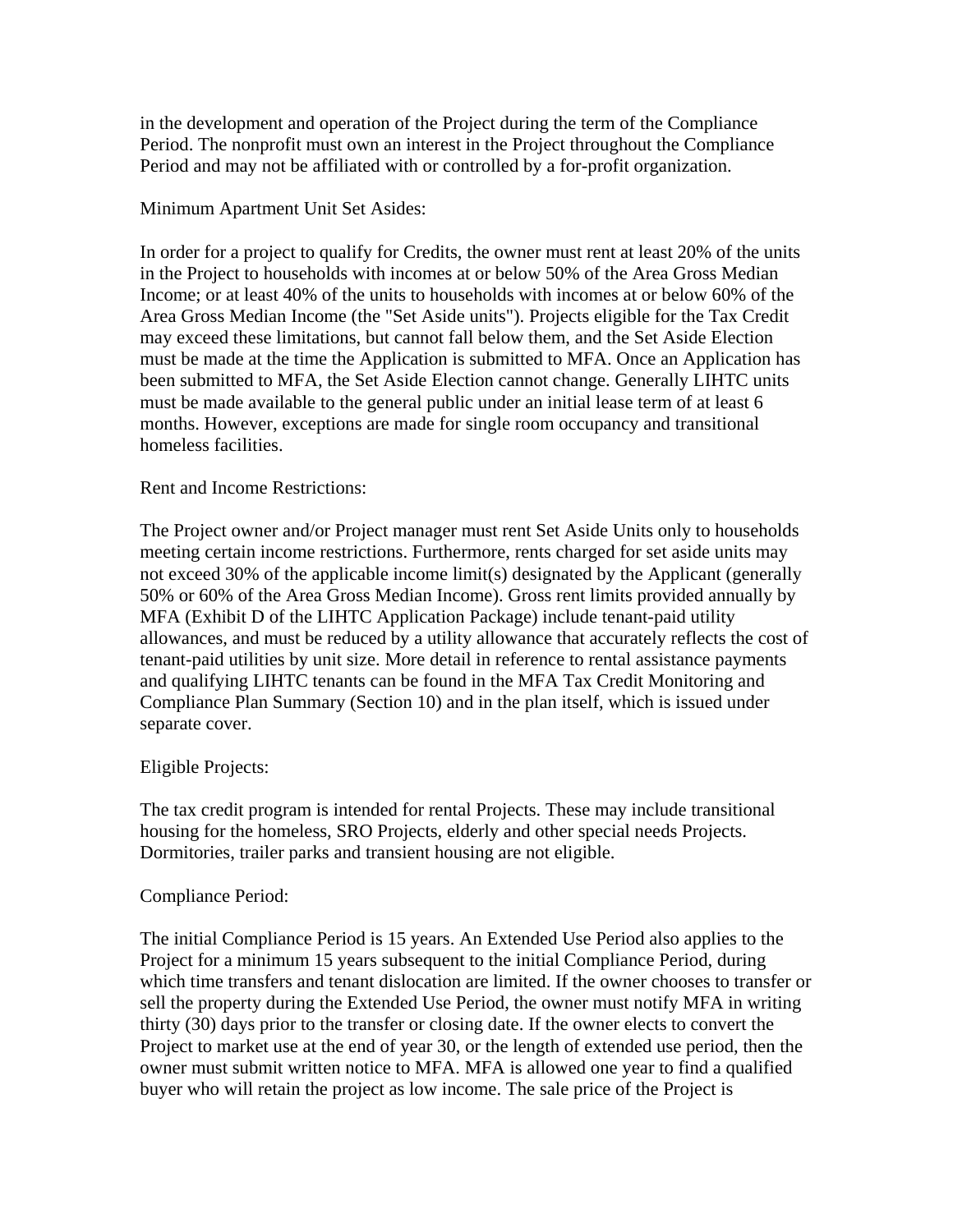determined by formula in the IRS Code, Section 42. If no qualified buyer is identified, the property may be converted to market use with the provision that existing Low Income Tenants will not be evicted for a period of three years after the initial 15 year Compliance Period. Failure to comply with set asides, or any reduction in the number or floor space of the Set Aside Units during the Compliance Period will result in recapture, with nondeductible interest, of at least a portion of the Tax Credits taken previously. MFA will notify the IRS if it learns of any noncompliance.

An owner may not begin to claim the Tax Credit until IRS Form 8609 is filed, and this form is considered to be a certification of compliance with the IRS requirements. The Project owner must also make an annual tenant income determination and file an annual compliance statement with MFA.

### Compliance Monitoring:

As of January 1, 1992 the IRS required each Housing Credit Agency ("HCA") to write and implement a Compliance and Monitoring Plan (summarized in Section 10). MFA's procedure in monitoring includes a combination of annual certifications and regular site visits (audits and inspections) for all completed tax credit projects. The IRS has provided substantial penalties, including recapture of the Tax Credit plus interest, for noncompliance with the policies and procedures set forth in Section 42 and MFA's Tax Credit Monitoring and Compliance Plan. Annual fees described in Section 4.2 will be assessed for each year of the Compliance Period. Fees for monitoring and compliance will be billed annually before December 31 for the subsequent year. Failure to pay these fees will result in MFA's filing of a "Notice of Noncompliance" (IRS Form 8823) with the IRS.

#### Eligible Basis According to Type of Project:

The "Eligible Basis" is generally the same as a Project's adjusted depreciable basis for tax purposes. Fees or points charged to obtain long-term financing, syndication costs and fees, and marketing expenses are not included in Eligible Basis. (These include credit enhancement, credit origination fees, bond issuance costs, reserves for replacement, startup costs and future operating expenses.) Costs related to the acquisition of land, costs attributable to any commercial portion of the property and costs attributable to non-Set Aside Units which are above the average quality of the Set Aside Units in the Project are not eligible. However, Eligible Basis is not reduced for depreciation when determining the Tax Credit amount during later years of the Credit Period. The Eligible Basis must be reduced by the amount of certain federal grants or below-market-rate federal loans made with respect to the building or its operation, or only 4% Tax Credits can be allocated. For new construction Projects, Eligible Basis includes the cost of construction items, which are part of the Project's depreciable basis.

Rehabilitation expenditures qualify for the 9% Tax Credit when rehabilitation costs incurred during a 24-month period equal or exceed the greater of \$3,000 per Low Income Unit, or 10% of the unadjusted basis, and may be combined with 4% Credits on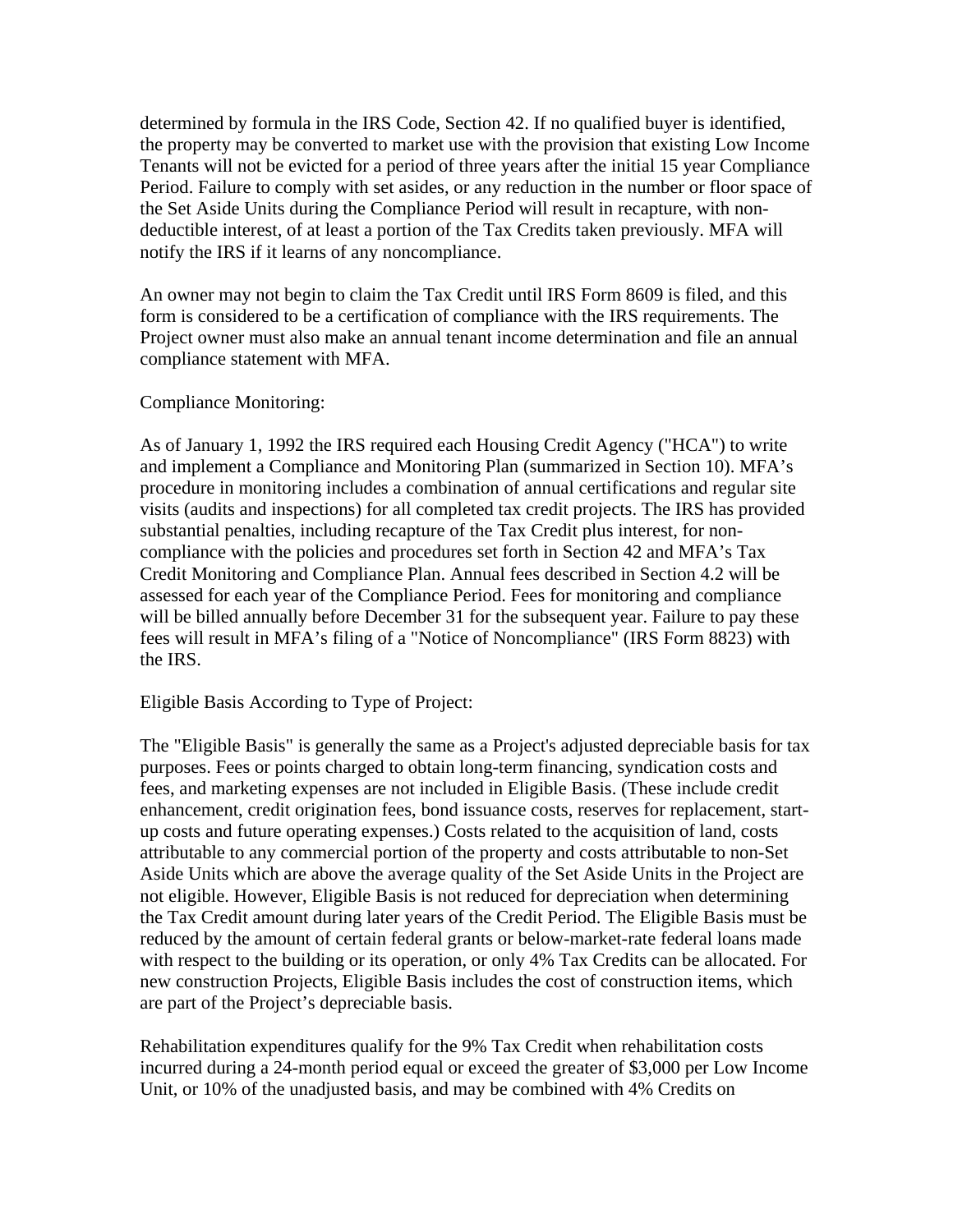acquisition costs. (At the election of the taxpayer only the \$3,000 limitation applies to a building purchased from a governmental entity.) The "Eligible Basis" used to calculate Tax Credits for Projects in Difficult Development Areas or Qualified Census Tracts may be increased by up to 30% at MFA's discretion.

## Ten Year Rule:

In order for the acquisition of an existing building to qualify, the taxpayer must acquire the building from an unrelated person who a) has held the building for at least ten years and b) did not make substantial improvements during that period which were subject to 60-month amortization under Code Section 167(k) or ACRS (as in effect prior to the Tax Reform Act of 1986). The 10-year requirement may be waived in the case of distress sales of certain federally-assisted buildings, pre-payment of mortgages that could result in building(s) being converted to market use, buildings acquired from failed depository institutions, and single family residences used for no other purpose than as a principal residence by the previous owner. The Secretary of the Treasury can waive the 10-year "Placed In Service" limitation for a) any distressed property which is federally assisted as defined in Code Section 42, b) federally assisted housing that could lose Set Aside Units as a result of mortgage prepayment, (This applies to properties under the HUD Sections 221(d)(3) and 236 and RD 515 Programs), and c) buildings acquired from a federally insured depository institution that is in default, as defined by Section 3 of the Federal Deposit Insurance Act, or from a receiver or conservator of such an institution.

### Federal Subsidy:

For the purpose of the LIHTC, Federal Subsidies include federal grants and belowmarket-rate federal loans through programs such as those administered by HUD (excluding CDBG and, in certain cases, HOME) and Rural Development, Tax Exempt financing (such as that provided through the MFA's bond programs) and any other locally administered low-interest loans or grants from federal sources. Use of these financing sources may require reductions in Eligible Basis or reductions in a Project's maximum Applicable Credit Percentage from 9% to 4%. (See Code Sections 42(d)(5)(A) and  $42(i)$ .).

Qualified Basis According to Type of Project:

The "Qualified Basis" is that portion of the eligible basis attributable to low income units. It is calculated as the smaller of the percentage of Low Income units in the building, or the percentage of floor space devoted to Low Income units in a building.

Placed In Service Requirement:

The 10-year Credit Period and 15 year Compliance Period begin with the taxable year in which the building is "Placed In Service" (the time at which a building is "suitable for occupancy," which generally refers to the date of the issuance of the first certificate of occupancy for each building in the Project), or, at the owner's election, the following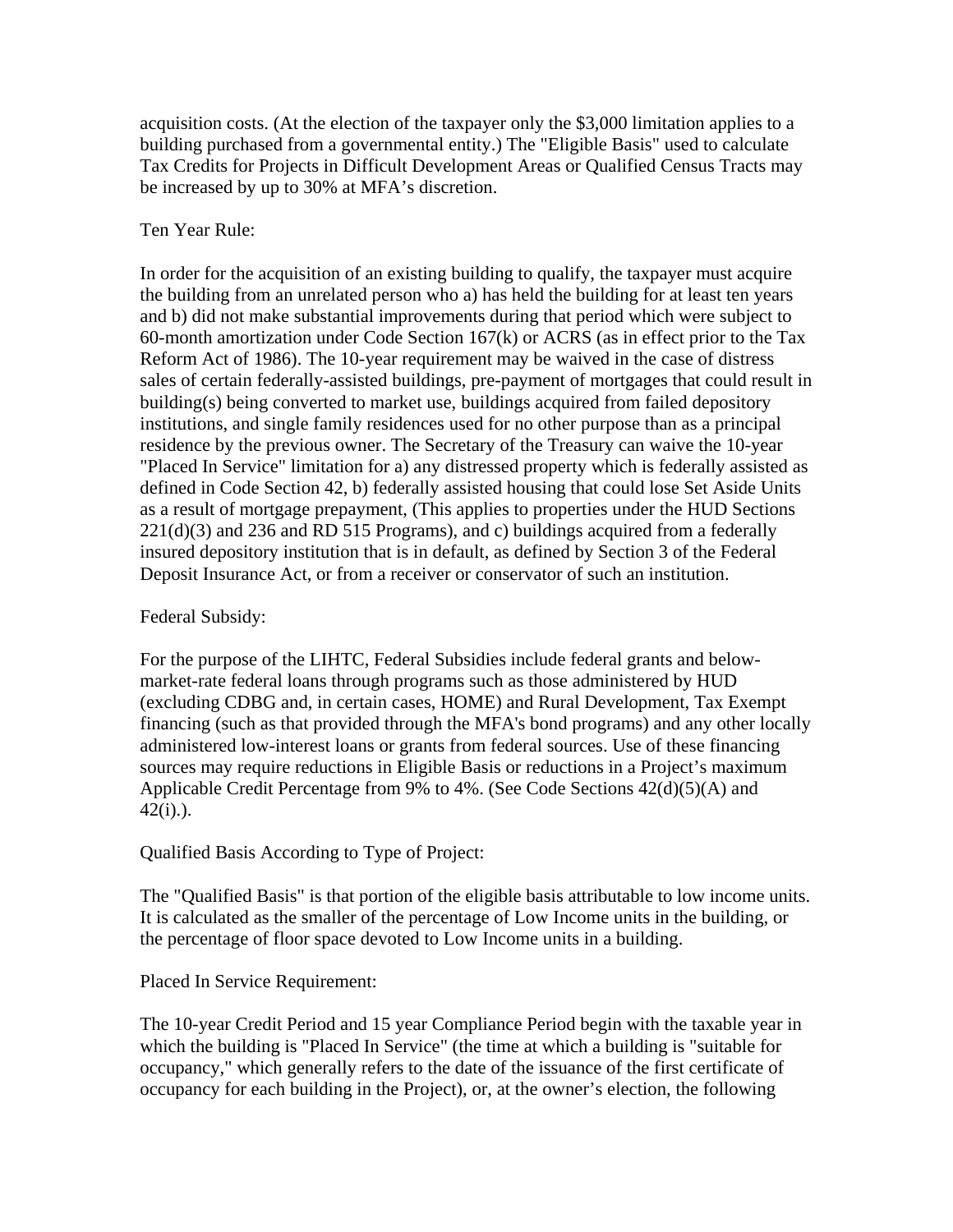taxable year. Section  $42(h)(1)(E)$  of the IRS Code allows for the allocation or "Carryover" Allocation" of Tax Credits to a building that is part of a new construction or rehabilitation Project if an applicant's qualified expenditures, or actual basis in the Project (as of the end of the calendar year in which the allocation is made) is more than 10% of the taxpayer's reasonably expected total basis in the Project. MFA requires evidence of ownership and expenditure of 10% of basis in the Project by November 15th. A Cost Certification detailing the qualified expenditures, or actual basis, that make up 10% of the reasonably expected basis and a description of the Applicant's method of accounting must be prepared by a Certified Public Accountant and submitted to MFA no later than November 15th. If the 10% Certified Public Accountant's Cost Certification is not received on this date by 5:00 p.m., the Project's Credit reservation will automatically be cancelled. Applicant must own fee title or a qualified leasehold interest in the site by November 15th to meet the Carryover requirements. Section 42(h)(1)(E) further allows for a qualified building to be Placed In Service in either of the two calendar years following the calendar year in which the allocation is made.

Building Classification and Tax Credit Applicable Percentages:

The Tax Credit's Applicable Credit Percentage (i.e., the "4%" or "9%" Credits for which a Project is eligible) is determined by the type of Project proposed, its use and treatment of "Federal Subsidy," and the amount of Credit necessary to reach feasibility and longterm viability. The rates of 4% and 9% are upper limits of available Credits, which fluctuate based on market conditions. The actual Tax Credit rates (Applicable Credit Percentages) are based on monthly prevailing interest rates that are calculated and published by the U.S. Treasury Department as the "Applicable Federal Rate" or "AFR". The amount of the annual Credit is calculated to yield a present value of either 30% (4% Credit) or 70% (9% Credit) of eligible costs. The applicable Credit percentage may be locked in at the Developer's option, at 1) the month in which the building is Placed In Service or 2) the month in which a Binding Commitment (Carryover Allocation) is made for an allocation or, in the case of Tax Exempt Bond Financed Projects, the time of the bond volume cap allocation. Listed below are types of Projects which could be considered eligible for the LIHTC and the applicable percentage for each type.

New Construction (without Federal subsidy):

The maximum applicable Credit percentage is 9% (70% present value) for a new construction Project.

#### Rehabilitation (without Federal subsidy):

The maximum applicable Credit percentage for rehabilitation is 9%. Total rehabilitation and related expenditures must equal or exceed the greater of \$3,000 per Low Income Unit or 10% of the unadjusted Project basis during a 24-month period.

Acquisition/Rehabilitation of an Existing Building:

The maximum Applicable Credit Percentage for acquisition of an existing building is 4%. Total rehabilitation and related expenditures must equal or exceed the greater of \$3,000 per Low Income Unit or 10% of the unadjusted Project basis during a 24-month period.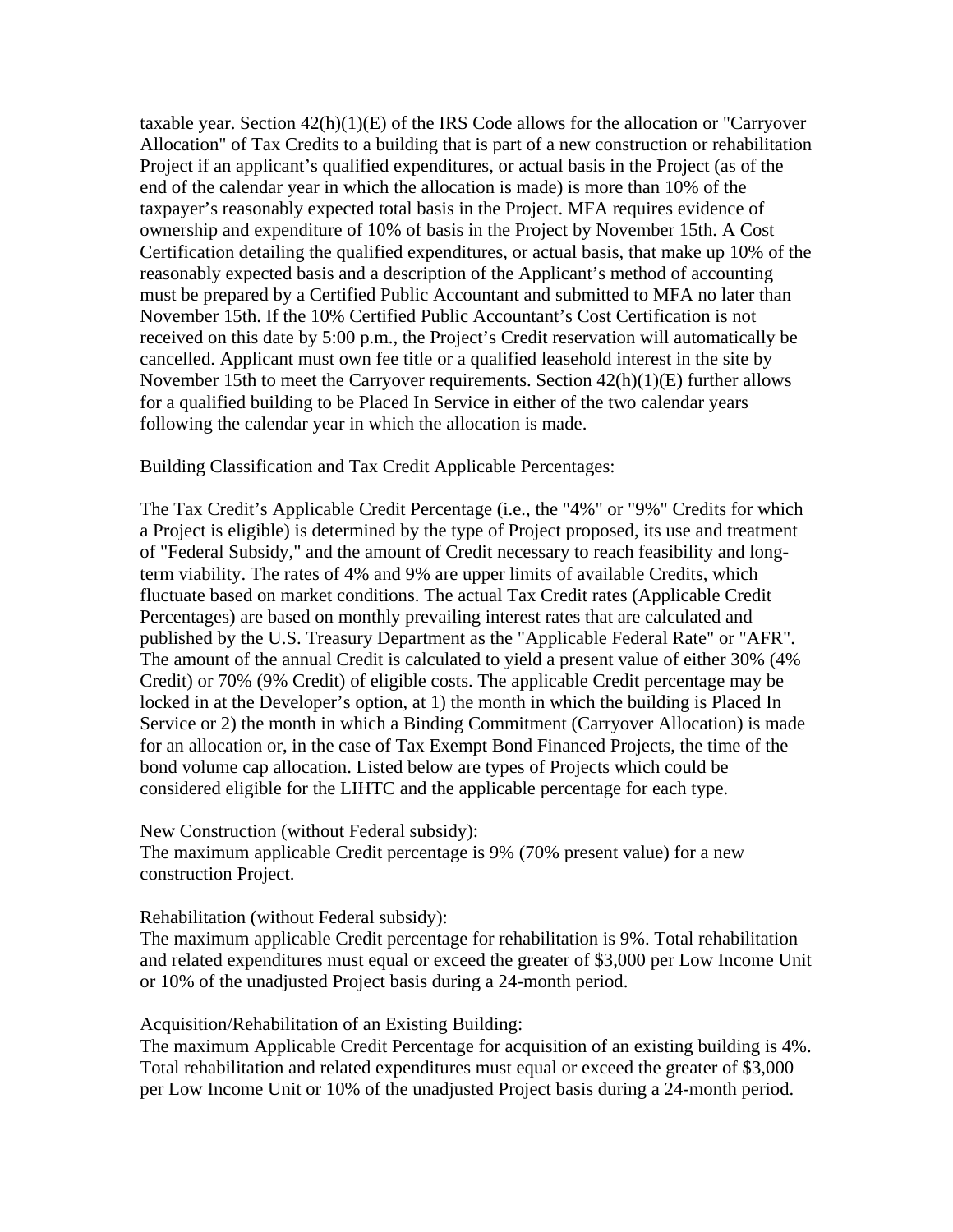Rehabilitation expenditures can qualify for the 9% rehabilitation Tax Credit as long as the Project does not receive federal subsidies.

Federal Subsidy without Reduction in Eligible Basis:

The maximum Applicable Credit Percentage is generally 4% for a federally subsidized, newly constructed or rehabilitated building. However, under certain circumstances, HOME program funding may allow for an Applicable Credit Percentage of 9%.

Federal Subsidy with Reduction in Eligible Basis:

In the case of a federally subsidized, newly constructed or rehabilitated building, the taxpayer may elect to exclude the amount of Federal Subsidy from the Eligible Basis. If the taxpayer makes such an election, the maximum Applicable Credit Percentage is 9% for a qualified building.

# 3. HOUSING PRIORITIES AND PROJECT SELECTION CRITERIA

3.1 Needs Analysis

This plan is consistent with the Needs Analysis of the State of New Mexico's 1996-2000 Consolidated Plan and 2000 Action Plan. Housing priorities stated in the Consolidated Plan include increasing the supply of affordable housing, identifying programs and resources for individuals with special needs and annually rehabilitating or constructing rental housing units, including transitional units for homeless.

3.2 Housing Priorities

The following priorities are to be used by MFA in the distribution of Tax Credits, and are reflected in the Allocation Set Asides and Project Selection Criteria used to rank competitive Projects. These priorities include the following:

 1. Levels of affordability in excess of the minimum requirements, through one or more of the following:

higher numbers of set aside units; and/or

rents set to serve lower income tenants, for example, tenants earning no more than 40% or 30% of median income; and/or

Extended Use Periods longer than the 30 year minimum.

 2. Provision of affordable housing to households on public housing waiting lists;

 3. Maximizing leverage by obtaining other public or private, non-equity program resources;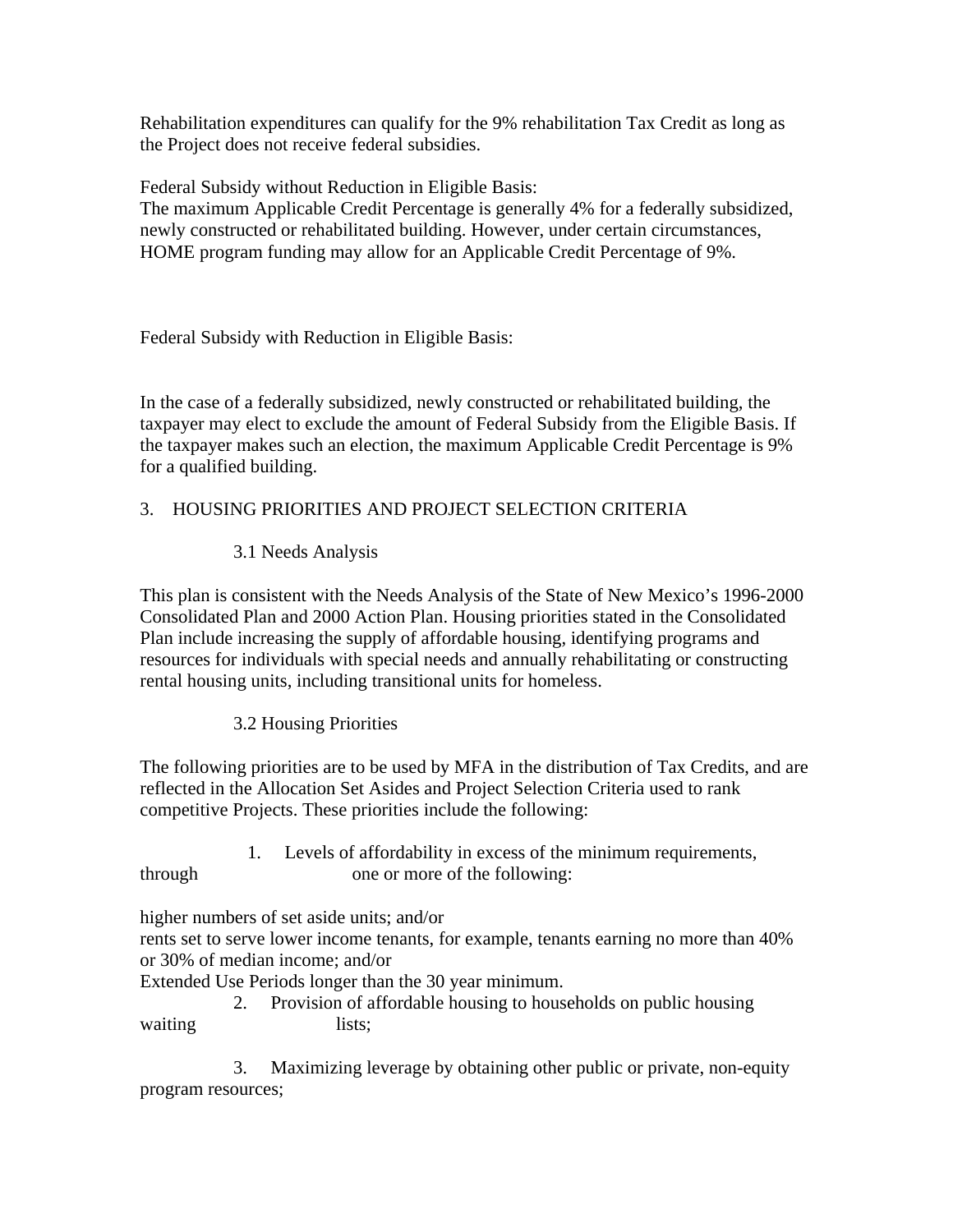4. An equitable distribution of Tax Credits throughout all parts of the state where affordable housing is needed;

 5. Provision of housing to serve documented special needs households and underserved urban and rural areas;

6. Nonprofit development; and

 7. Efficient use of scarce resources including Tax Credits, measured through lower Development Costs or other means.

3.3 Minimum Project Threshold Requirements

All Tax Credit Applications must meet each of the following requirements. If they are not met, the Application will be rejected without further review, and no exceptions will be granted except as described in Section 3.5.

A complete Initial Application Package as described in Section 4.1 must be submitted to MFA on or before the Application deadline.

Site control must be evidenced by a written governmental commitment to transfer the land to the Applicant, recorded deed or leasehold interest, or by a fully executed purchase contract or purchase option. If a contract or option is submitted for a new construction Project, the agreement must provide for an initial term lasting at least until July 31st of the year in which the allocation is made. This initial term may not be conditioned upon any extensions, additional payments or other such requirements.

Evidence of approved zoning of the proposed site must be submitted. This requires that multifamily Projects are not prohibited by the existing zoning of the proposed site. Projects sited on land which is not zoned or which is zoned agricultural are exempt from this threshold test, but must obtain zoning approval within one hundred twenty (120) days

of the date of the Reservation Letter. Applicants must be in compliance with respect to all other LIHTC projects which they own or operate.

The project must achieve at least the Minimum Score established in the Project Selection Criteria as discussed below.

New Construction – The Project's total Development Cost per unit must not exceed 130% of the weighted average total Development Cost per unit for all new construction Projects submitted in the same round.

Acquisition/ Rehabilitation – The Project's acquisition/ rehabilitation Total Development Cost per unit must not exceed the weighted average total Development Cost per unit for all new construction Projects submitted in the same round.

Tax Exempt Bond Financed Project costs must not exceed 130% of the weighted average total Development Cost per unit for all Projects submitted in the previous allocation round.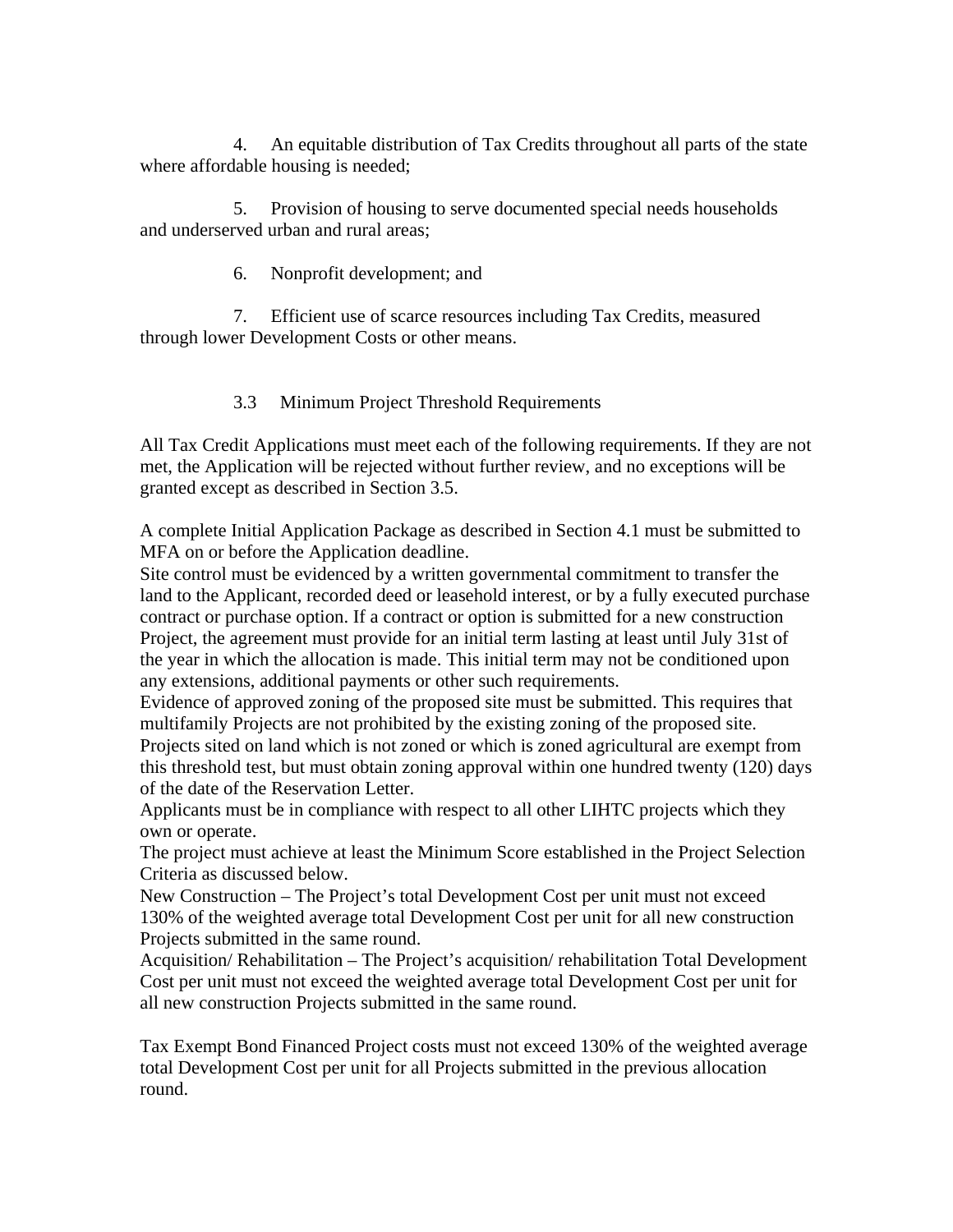Special Needs and Elderly Projects having 10% of their gross square footage devoted to common areas for social and recreational use may not exceed 150% of the weighted average total Development Cost.

Additional minimum Project Threshold Requirements apply to Tax Exempt Bond Financed Projects, as described in 6.2.

# 3.4 Allocation Set Asides

Ten percent (10%) of the annual credit ceiling for each calendar year will be reserved for nonprofit Projects. For purposes of this set aside, only federal requirements identified in IRS Code Section 42 (h)(5) will apply. Nonprofit organizations may apply for Credits in excess of this amount.

Ten percent (10%) of the Tax Credit ceiling will be set aside for USDA Rural Development funded Projects.

If the scoring and ranking process does not produce awards of at least 10% of the total to Qualified Nonprofit Organization sponsored Projects, the next highest scoring Qualified Nonprofit Organization Project will be used to replace the lowest scoring Project until the 10% nonprofit set aside is reached. A similar procedure will be used to meet the USDA Rural Development set aside.

3.5 Project Selection Criteria to Implement Housing Priorities

The criteria shown below are the basis for the awarding of points to a particular proposed project during the Application round(s) conducted by MFA. Tax Credit reservations will not be awarded to projects achieving less than 130 points (the "Minimum Score") unless too few Projects score above this level and MFA, in its sole discretion, decides to reduce the Minimum Score. Projects scoring 130 or more points will be ranked according to their scores, and reservations will be made to these Projects, unless they are eliminated under subsequent processing, starting with the highest scoring projects, until all available Credits are used. Tax exempt bond financed projects will also be subject to rating.

## Project Selection Criteria

## 1. Local Nonprofit Participation.

This requires that the nonprofit has a board comprised of a majority of New Mexico residents, was incorporated in New Mexico before January 1 of the year in which the Application is submitted, owns at least 51% of the general partner interest, and meets the criteria of Code Section 42(h)(5).

10 points

2. Non Metropolitan Sites or Underserved Metropolitan Area Sites.

"Underserved Metropolitan Area Sites" include all census tracts within Las Cruces MSA's having 20% or more of the population living below the poverty level. All sites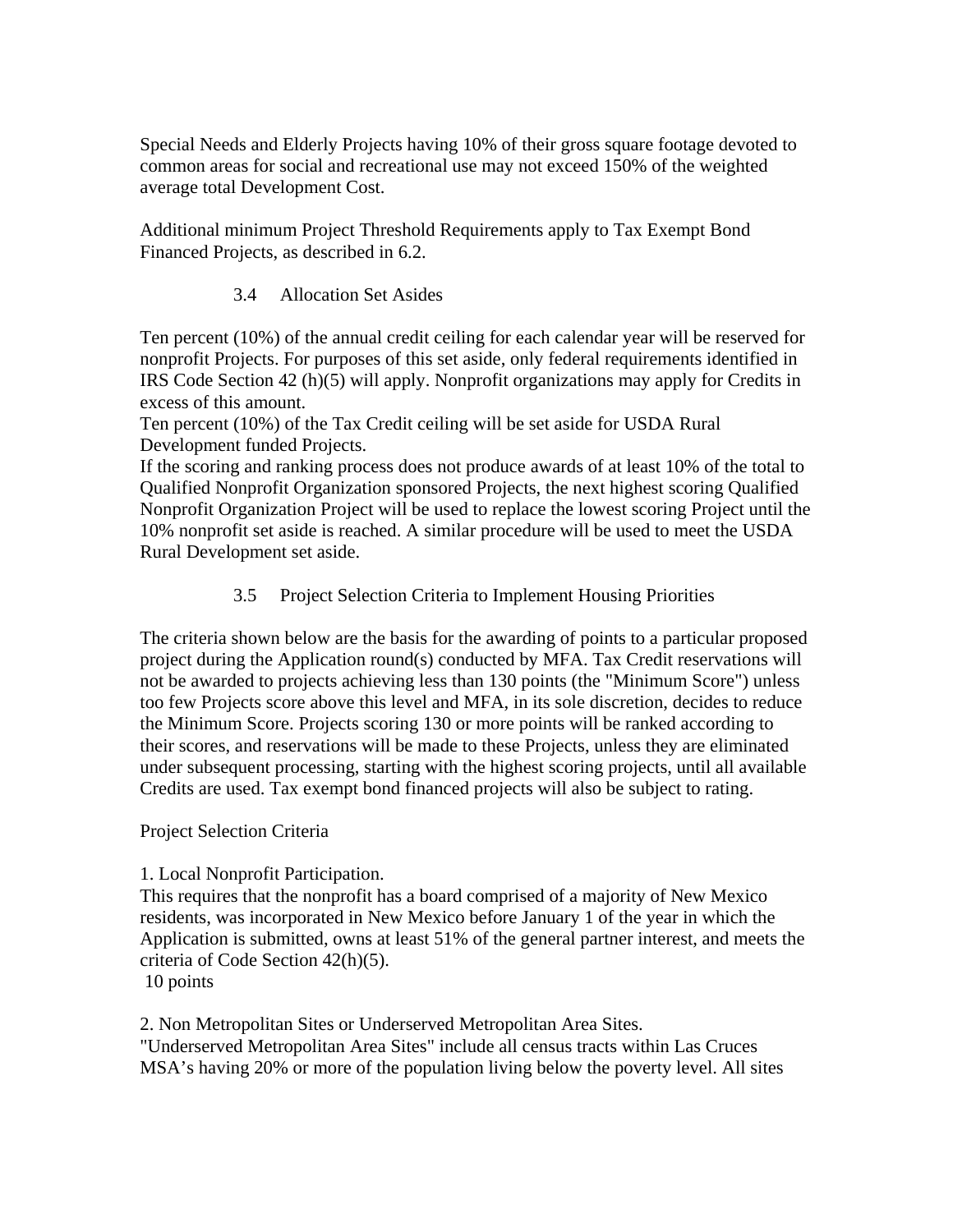outside of the three MSA's are considered "Non Metropolitan Sites." (Please see Exhibit E in the Application Package.) 15 points

3. Acquisition/Rehabilitation or Rehabilitation Projects.

Points will be awarded to all Projects involving average rehabilitation costs of \$5,000 per unit or more. In combined new construction and rehabilitation Projects, rehabilitated units must account for at least 20% of the total units. 15 points

4. Projects with the following Average Gross Median Income (AGMI) Levels: 55%

50%

45%

40% or less

To calculate the AGMI, calculate a weighted average based on the number of units set aside at each income level. Market rate units accounting for up to 25% of the total Project units will be treated as if they were set aside at 25% of median income. Any market rate units over the 25% limit are to be calculated at 100% AGMI. AGMI will be rounded to the nearest 5% for Scoring. Round to two (2) decimal points while calculating. 25 points

45 points

65 points

85 points

5. Projects located in Counties with Median Income Levels below the Statewide Non Metropolitan Median of \$31,400. Projects located in any county with a median income level below the State Non-Metro average. 15 points

6. Projects which commit to an Extended Use Period totaling: 35 years; or

40 years; or

45 years

This period begins at the beginning of the 15-year IRS Compliance Period. 5 points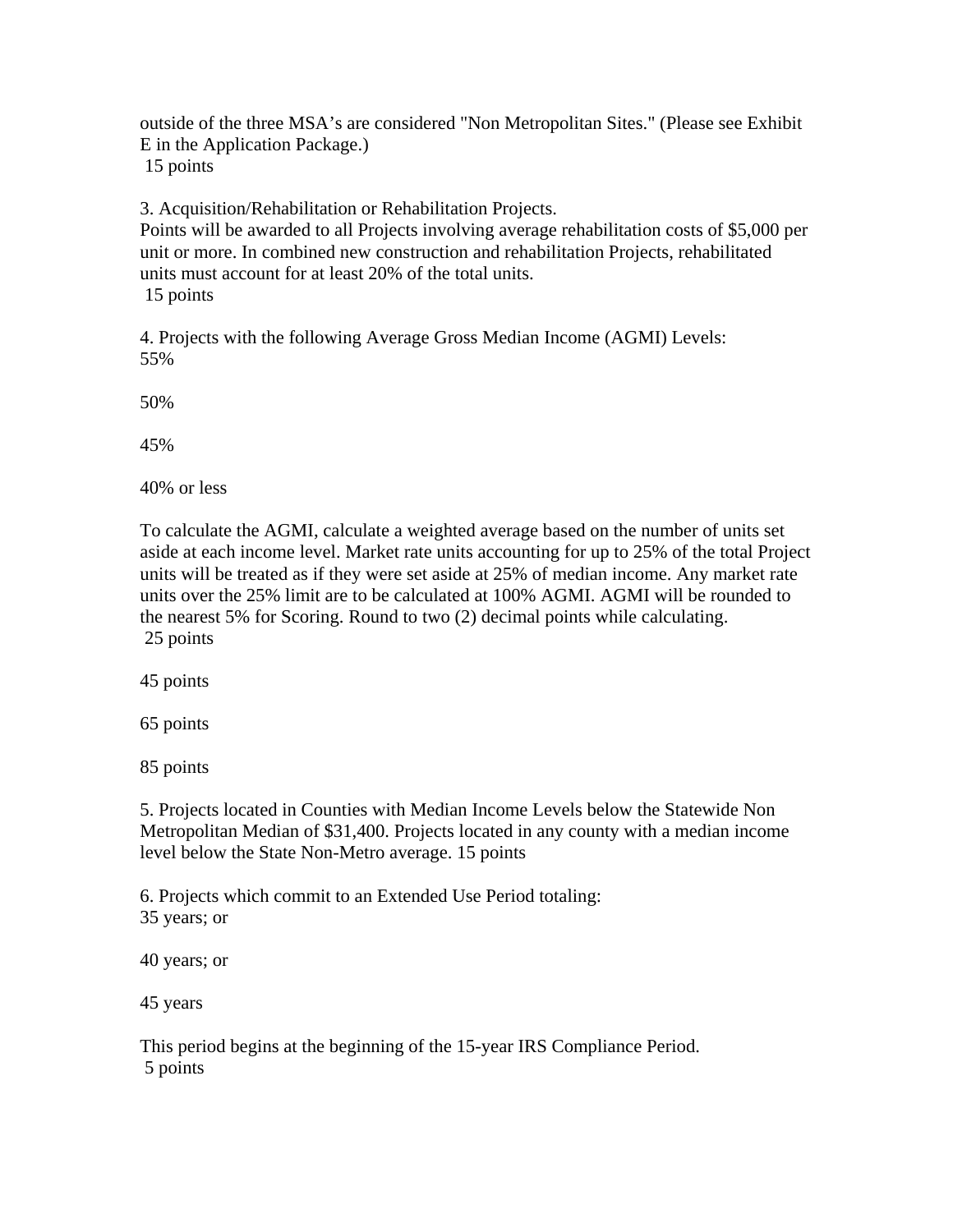10 points

15 points

7. Projects in which at least 25% of the units are set aside for Special Needs Households. "Set Aside for Special Needs Households" (see definition) will mean that the units may not be rented to other households unless the owner demonstrates a subsequent change in the level of demand for such units and a good faith effort to obtain the originally targeted Special Needs tenants. Accessible or adaptable units required by the ADA, the Fair Housing Act or any other Local, State, or Federal statute will not be taken into account when calculating the 25% Set Aside. Social Services tailored to the needs of the Special Needs Households to be served must be provided, and a Social Services Plan (see definition) is required to obtain points under this criterion. 15 points

8. Projects on Native American Trust Lands. Projects on Native American Trust Lands, and/or Projects owned by tribal entities or

nonprofit organizations whose primary offices are located on trust lands and whose

proposed site is immediately adjacent to Native American Trust Lands. 15 points

9. Projects which include 60 or fewer Tax Credit Set-Aside units. For purposes of scoring, Projects on adjacent sites proposed by the same Applicant will be treated as a single Project. 10 points

10. Projects in which at least 10% of the total Development Costs are made permanently available to the Project by formal resolution of a state, local, or tribal government entity. This commitment may be made in the form of cash, financing guaranties, or land and buildings. Tax exempt bond financing, HOME funds awarded by MFA, and sources available to the Project for fewer than ten years will not be counted in meeting this criterion. Appraisals dated no earlier than July 1, 1999 and completed by MAIs licensed in New Mexico must be submitted for all Applications in which land or building values are counted toward this 10% figure, unless the land is Native American Trust Land. A copy of the resolution will be required. 10 points

11. Preservation of Federally Assisted Units.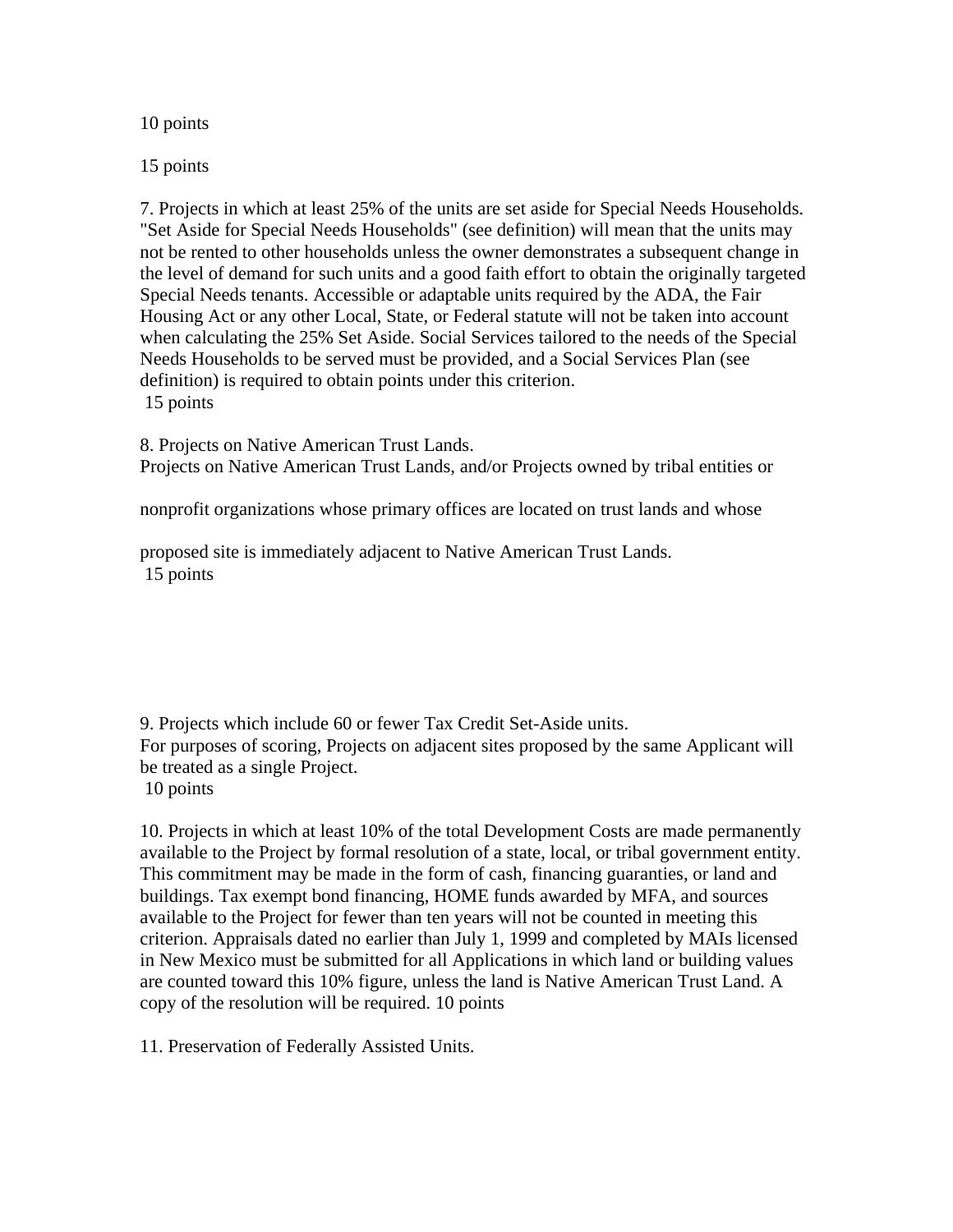Projects which preserve federally assisted low income housing which, due to mortgage prepayments, expiring rental assistance, or conversion to market rate use would be lost as affordable housing.

15 points

12. Projects located within target areas designated (no later than September 15, 1999) by local, state, or federal government agencies for economic development, housing development or other reinvestment related purposes.

A letter stating the date, name, boundaries and purpose of this designation, and verifying that the proposed site is within the stated boundaries, will be required from the local or state government agency which made the designation. The designation date for RD funded Projects must be no later than December 31st of the calendar year prior to allocation.

15 points

13. Projects providing a commitment to market the units to households listed on public housing waiting lists. A letter from the PHA which serves the jurisdiction of the proposed site verifying this commitment will be required to obtain points for this criterion. 5 points

14. Projects located in Difficult Development Areas ("DDAs") or Qualified Census Tracts ("QCTs"). These areas are identified in Exhibit E to the Initial Application Package. 5 points

15. Projects located in Underserved Areas.

That increase the supply of low income housing in communities having populations of 20,000 or less which have not received Tax Credit awards in the last five (5) years 15 points

16. Projects set-aside for Senior Housing.

Projects specifically designated for exclusive use by senior residents. Projects to feature independent living, central common area that can be used for resident activities as well as serving meals with an adjoining kitchen area, on-site resident manager. Senior is defined as those persons 62 years of age or older.

15 points

17. Specifically designated target areas identified by the MFA Board. Projects located in Dona Ana, Grant, Hidalgo, and Luna counties. 15 points

Although some criteria include scaled point structures, partial points will not be otherwise awarded. If two Projects with equal scores would require more than the available Credits, the Project with the lower total Development Cost per unit will be selected. If too few Credits are available to make a full award to the next highest scoring Project, MFA will determine whether or not to award a partial allocation and/or a commitment of future year's Credits to that Project. Regardless of strict numerical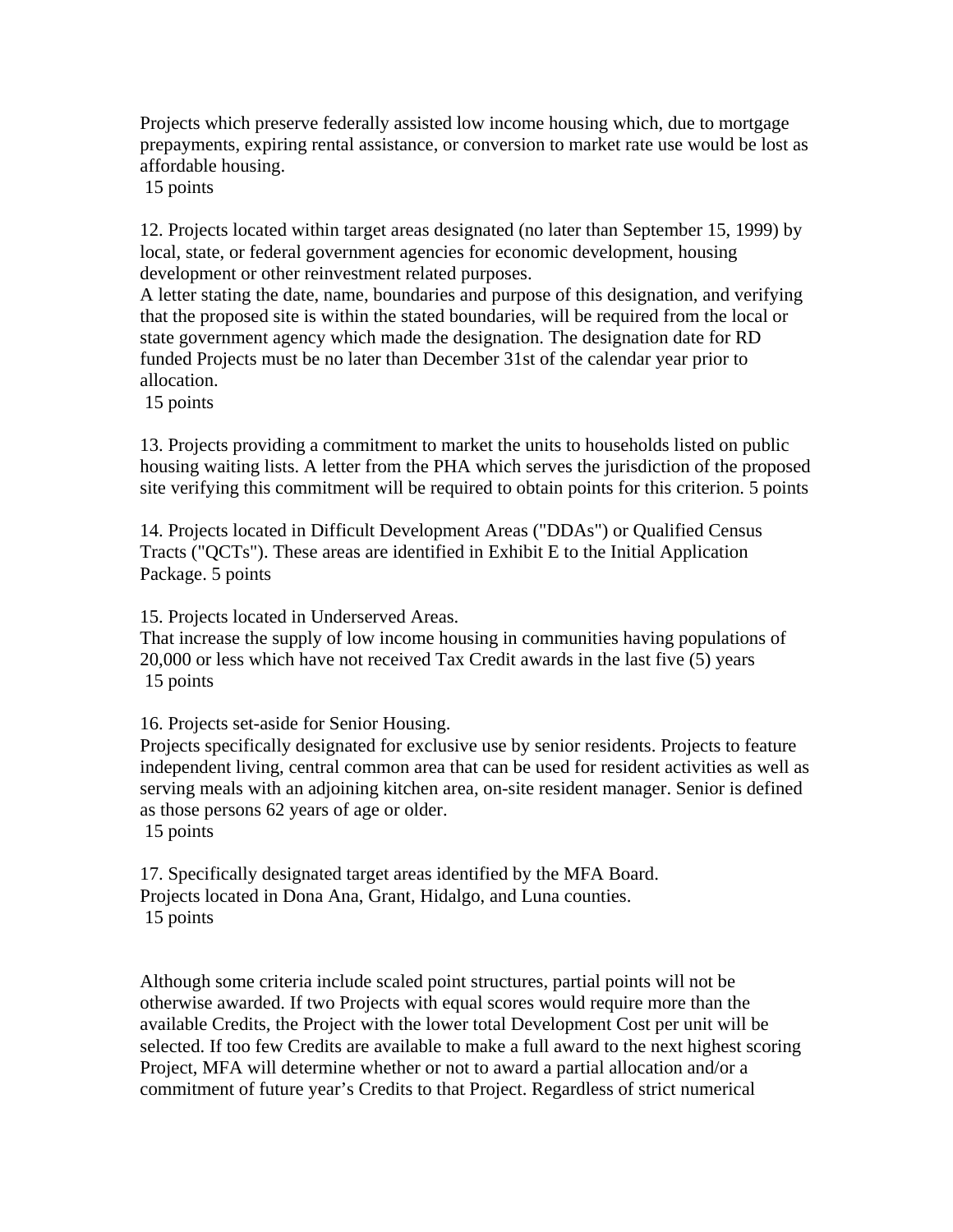ranking, the scoring does not operate to vest in an Applicant or Project any right to a reservation or tax credit allocation in any amount. MFA will in all instances reserve and allocate Tax Credits consistent with its sound and reasonable judgment, prudent business practices, and the exercise of its inherent discretion.

3.6 Additional Credits for Projects with Partial Allocations

If an Applicant receives a partial allocation in a given round, and requests additional Credits in a subsequent round, the Minimum Project Threshold Requirements and the Scoring Criteria used in the initial allocation year will be applied to evaluation of the Project in the second allocation year. The Project's ranking relative to current Application year Projects will be determined by calculating the Project Score as a percentage of the highest score in its initial allocation round, and multiplying that percentage by the highest score in the current Application round to derive its current Application year score.

3.7 Additional Tax Credits

Projects with increased Eligible Basis as a result of increases in hard construction costs may apply for additional Tax Credits prior to issuance of an IRS Form 8609.

Applicants who have an MFA reservation from the current year will be required to submit a revised application form, documentation supporting the increased amount of Credits requested, and a \$500 supplemental application fee. Applicants who have Carryover Allocations from a prior year will be required to submit a revised application package and a full application fee.

Projects for which increased Credits have been requested cannot exceed MFA's cost reasonableness limits. Applications that are submitted for additional Tax Credits will be subject to MFA's evaluation process, the availability of Credits, as well as limitations on the time period for allocation of additional Credits under Section 42. Only one additional Tax Credit allocation will be permitted by MFA for any given Project.

3.8 Property Standards

All newly constructed properties must meet the Uniform Building Code, the National Standard Plumbing Code and the National Electrical Code Handbook. Rehabilitation Projects should meet these codes when reasonable. Projects containing facilities that are available to the general public must meet the Americans with Disabilities Act (ADA) requirements, and projects combining housing Tax Credits with another federal source of funding must comply with HUD Section 504 requirements.

# 4 ALLOCATION PROCEDURE AND APPLICATION REQUIREMENTS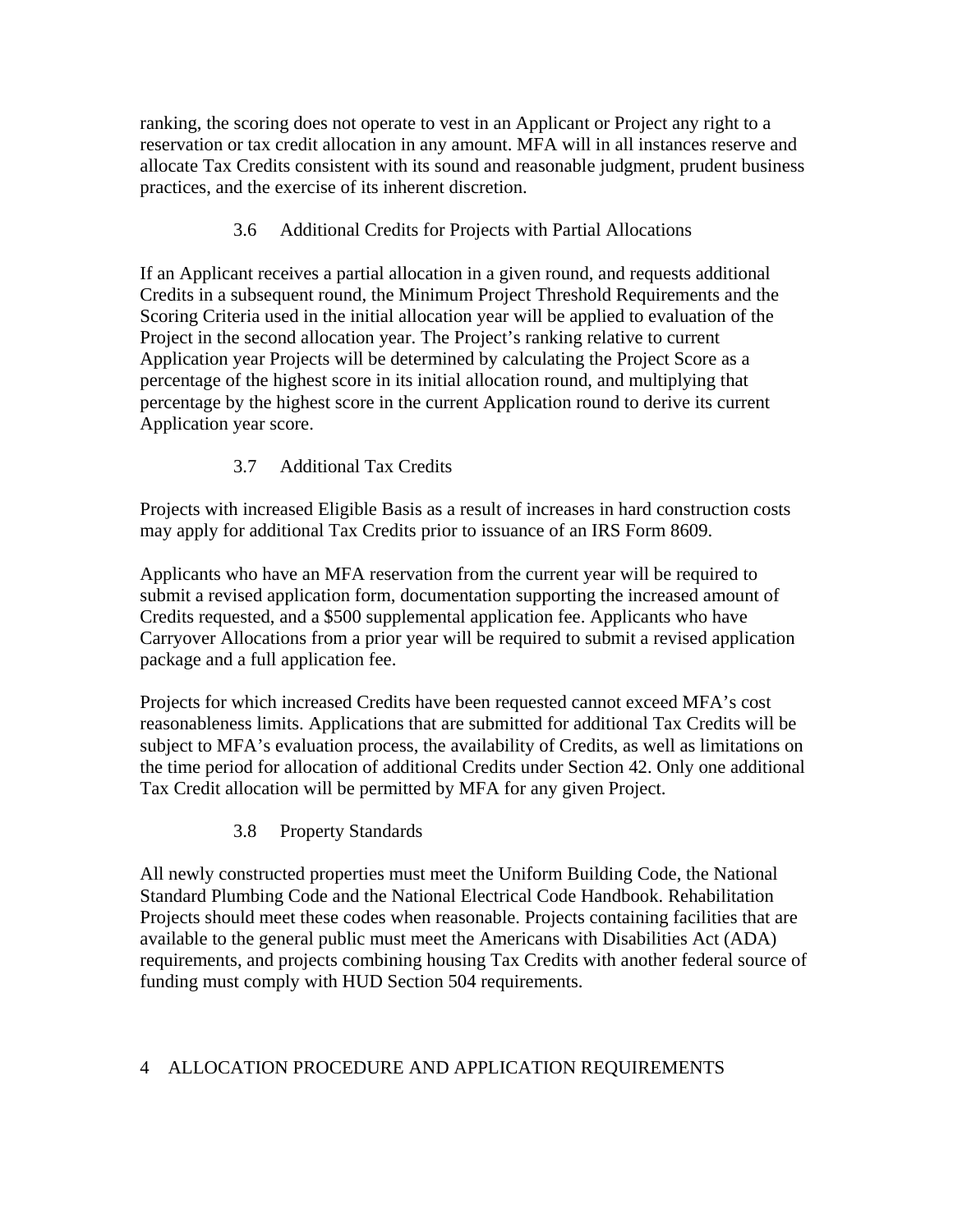### 4.1 Allocation Rounds

Submission Date(s):

MFA intends to conduct one Application round each calendar year. However, MFA reserves the right to conduct additional rounds or to award Credits outside of the rounds. Applications will be accepted between the hours of 8:00 AM and 5:00 PM Mountain Standard Time on business days from January 17th through January 31st, 2000. If the projects submitted do not use all of the available Credits, or if additional Credits become available later in the year, MFA will consider a second round or make allocations to lower scored, Eligible Projects at MFA's sole discretion.

Place of Submission:

Applications may be delivered by U.S. mail, by courier service, or by hand to the following address:

New Mexico Mortgage Finance Authority 344 Fourth Street SW Albuquerque, New Mexico 87102 (505) 843-6880 ATTN: Tax Credit Program Manager

Form of Submission:

Applications may not be delivered by facsimile transmission. Only one complete, original hard copy is needed, and diskette copies of MFA-provided forms are welcomed in addition to hard copies if available. Some of the required forms will be provided on diskette. All Applications should be marked "LIHTC APPLICATION" in readily visible print. On receipt, MFA will date and time stamp the cover.

Content and Format:

Complete Applications shall include the Application Form and LIHTC Application Attachments Checklist found in the Initial Application Package, all items listed on the LIHTC Application Attachments Checklist and all Application Fees as outlined in Section 4.2.

Applications must include all of the information and attachments required, submitted in the order listed and separated by Cover Sheets provided in the Initial Application Package. No additional materials may be submitted after the Application is date and time stamped by MFA, unless such materials have been requested by MFA. MFA forms must be used when provided, and no substitutions will be accepted. Failure to provide or complete any element of the Initial Application Package, including all mandatory items on the Initial Application Checklist, may result in immediate rejection of the Application without complete review. Illegible information, information inconsistent with other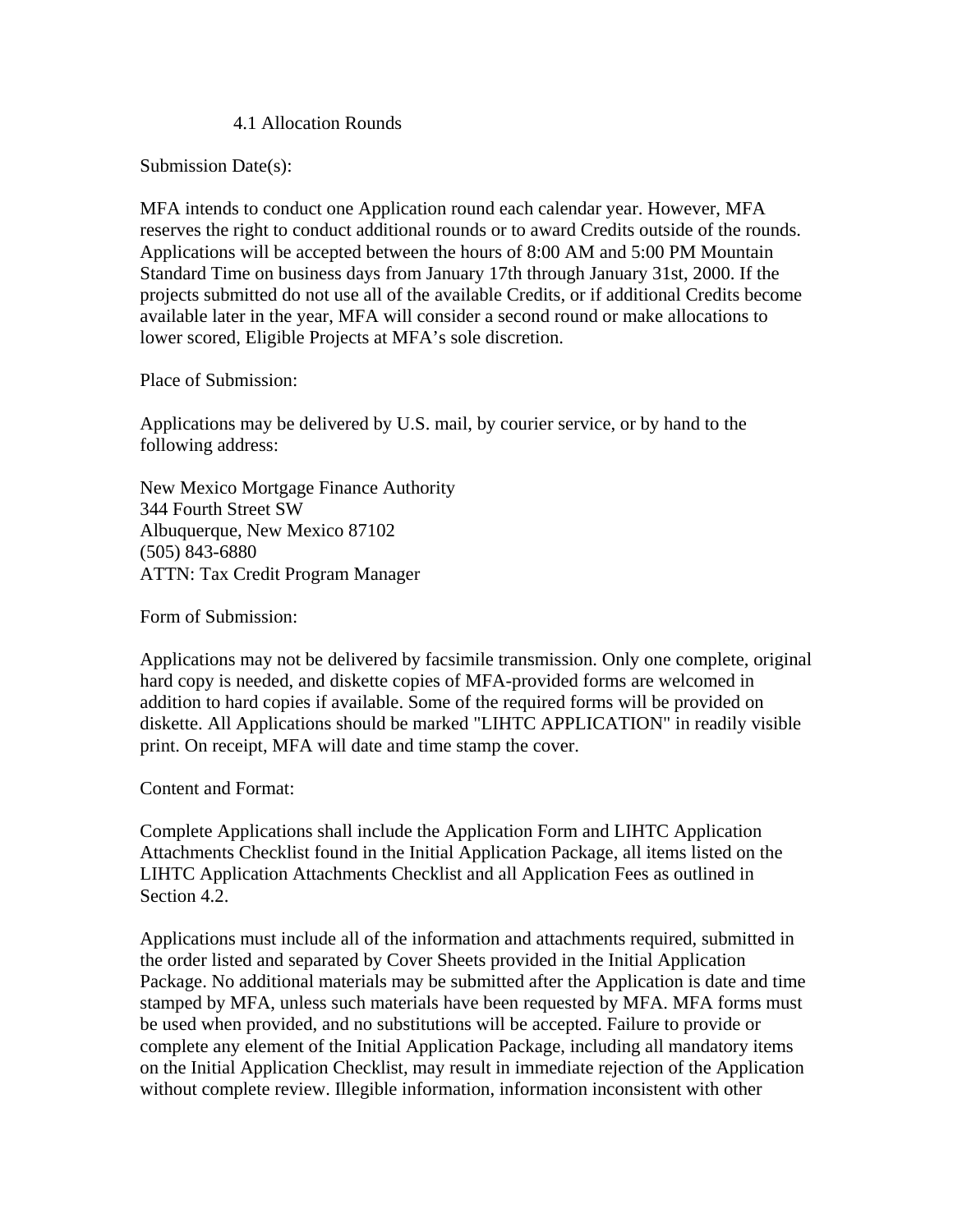information provided in the Application, and/or forms which are not completely filled out or executed as needed will be treated as missing information. All applications must be self contained: MFA will not rely on any previously submitted information, written or verbal, to evaluate the Applications in a given round.

MFA may request additional information as deemed necessary for a fair and accurate evaluation. MFA may also choose to accept inconsistent information, and if so, may select any of the inconsistent pieces of information over any other piece, at its reasonable judgement. However, MFA is under no obligation to seek further information or clarification, or to accept inconsistent responses. The Applicant shall bear full responsibility for submitting its Application in accordance with the requirements of the Code and the Qualified Allocation Plan and shall be deemed to have full knowledge of such requirements regardless of whether or not a member of MFA's staff responds to a request for assistance from the Applicant or otherwise provides the Applicant assistance with respect to all or a portion of the Application.

Contact for Assistance:

For questions concerning the Application requirements, please submit questions by email through MFA's web site at nmmfa.org, or call:

Tom Andrews Tax Credit Program Manager (505) 767-2249 Tandrews@nmmfa.org

Jecholia Koelling Administrative Assistant (505) 767-2240 Jkoelling@nmmfa.org

#### 4.2 MFA Fees

All fees paid for processing Applications and compliance monitoring are non-refundable. They are due at the times and in the amounts shown below and they apply to both allocated and non-allocated Credits:

Fee Type Due Date Amount

Application Fee At submission of LIHTC Application \$500 Nonprofit \$1,000 For Profit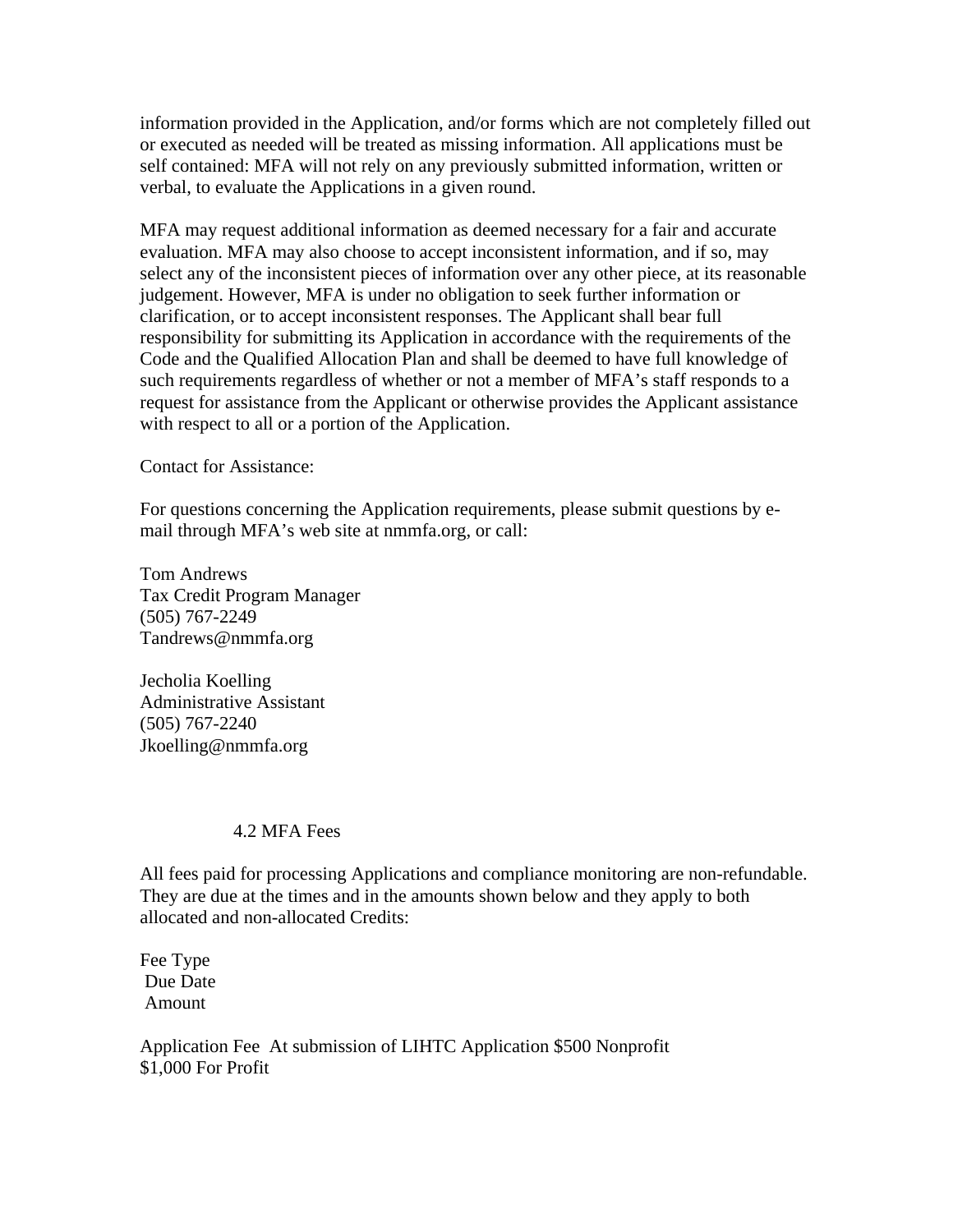Processing Fee For Projects receiving LIHTC Allocations For Projects financed with Tax Exempt bonds

At execution of Reservation Contract

At request for Determination

At receipt of Determination 7.5% of the MFA determined LIHTC Allocation Amount \$500 Nonprofit

\$1,000 For Profit

3.5% of the MFA determined Annual Tax Credit Amount

Monitoring and Compliance Fees Annually on January 31 for each year of the Extended Use Period \$30.00/Set-Aside Unit/ Per Year Appeal Fee At submission of appeal \$5,000.00 Subsidy Layering Review At submission of review request \$500.00

Fees may be adjusted annually, in MFA's sole discretion. Fees may be delivered in the form of personal or business checks, money orders or cashier's checks. Any check returned for insufficient funds will result in rejection of the Application, cancellation of the reservation, or other actions available to MFA.

4.3 Staff Analysis

Threshold Review:

Following the Application Deadline MFA staff will undertake a Threshold Review to determine whether or not the Application meets the Minimum Project Threshold Requirements shown in Section 3.3. above.

If the Application fails the Threshold Review because it does not achieve the Minimum Score, it may be retained until MFA determines whether or not all Credits can be allocated to higher scoring Projects. If it fails to meet any of the other requirements however, the Application will be immediately rejected without further processing. In determining whether the Application meets Threshold Requirement #1 (a complete Application Package), MFA will examine the package for both the availability of all required materials and for the content of those materials. For example, if a Market Study indicates an absence of demand for the proposed Project or an excessively long absorption period, the Application will not pass the first Threshold Requirement.

Local Notice: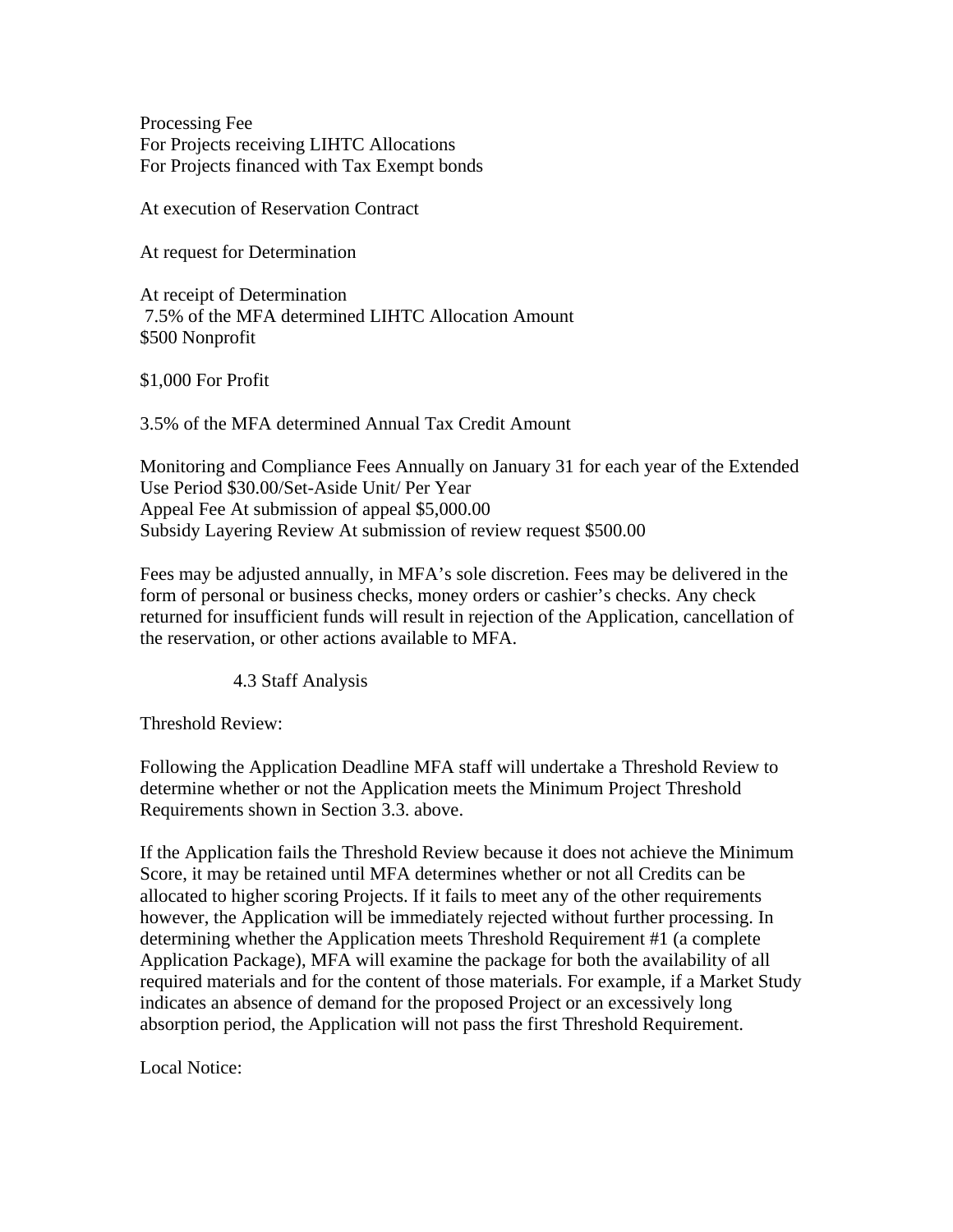The Chief Executive Officer of the local jurisdiction where the Project is located will receive a Local Notice from MFA stating that an Application has been received. Such notification will be issued for all Applications, no more than five (5) business days after MFA's Application Deadline, and the recipient will have thirty (30) days to respond. If MFA receives a negative response to this notice, the Application may be rejected with no further review and regardless of its scoring or Threshold test outcome. No response will be interpreted as approval of the project by the local jurisdiction.

Deficiency Correction Period:

MFA may provide a Deficiency Correction Period immediately after the Threshold Review. MFA will provide notice to Applicants having shortcomings in their Applications via facsimile and U.S. mail and applicants will have five (5) business days from transmission of facsimile to submit additional materials. Because it delays decisions this process is unlikely when MFA has received adequate numbers of Applications which meet all of the Threshold Requirements. Certain types of deficiencies, including absence of site control at the Application Deadline, as well as others determined in MFA's reasonable judgement, cannot be corrected during the Deficiency Correction Period.

### Feasibility Analysis:

All Projects successfully completing the Threshold Review and ranking among the highest scoring Projects for which Credit ceiling is available in a given year will undergo financial analysis by MFA staff to determine whether or not the Projects are financially feasible. Such determinations will rely on both the financial data submitted by the Applicant and on staff judgments with respect to feasibility matters. Projects which do not appear financially feasible in MFA's judgment will be rejected without further processing.

Limitation on Tax Credit Awards to a single Project or Principal:

No Project will receive an award in excess of 25% of the annual population-based Credit ceiling amount for the year in which the allocation is made, and no single principal or related entities will receive allocations in excess of 25% of the annual population-based Credit ceiling amount. For purposes of this calculation the 30% increase in Eligible Basis for Projects in Difficult Development Areas or Qualified Census Tracts will not be taken into account.

### Tax Credit Calculations:

During each evaluation, MFA will determine the amount of Tax Credits to be reserved, committed, or allocated by considering the following components of each Project:

#### Development costs;

Funding sources available to the Project for construction and permanent financing: First Mortgage Loans;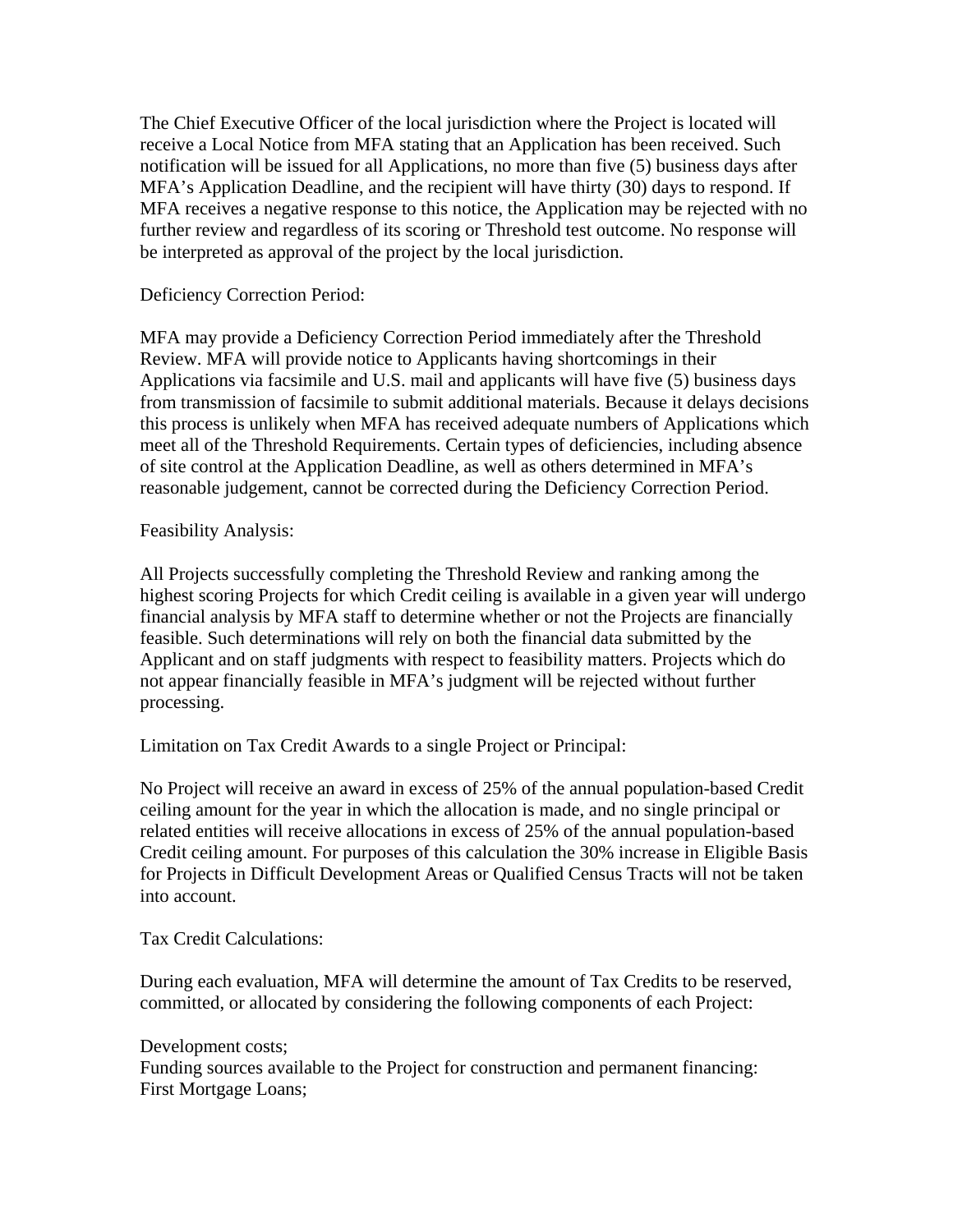Grants; Tax Credit Proceeds; Owner Equity; and Subordinate debt. Projected operating income and expenses, cash flow and tax benefits; Maximum Tax Credit eligibility; Debt service coverage ratio compared to lender requirements or commercial lending practices, as applicable; Project reserves; and Contractor overhead and profit. Development Costs:

Development Costs will be evaluated against industry cost standards and the average costs of competing Projects. Applicants submitting costs exceeding these cost standards or submitting costs substantially below costs typical in the marketplace must provide information acceptable to MFA which justifies such costs. Projects with excessive costs will be subject to adjustments to the amount of Credits requested. MFA's goal is to utilize the Tax Credit to promote the development of quality multifamily rental housing.

Tax Credit Proceeds:

To estimate expected proceeds from the sale of the Tax Credits at the time of Application, if there is a firm equity commitment in place, MFA will use the equity factor contained in the commitment. For all other applications, MFA will use current market conditions in selecting an equity factor.

At the time of the Carryover Allocation, the development is required to have a written letter of intent from a syndicator or equity provider that clearly states the equity factor. That equity factor will be used in determining the Tax Credit amount for the Carryover Allocation.

The equity factor to be used at final allocation will be the actual equity factor contained in the Project's syndication agreement.

Developer and Other Fees:

Fees are limited to the following standards:

Builder's Profit, Overhead and General Requirements: Builder's profit may not exceed 6% of construction costs; builder's overhead may not exceed 2% of construction costs; and general requirements may not exceed 6% of construction costs.

Sponsor's Profit/Developer's Fee: Not to exceed 15% of total Development Cost for Projects of 20 or fewer units; 14% for Projects of 21 to 60 units; 13% for Projects of 61 to 74 units; and 10% for Projects of 75 or more units. This fee includes all consulting costs and Project reserves. Where an identity of interest exists between the Developer and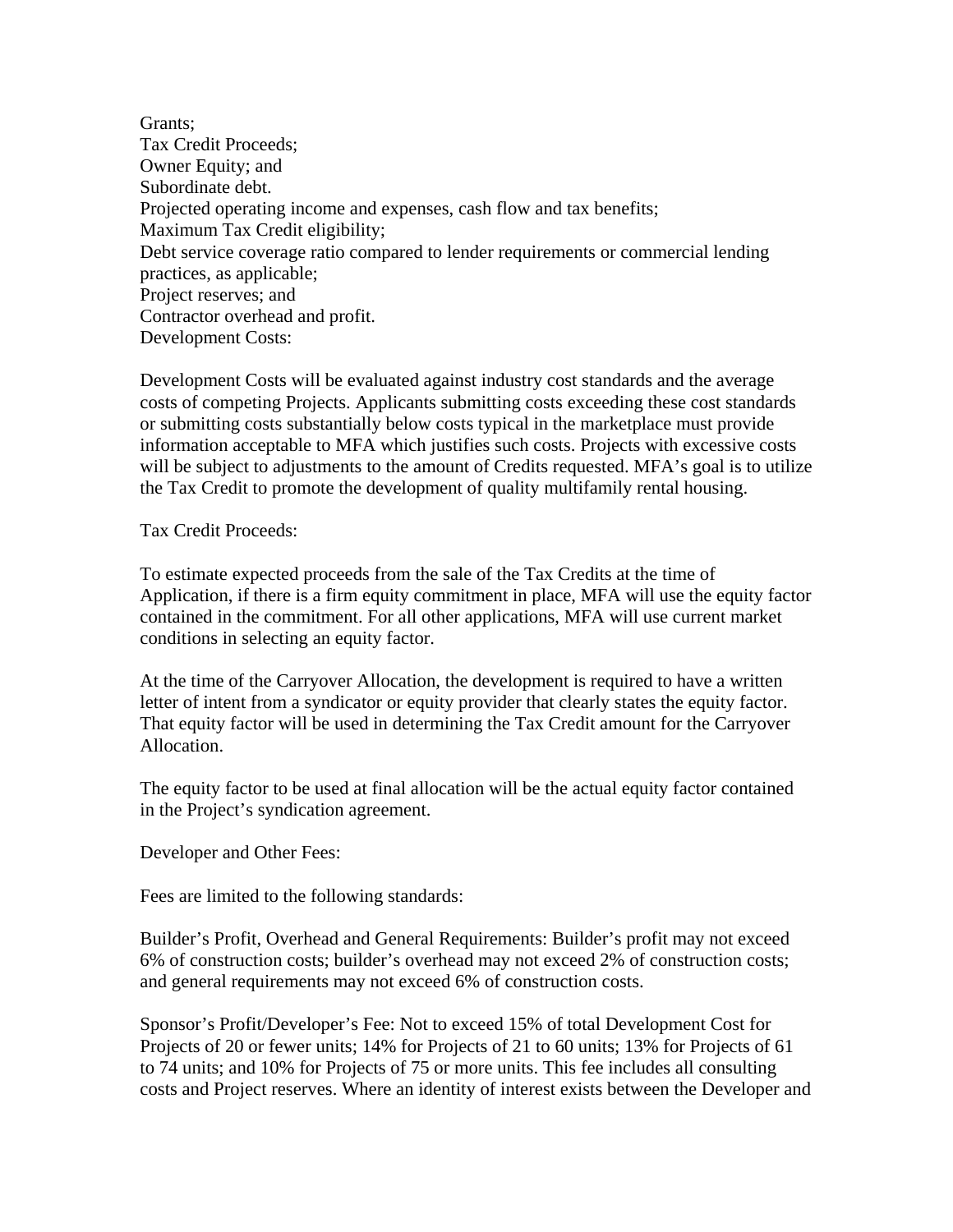the builder, the combined builder's profit allowance and developer's fee may not exceed 19%, 18%, 17%, and 14%, respectively. For purposes of these calculations, Total Development Cost will be adjusted to exclude developer's fee.

Exceptions to these rules may be granted in MFA's sole discretion. Although the same standards will apply for Projects subject to Subsidy Layering Review, they will require Board approval for Subsidy Layering purposes whenever they exceed the federally defined "Ceiling Standard" limits, and only five such excess fee amounts can be approved in any given year.

Increases in Project costs subsequent to the Application Deadline will not result in an increase in any of the fees calculated above for Tax Credit Allocation purposes. These fees will be held to the same dollar amount as approved by MFA during the initial underwriting of the Project.

Increased Basis for High Cost Areas:

Additional Eligible Basis (up to 30% of the initial calculation) will be considered for Projects located in HUD-designated "Difficult Development Areas" (DDA) and "Qualified Census Tracts" (QCT) if deemed necessary for viability of the Project by MFA. Applicants requesting such increases must deliver evidence in the Initial Application Package that the Project is located in a DDA or QCT.

Reserves (Escrows) Included In Development Costs:

Project reserves of any kind in the development budget shall be included in the equity gap analysis only for purposes of determining that these Project reserves plus developer's and consultant's fees do not exceed the maximum fees limitation.

Operating Expenses, Replacement Reserves and Debt Service Coverage:

MFA will review the projected operating expenses, replacement reserves and loan terms and may, in its determination of economic feasibility, make adjustments based upon industry standards, its own underwriting parameters, or facts obtained from other appropriate sources. Applicants are urged to carefully review operating cost pro formas and include only achievable loan terms in their Applications. Applicants must include real estate taxes in their operating expenses, unless evidence of a perpetual real estate tax waiver (throughout the term of permanent financing) is submitted with the Application.

Subordinate Debt:

Applicants who are proposing subordinate debt must include the terms of the loan, and pro formas must reflect the ability to repay the senior and subordinate debt with a minimum debt service ratio of 1.05.

Sources and Uses of Funds: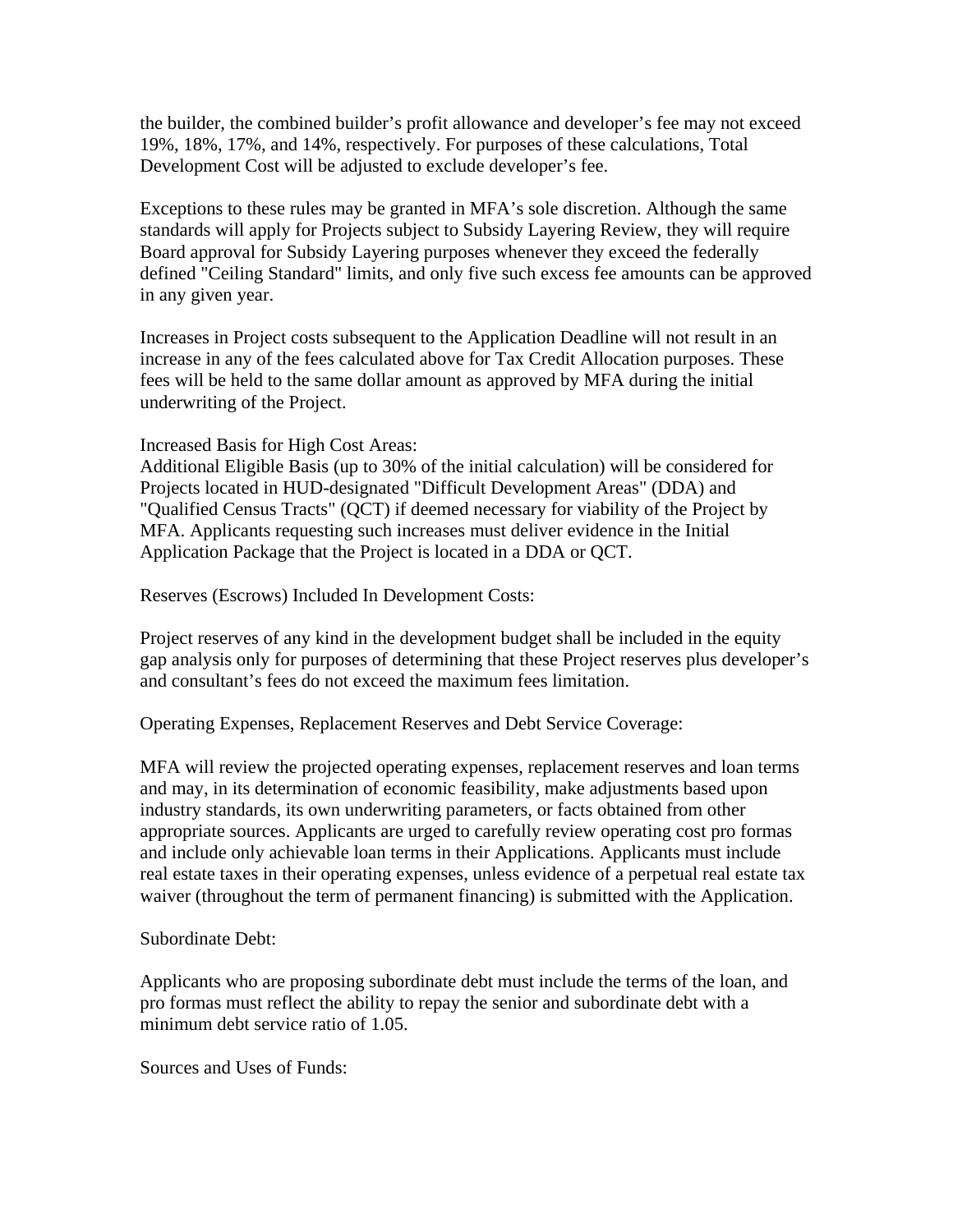Applicants must supply complete statements of sources and uses of funds for both construction and permanent financing.

Factors Limiting the Credit Reservation:

The amount of Credit reserved, committed and finally allocated to a Project will be the lesser of:

1. The maximum Tax Credit eligibility of the Project;

Maximum Tax Credit eligibility is the maximum amount of Credit justified by a Project's Qualified Basis taking into consideration any increase in Eligible Basis approved by MFA and the maximum (9% or 4%) Applicable Credit Percentage; or

- 2. The amount requested in the Application; or
- 3. The amount necessary to fill the funding gap;

The funding gap is the difference between total Development Costs (exclusive of syndication related costs) and all available funding sources, including HOME funds awarded in conjunction with the LIHTC allocations, provided such sources are within reasonable industry norms (i.e., financing for the Project has been maximized when evaluating rate, term, debt service coverage, loan-to-value etc.); or

 4. The maximum Tax Credit Amount allowed under MFA's rule that a given Project or Principal cannot be awarded more than 25% of the annual population-based Credit ceiling amount. (See Section 4.3 above).

### Final Processing:

All remaining processing will then be completed for submissions meeting the Threshold and Feasibility requirements shown above. In this step all remaining determinations will be made with respect to development team capability, design, readiness to proceed, and other factors at MFA's sole discretion. New construction Projects must meet MFA Design Guidelines for Multifamily Housing in Exhibit H of the LIHTC Application Package. Debarment from HUD or other Federal programs, bankruptcy, criminal indictments or convictions, poor performance on prior MFA or HUD financed Projects (for example, late payments within the 18 month period prior to the Application Deadline, misuse of reserves, default, non-compliance, or failure to meet development deadlines, or documentation requirements) on the part of any proposed development team member or owner may result in rejection of an Application by MFA. In addition MFA reserves the right to reject any Project which the MFA in its reasonable judgement determines is inconsistent with prudent business practices or with the intent and purpose of the Plan.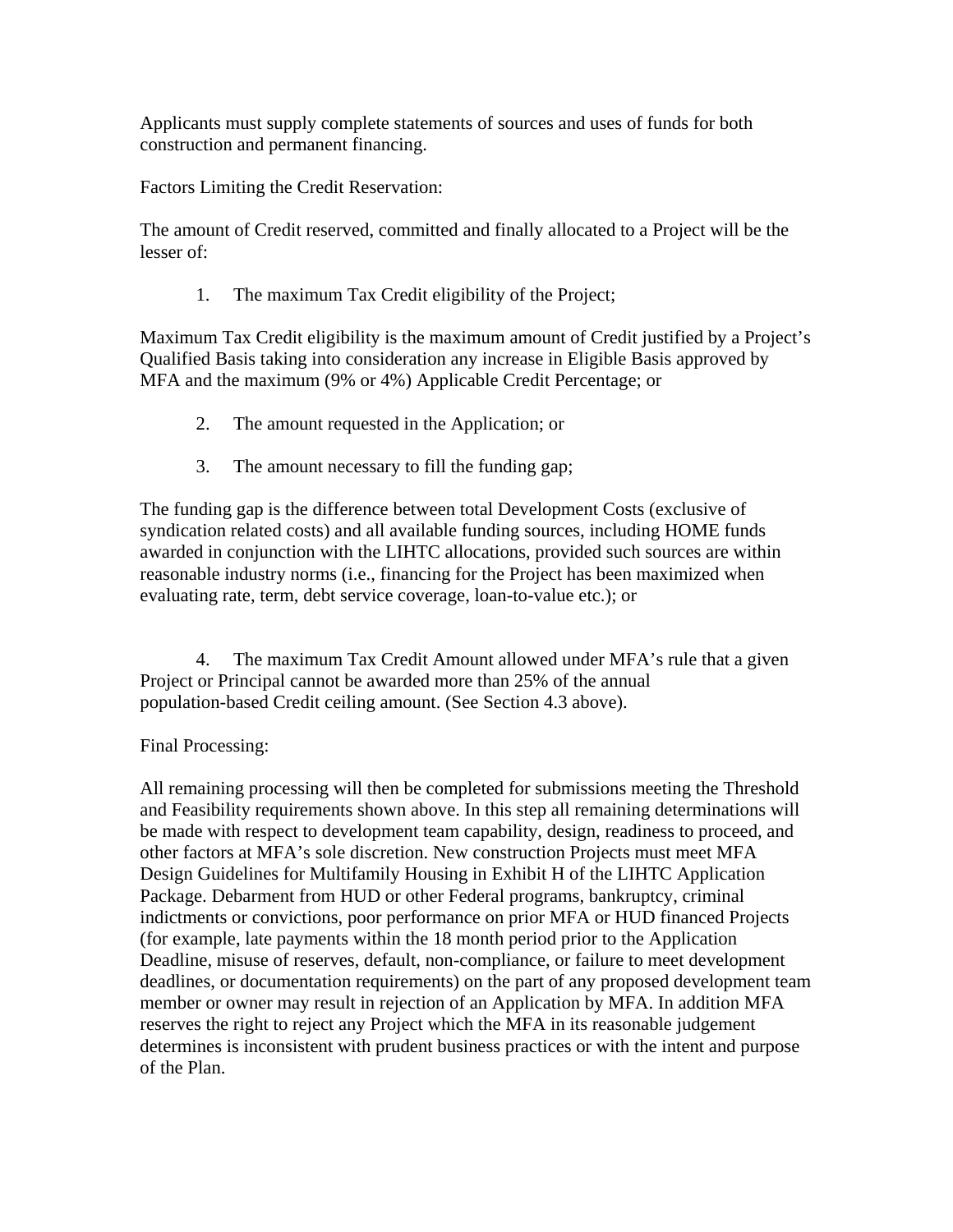Selection of Projects for Awards:

After final processing, Projects will be ranked according to scores established in the Threshold Review. Awards will be made to the highest ranking Projects in each category following procedures described and Set Aside adjustments described in Section 3.4 and 3.5. Staff will then prepare a summary of the Projects to be recommended for allocations. Eligible and non-eligible Projects will be distinguished for purposes of subsequent awards if additional Credits become available.

Local Jurisdiction Support:

Allocations will be limited to Applications which include a local support letter, and which do not produce negative responses to MFA's Local Notice described in Section 4.3 above. The local support letter to be delivered under this requirement must 1) refer to the specific Project location proposed in the Application, 2) identify the nature of the development as affordable housing, 3) have a date no more than ninety (90) days prior to the Application Deadline, and 4) be signed by the Chief Executive Officer or the Chief Administrative Officer of the jurisdiction in which the site is located. Signatures by designees of these officials will not be accepted.

Supplemental Information Submission:

If at any point during the processing, staff determines that supplementary information is needed to complete its review, the Applicant will be notified in writing and will have 10 calendar days from the date of MFA's notice to deliver a written response. This provision does not apply to incomplete Applications, which may be rejected during the Threshold Review or subjected to the Deficiency Correction Period Process.

Adjustments to Credit Allocations:

When actual Tax Credit proceeds are confirmed and final financial feasibility analysis is performed during review of Final Allocation Packages, there may be adjustments to the Credit reserved or committed. (The Credit will not be increased beyond the amount originally reserved unless a new Application is submitted and additional Credit is awarded). If actual Project costs or funding sources differ substantially from the projections submitted in the Application, MFA may reduce the final Credit allocation or the owner may establish Project reserves to offset the deficit if the Project has sufficient Credit eligibility in MFA's discretion. The conditions for such reserve accounts will be determined on a case-by-case basis.

## 4.4 Allocation Review Committee

The Chairman of the Board of MFA will appoint an Allocation Review Committee. The functions of this committee will be to 1) review the Project rating and ranking results in the staff's proposed award summary, 2) determine whether or not the proposed awards have been made consistent with the criteria and other aspects of this Allocation Plan, 3)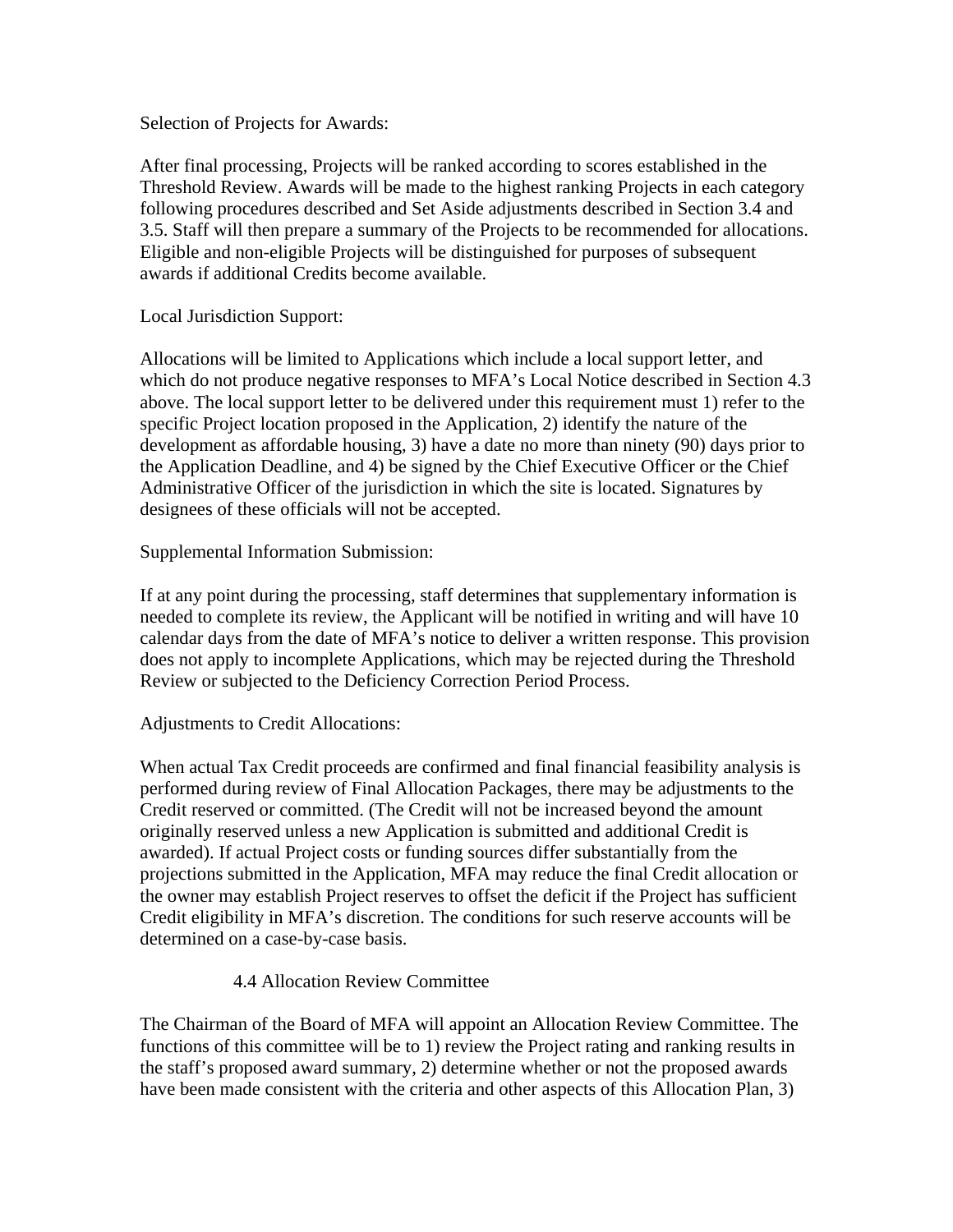conduct the appeals process, and 4) make final award recommendations to the Board. The Board will make final awards for each round. Preliminary Approval and Preliminary Rejection Letters may be issued prior to the Appeals Process and the Board's final decisions. Final Rejection Letters and Reservation Letters will be issued following the Board decision.

MFA will notify successful Applicants of the preliminary status of their Projects with the use of a Preliminary Reservation or Rejection Letter. Such letters will be scheduled to be issued approximately one hundred and fifty (150) days after the Application Deadline.

The Allocation Review Committee will approve final rating and ranking of Projects which have met all of the Threshold tests. If any Projects receiving Reservations fail to meet subsequent requirements, Credits may be revoked and then awarded by staff to the next highest scoring Project(s) on the waiting list.

4.5 Notification of Approval and Subsequent Project Requirements

 The Applicant will be notified of MFA's decision in the form of a Reservation Letter.

AFFIRMATIVE ACTIONS AFTER RESERVATION. FROM THE DATE OF THE RESERVATION LETTER, THE APPLICANT MUST MEET EACH OF THE DEADLINES SPECIFIED BELOW FOR FOLLOW UP ACTIVITY IN ORDER TO MAINTAIN ITS RESERVATION OR CARRYOVER ALLOCATION. MFA WILL NOT PROVIDE ANY FURTHER NOTICE TO APPLICANTS OF THESE REQUIREMENTS, AND FAILURE TO SUBMIT ANY ONE OR MORE OF THE ITEMS MAY CAUSE THE RESERVATION TO BE TERMINATED OR THE ALLOCATION TO BE CANCELLED. APPLICANTS MUST FURTHER AGREE TO VOLUNTARILY RETURN THEIR RESERVATIONS OR ALLOCATIONS FOR REALLOCATION TO OTHER PROJECTS BY MFA IF ANY OF THE DEADLINES BELOW ARE NOT MET.

For Projects using governmental commitments, purchase contracts or options to demonstrate site control at Initial Application, the Applicant must deliver evidence of continued site control (via extension or acquisition) acceptable to MFA on the date upon which the Reservation Contract is executed and the processing fee is paid. For Projects to be financed by MFA's 542(c) Risk Sharing Program, submission of a complete Risk Sharing loan application, including payment of all fees, within forty-five (45) days of Tax Credit Reservation.

Within one hundred and twenty (120) days of the date of the Reservation Letter, or by November 15th, whichever is earlier;

a) Applicants whose Projects were not required to meet Threshold Requirement #3 (zoning) at the Application Deadline must submit evidence that all required zoning approvals for the proposed Project have been obtained; and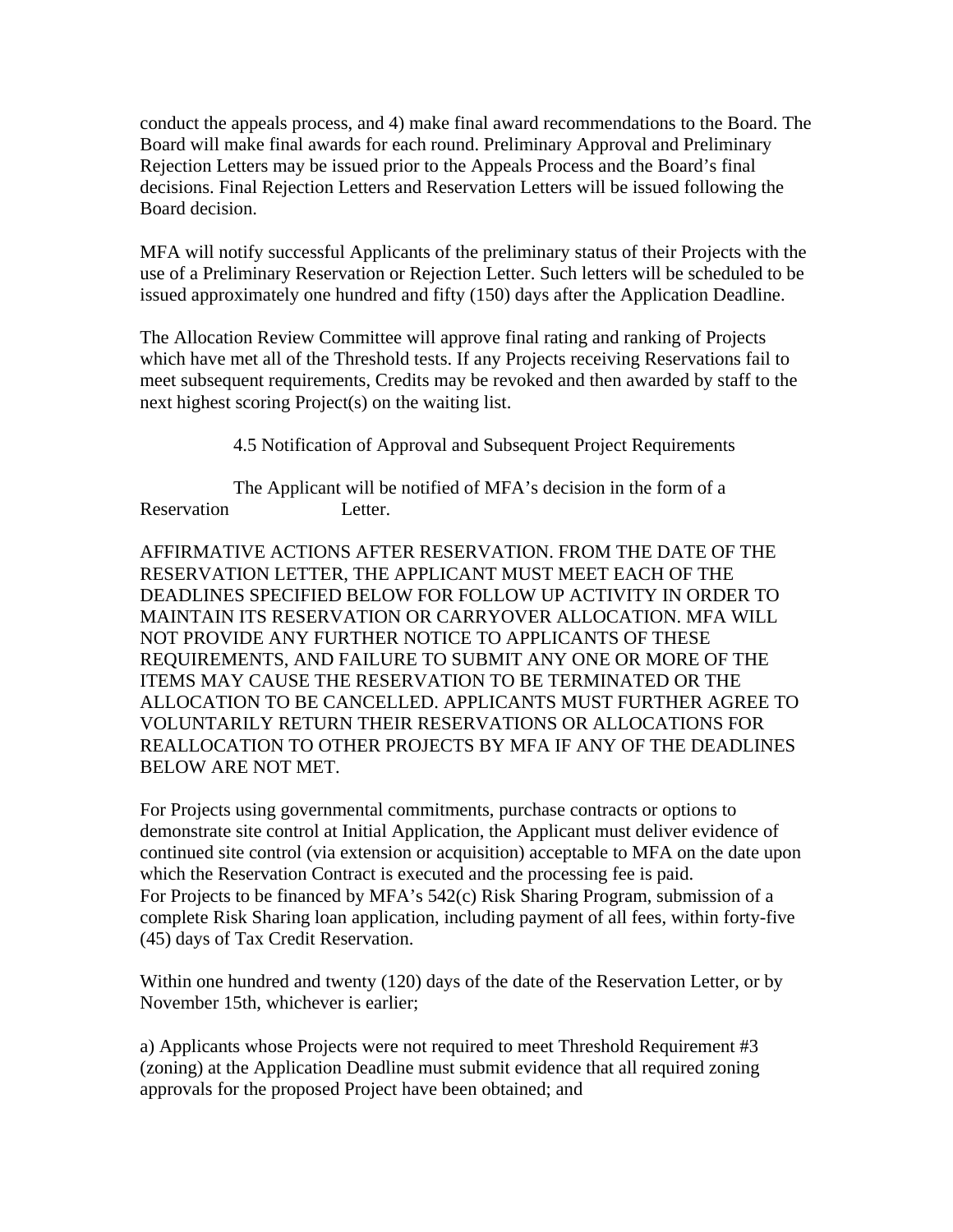b) All Applicants must deliver:

1) The Contractor's Resume, if it was not included in the Application.

 2) Financing Commitment(s) (See definition) for construction and permanent financing. Commitments must be submitted from all funding sources including construction and first mortgage lender(s) and all secondary financing sources (i.e. grants, loans, in kind contributions).

 3) For a Project to be financed by HUD, evidence that the Applicant has submitted a SAMA Application to HUD.

 4) For a Project to be financed by MFA's 542(c) Risk Sharing Program. Submission of the Project's preliminary working plans, Phase I environmental Assessment, and construction financing commitments will be due within one hundred twenty (120) days of Tax Credit Reservation.

#### November 15th of the Allocation Year.

a) Carryover Allocation Requirements. If the Project will not be Placed In Service during the calendar year in which the reservation is made, the Applicant must request a Carryover Allocation which allows for twenty four (24) additional months to complete the Project. The complete Carryover Allocation Package must be delivered to MFA by November 15th of the year in which the Reservation was made. The completed Carryover Allocation Package must contain all items on the Carryover Allocation Requirements Checklist including an updated Application Form, Independent Auditor's Report, Owner's Attorney's Opinion, and recorded deed to the site. The Applicant must own the land or depreciable real property that is expected to be part of the Project and must demonstrate that its basis in the Project exceeds ten percent (10%) of the reasonably expected basis of the Project.

March 1 of the Year following Carryover.

All requirements for MFA 542(c) Risk-Share Loan commitment to be completed. April 1 of the Year in which the Project is to be completed.

Construction Start Requirements. No later than April 1st of the year in which the Project must be completed, the owner must deliver evidence acceptable to MFA that construction of the Project has begun. This will include, at a minimum, building permits and site photographs.

 b) At the same time the Applicant must deliver an executed syndication agreement.

Final Allocation Requirements. Prior to the issuance of 8609's for the Project, the owner must submit a complete Final Allocation Package, containing all items on the Final Allocation Checklist which include the following:

Cost Certification: A Cost Certification, prepared by a Certified Public Accountant, must be delivered by the owner prior to the issuance of the Low Income Housing Tax Credit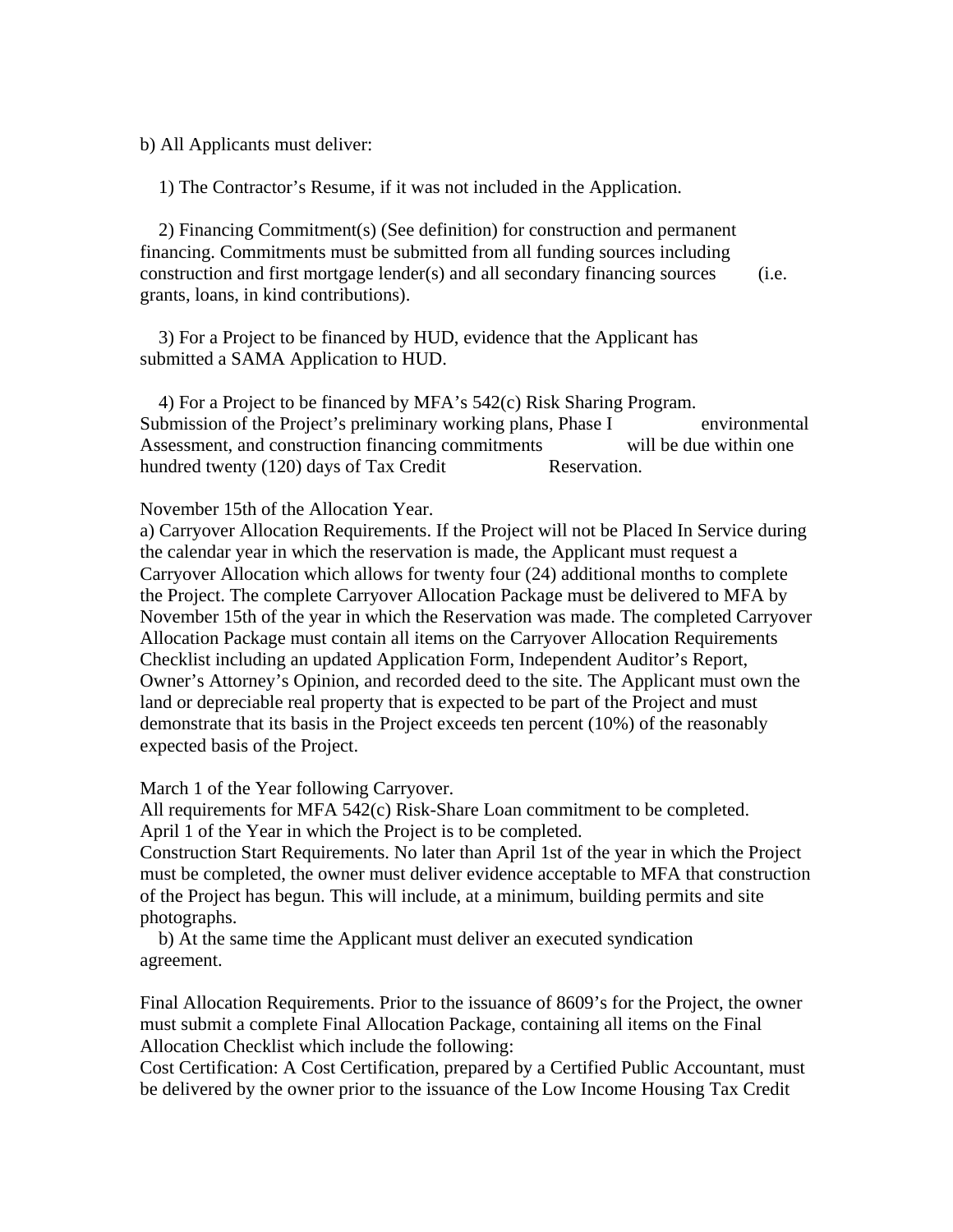Allocation Certification (IRS Form 8609). This form and required documentation must be completed within sixty (60) days after the Project is Placed In Service. MFA is under no obligation to issue 8609's for the current year if the package is received after November 15th.

Owner's Attorney's Opinion: An owner's attorney opinion submitted on Firm's letterhead with required text.

Land Use Restriction Agreement(LURA): Prior to November 15th of the year in which the first Credits are claimed, the owner must submit an executed and recorded LURA, satisfactory to MFA in form and content.

Other Developer Responsibilities. The developer has several options concerning the month in which the Applicable Credit Percentage is locked in, for both taxable and Tax Exempt Projects. Additionally, the Developer must place the buildings in service and claim Credits within certain time periods. MFA must be notified of these dates to ensure that all necessary administrative actions are taken in a timely manner. Otherwise Credits may not be able to be claimed as desired.

4.6 Termination of Reservations or Rejection of Applications

Any of the following events or actions on the part of the Applicant at any time subsequent to the Application Deadline may cause the Application to be rejected, or the Reservation to be terminated in MFA's sole discretion:

Site Change;

Submission of any false or fraudulent information in the Application or in other submissions;

Failure to meet the conditions in Section 4.5 above or in the Reservation Letter; Subsequent regulations issued by U.S. Treasury or the IRS pertaining to Section 42; and/or

Failure to promptly notify MFA of any material or adverse changes in the facts of the original Application pursuant to Section 4.8 below.

Instances of non-compliance continuing beyond the specified cure period on Applicant's other Projects.

Any other change which would alter the original scoring of the Application, or which was not approved in advance by MFA.

Debarment from HUD or other Federal programs, bankruptcy, criminal indictments or convictions, poor performance on prior MFA or HUD financed Projects (for example, late payments within the 18 month period prior to the Application Deadline, misuse of reserves, default, non-compliance, failure to meet development deadlines, or

documentation requirements) on the part of any proposed development team member or owner may result in rejection of an Application by MFA.

Change in the Set Aside Election subsequent to the Application Deadline.

4.7 Appeal Process

Applicants wishing to appeal a rejection of their Application or the amount of MFA's allocation may do so in writing delivered to MFA within ten (10) days of the date of the Preliminary Rejection or Approval Letter. Appeal requests must be specific as to the decision being appealed, and they must be accompanied by a fee payment in the amount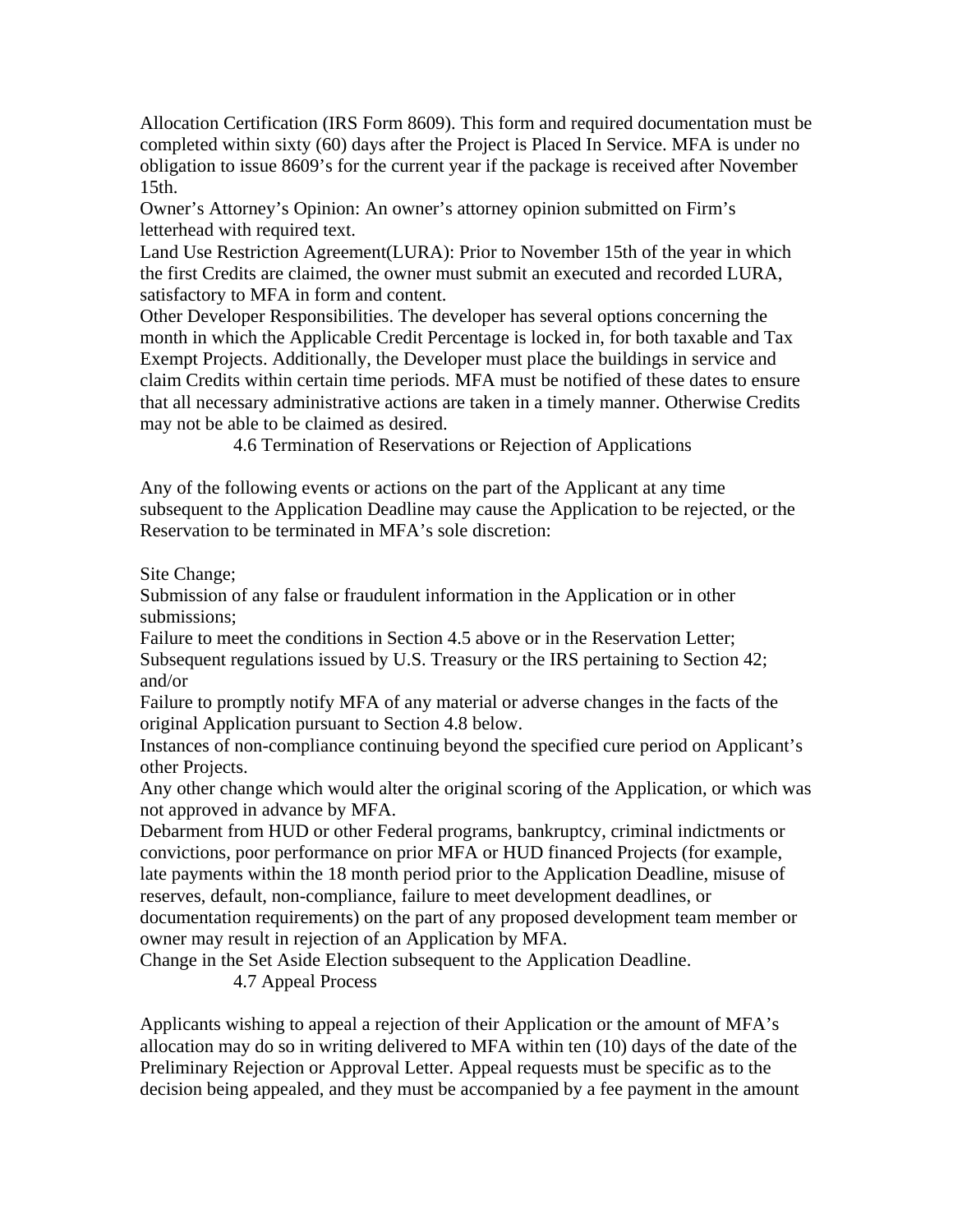shown in Section 4.2. The Project's outcome can only be appealed by the Project's Applicant. The rejection or allocation amount will stand unless the Applicant can prove or justify why the decision should be changed. The Allocation Review Committee will review the appeal and take whatever action it deems appropriate. The decision by the Committee will be final; no further appeals will be entertained. Appeals may result in reranking of the Applications, in rejection of previously approved Applications and/or in approval of previously rejected Projects. Once the appeals process is completed, Final Rejection and Reservation Letters will be issued.

## 4.8 Notification to MFA of Changes to the Project

It is the Applicant's responsibility to notify MFA immediately, in writing, of any changes to the Project subsequent to submission of an Application, including the changes listed below and any other material changes. Failure to notify MFA may result in the rejection of an Application or loss of a Reservation. Approval of such changes will be made in MFA's sole discretion, and the change may result in a change in the Tax Credit amount or other action by MFA.

Site control or rights of way are lost;

Project costs change in excess of five percent (5%) of the total Development Costs shown in the initial application;

Applicant obtains additional subsidies or financing other than those disclosed in the Application;

The syndication payment timing and/or net proceeds change from those stated in the Application;

The parties other than the Limited Partner(s) involved in the ownership entity as represented in the Application change;

The unit design, square footage, unit mix, number of units, or number of buildings changes (unless changes are required by local regulatory codes). Substantial changes of this sort may result in a requirement to produce a new Market Study;

The general contractor or other member of the original development team changes; and/or

Any other factor deemed material by MFA at its discretion.

4.9 Financial Analyses

Regulations require that allocating agencies conduct evaluations at three specific times to determine the amount of applicable Credits:

Upon receipt of an Application for Low Income Housing Tax Credit Reservation; and Prior to granting a Tax Credit Commitment; and

No earlier than thirty (30) days prior to awarding the Tax Credit Certification, IRS Form 8609.

4.10 Notice Provisions

MFA will typically provide notice to Applicants through either certified mail or courier service, and facsimile transmission. Consequently street addresses and fax numbers must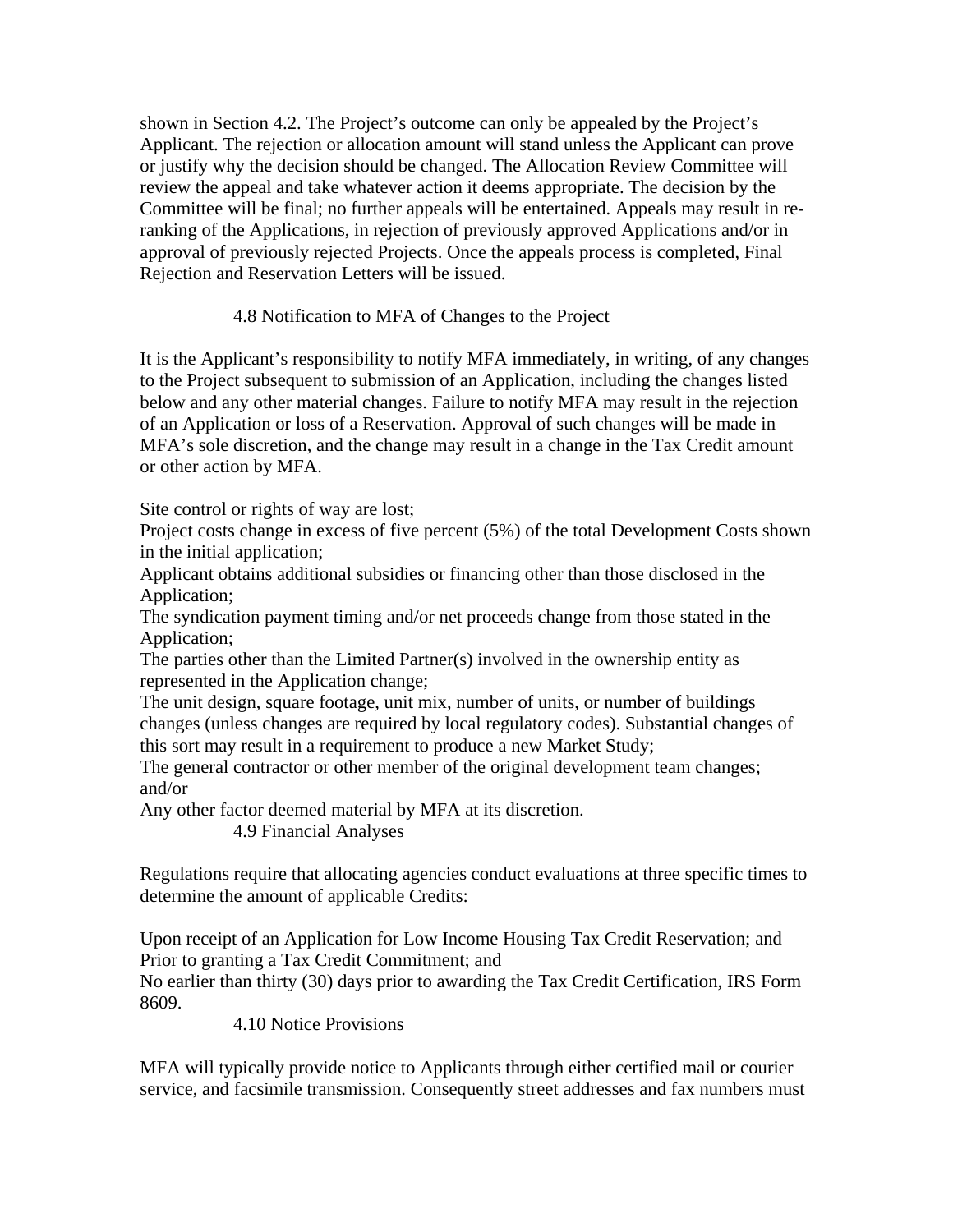be provided clearly in the Application Form. Such notices will be provided only to the single contact person shown in the Application Form.

## 5.0 COST CERTIFICATION

Applicability of Cost Certification:

Prior to the issuance of a Carryover Allocation or a Low Income Housing Tax Credit Allocation Certification (IRS form 8609), MFA will require a Cost Certification, prepared by an independent Certified Public Accountant, which meets the MFA requirements for all Projects.

Cost Certifications Completed by Other Fund Providers:

All Cost Certifications must include a statement signed by the accountant preparing the certification which clearly indicates the method of certification and discloses all identities of interest.

Requirements:

The Cost Certification must meet the following requirements:

The accountant preparing the Cost Certification must certify that all costs are related to the development and do not include costs for organization, syndication, professional or consultant fees related to syndication.

All fees, including the developer fee, which are paid to the Developer or to an entity with an identity of interest with the Developer must be clearly identified. If all or a portion of the developer fee is deferred, copies of the promissory note or other substantiation of the validity of the fee must be provided.

If the land is purchased from a related party, the owner must submit an appraisal to substantiate fair market value.

Legal fees related to land acquisition must be clearly identified.

Interest expense related to land must be clearly identified.

The sources of all funding including loans and their terms, Tax Credit proceeds,

developer equity and all other sources must be certified.

Authority to Determine Maximum Qualified Basis:

MFA may challenge the costs provided in the certification, impose the limitations set forth in this Plan and at its sole discretion, determine the maximum Qualified Basis against which Credit is allocated.

### 6.0 AUXILIARY FUNCTIONS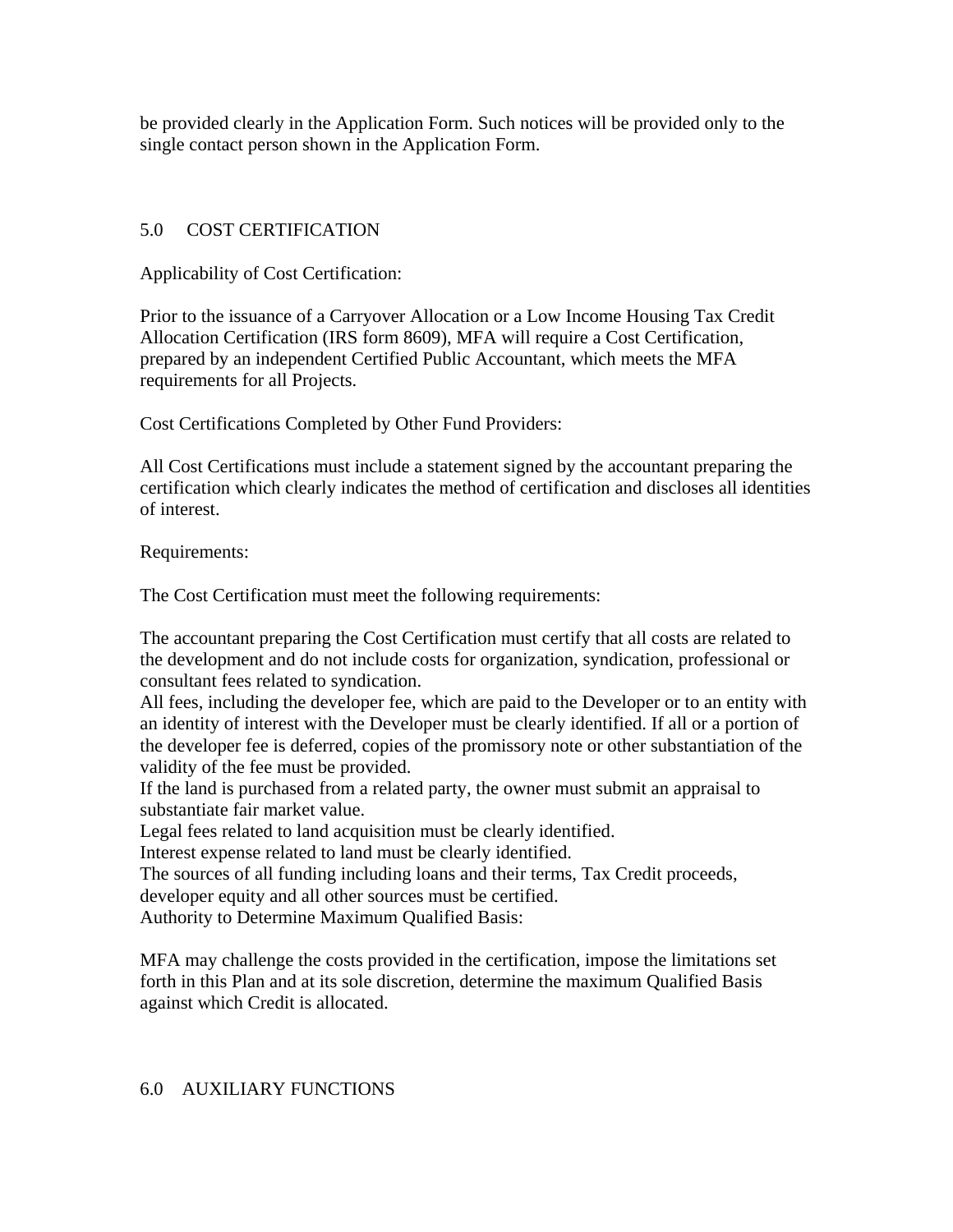As HCA, MFA conducts certain Tax Credit related functions which are separate from the regular allocation and monitoring process, including the following;

## 6.1 Subsidy Layering Review

Pursuant to Section 911 of the Housing and Community Development Act of 1992, HUD is required to determine that Projects receiving both federal, state or local assistance and Tax Credits do not obtain subsidies in excess of that which is necessary to produce affordable housing. This responsibility has been delegated to MFA, and MFA's review process will follow the Administrative Guidelines issued December 15, 1994. An essential component of this review is an analysis of the reasonableness of fees paid to sponsors, developers, and builders. Consequently for purposes of Section 911 Reviews, fees used to calculate Tax Credit amounts will not exceed the limits stated in Section 4.3, "Developer and Other Fees", above.

Some of these maximum fees allowed by MFA exceed the "Safe Harbor" fee amounts which apply to Section 911 reviews. Special factors that justify these published higher fees (which do exceed "Ceiling" amounts) include, but are not limited to:

The relatively high cost of construction and land within the State of New Mexico; and the lack of state or local funded soft second financing or operating subsidies; and the general inability of local governments to donate land and/or other services to worthy Projects due to the state's "Anti-Donation" clause.

The MFA reserves the right to include, or consider, other criteria to justify exceeding Safe Harbor limits for fees associated with Projects requiring Subsidy Layering Reviews. The MFA also reserves the right to limit Projects to Safe Harbor limitations for any reason that it deems reasonable. This paragraph applies to all Projects that require Subsidy Layering Reviews.

Requests for subsidy layering reviews may be made at any time by a developer/sponsor, and must include a \$500 review fee along with the full LIHTC Application Form as well as HUD Form 2880, among other materials. More detailed Application Packages may be obtained from MFA. Responses will be provided no longer than thirty (30) business days subsequent to receipt of the request by MFA, unless the request is submitted less than ninety (90) days subsequent to an allocation round deadline.

## 6.2 Processing of Tax Exempt Bond Financed Projects

Projects financed with tax exempt bond volume cap allocated by the state may receive 4% Tax Credits without participating in the LIHTC allocation process described in this Plan.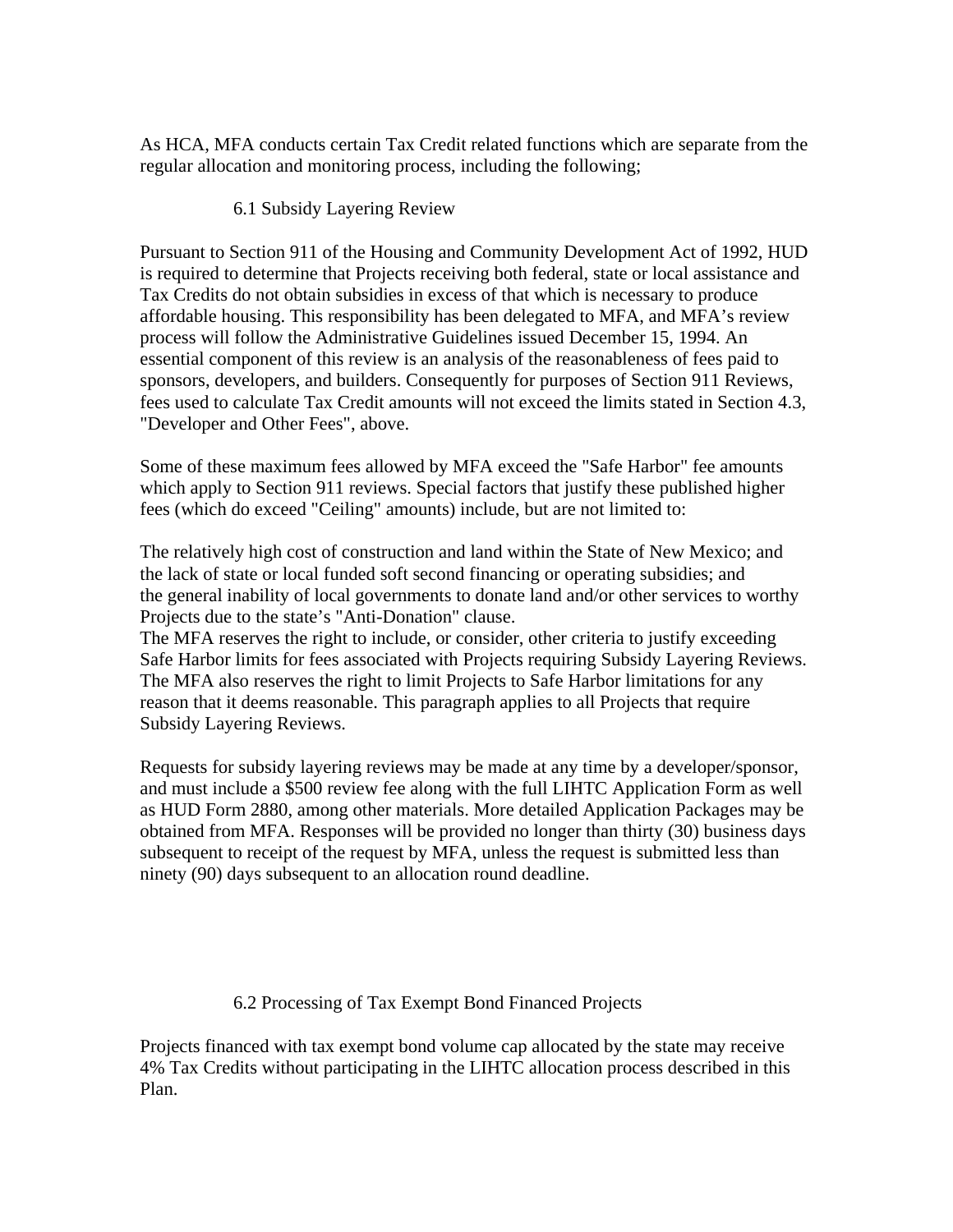However, under IRS Code Section 42(m)(1)(D), such Projects must receive a determination that they "satisfy the requirements for allocation under the Qualified Allocation Plan..." MFA's determination that a Project satisfies the requirements of the Qualified Allocation Plan will be based on the Project's meeting all Minimum Project Threshold Requirements described in Section 3.3 of the Qualified Allocation Plan in effect when the determination is made or, if available, the Qualified Allocation Plan for the year in which the State Board of Finance makes its bond cap allocation, with one exception. That is, that the Minimum Score for Tax Exempt Bond Financed Projects will be only 50% of the Minimum Score stated in Section 3.5. MFA will also undertake an analysis to determine the Credit amount necessary for financial feasibility.

Requests for these determinations may be made at any time by a Developer/Sponsor, and must include a \$500 Review Fee along with the full LIHTC Application Form and any other materials specified by MFA. At the time of the bond volume cap allocation a processing fee in the amount of three and one half percent (3.5%) of the approved annual Credit amount will be due. Responses will be provided no longer than thirty (30) business days subsequent to receipt of the complete request by MFA, unless the request is submitted less than ninety (90) days after an Application Deadline.

To ensure that these Credits are used to leverage the greatest possible amount of resources, the following additional Minimum Project Threshold Requirements will apply:

1.The private activity bond volume cap allocation by the State Board of

 2.Finance must not exceed seventy percent (70%) of the Project's total permanent sources of funds;

 3.The private activity bond volume cap allocation to the proposed Project must not exceed \$7.5 million; and Costs of issuance may not exceed five percent (5%) of the bond issue.

## 7.0 AMENDMENTS TO THE ALLOCATION PLAN AND WAIVERS OF PLAN PROVISIONS

MFA reserves the right to modify this Allocation Plan, including its compliance and monitoring provisions, as required by the promulgation or amendment of IRS Code Section 42, from time to time, or for other reasons as determined by MFA.

## 8.0 FUTURE YEAR'S BINDING COMMITMENTS

MFA staff shall have the authority to advance allocate up to \$100,000 in future year's Tax Credits to Board approved Eligible Projects.

### 9.0 RIGHT TO REALLOCATE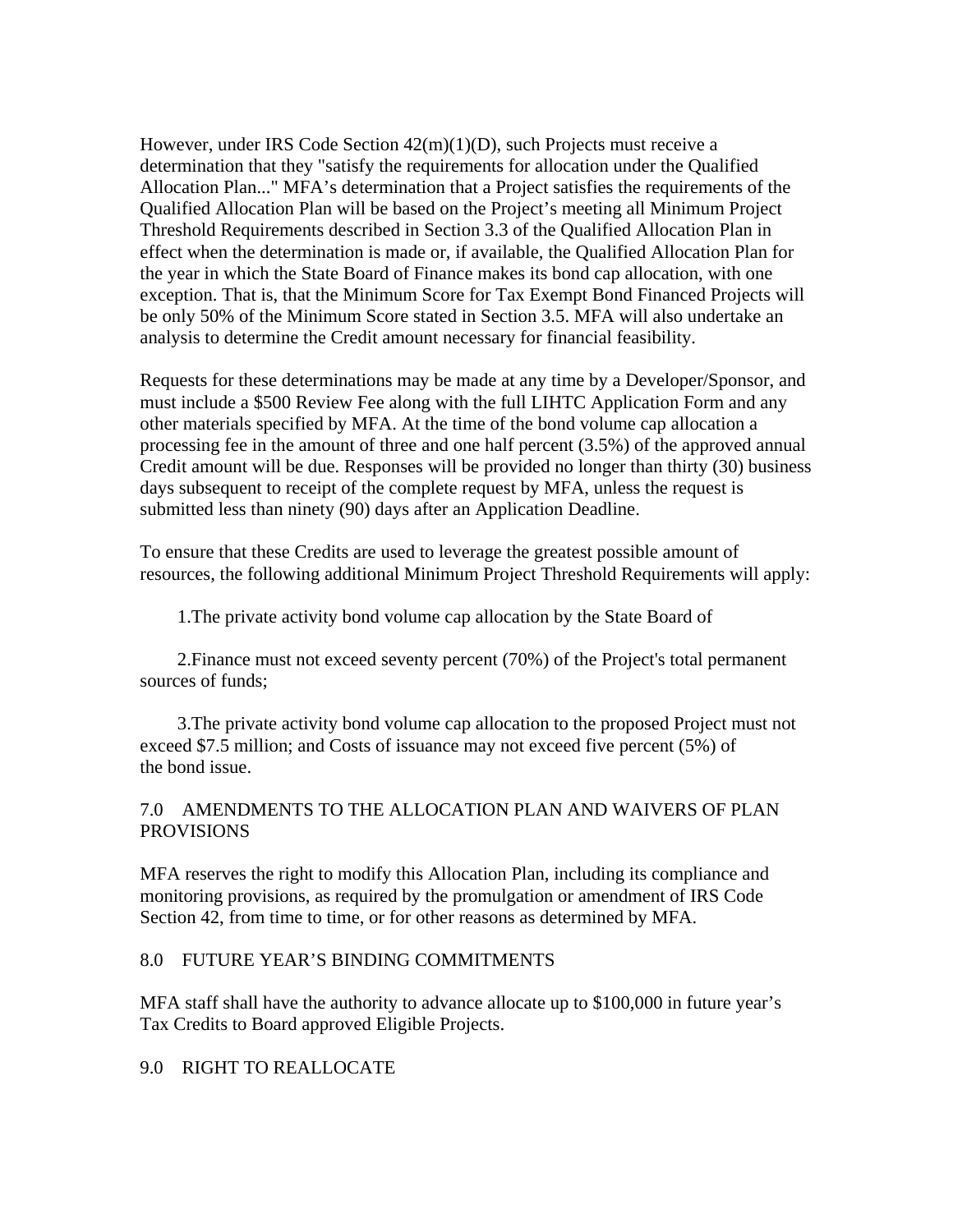The MFA may, at any time and without additional administrative process, determine to award Credits to Projects previously evaluated and awarded Credits if it determines that such previously awarded Credits are or may be invalid or that the allocation document did not reflect the original intent of MFA and the owner was not responsible for such invalidity or mistake. Such awards will not be used to extend time periods for completion of the projects.

# 10.0 MFA TAX CREDIT MONITORING AND COMPLIANCE PLAN SUMMARY

Federal Law requires MFA to develop and implement a compliance monitoring program for completed Projects that have received Low Income Housing Tax Credits. A compliance plan contained in a manual has been developed and will be distributed to the Project owners. Compliance monitoring is required for a minimum of 15 years after receipt of an allocation. Each owner has chosen to utilize Low Income Housing Tax Credits to take advantage of the tax benefits provided. In exchange for these tax benefits, certain requirements must be met so that the Project will benefit Low Income Tenants.

Owners will be required to submit a quarterly report to MFA for the first four full quarters after a Project is Placed In Service. At that time, if the Project is determined to be in compliance with the Tax Reform Act, reports may be filed on an annual basis. Owners will be required to submit to MFA a copy of all federal form 8609's, including schedule A, filed with the IRS.

MFA will conduct annual on-site inspections of at least twenty percent (20%) of the Projects under the MFA's jurisdiction. Each inspection will include a review of the Project's low income certifications, supporting income documentation, leases, rent records (including utility documentation) and Housing Quality Standards inspections in at least twenty percent (20%) of the Project's Set Aside units. In mixed use properties, one hundred percent (100%) of the units may be monitored. If Projects are determined to be in noncompliance, site visits may occur more often. MFA may conduct inspections upon thirty (30) days notice.

During the Compliance Period, MFA reserves the right, under the provisions of Section 42 of the Internal Revenue Code, to perform an audit of any Project that has received an allocation of Tax Credits. This audit will include an on-site inspection of all buildings, and a review of all tenant records and certifications and other documents supporting criteria for which the owner received points in the Application for an allocation of Credits.

## Record Keeping and Record Retention

Under the provisions of the Tax Credits, the owner of a project will be required to keep records as defined below for each building within a particular development. These records must be retained by the owner for a minimum of six (6) years beyond the owner's income tax filing date for that year. However, first year Project records must be maintained for six (6) years beyond the tax filing date of the final year of the Project's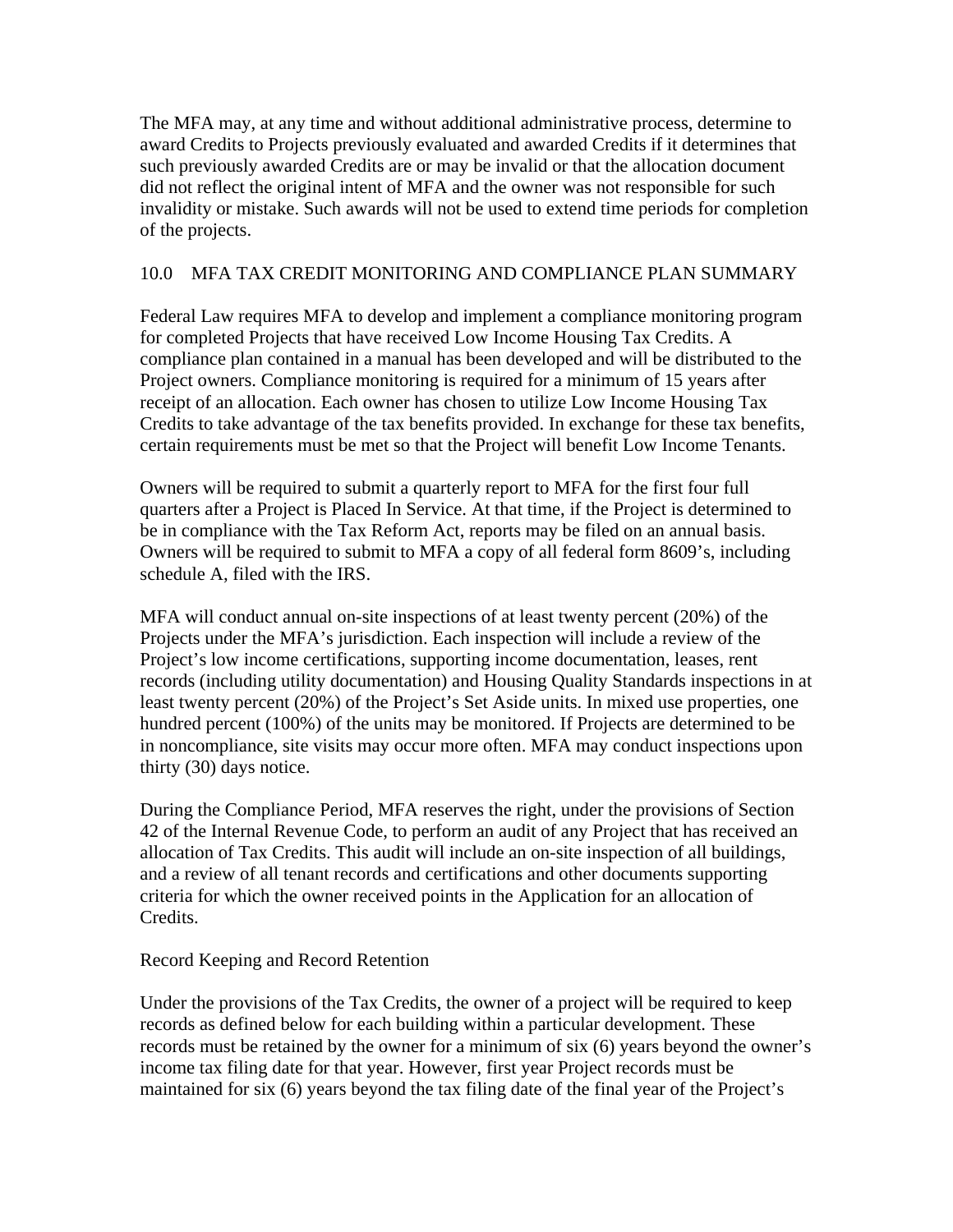eligibility for Tax Credits. The owner must annually report to MFA and maintain records for each qualified Low Income building in the Project showing:

the total number of residential units in the building (including the number of bedrooms and size in square feet of each residential unit); the percentage of residential units in the building that are Set Aside Units; the rent charged on each residential unit in the building (including utility allowances); the number of occupants in each residential unit in the building; the low income unit vacancies in the building and documentation of when and to whom the "next available units" were rented; the income certification of each Low Income Tenant; the documentation to support each Low Income Tenant's income certification; the Eligible Basis and Qualified Basis for each building; and the character and use of any nonresidential portion of the building included in the building's Eligible Basis (this includes separate facilities such as clubhouses or swimming pools whose Eligible Basis is allocated to each building). Failure to annually report is deemed as noncompliance and is reportable to the IRS.

Annual Certification Review

It is the responsibility of the Project owner to annually certify to MFA that the Project meets the requirements of Section 42 of the Internal Revenue Code, whichever Set Aside is applicable to the Project. Failure to certify is deemed as noncompliance and is reportable to the IRS. This annual certification requires the Project owner to certify that:

an annual Low Income certification has been received from each Low Income Tenant and documentation is available to support that certification;

each low income unit is rent restricted under Section 42 of the Internal Revenue Code; subject to the income restrictions on the Project all units in the Project are for use by the general public and are used on a non-transient basis;

each building within the Project is suitable for occupancy taking into account local health, safety, and building codes;

there has been no change in any building's Eligible Basis under Section 42 of the Internal Revenue Code, or if there has been a change, adequate explanation of the nature of the change has been given;

all tenant facilities included in the Eligible Basis of any building in the Project are provided on a comparable basis without a separate fee to all tenants in the building; if a Low income unit in the Project becomes vacant during the year, reasonable attempts are made to rent that unit to tenants having a qualifying income and while the unit is vacant no units of comparable or smaller size are rented to tenants not having a qualifying income;

if the income of tenants of Units increases above one hundred forty percent (140%) of the applicable income limit allowed in Section 42, the next available unit of comparable or smaller size will be leased to tenants having qualifying income.

As an exception, only for RD Projects, MFA may accept a certification from RD that Projects are safe, decent, sanitary, that income is based upon annual tenant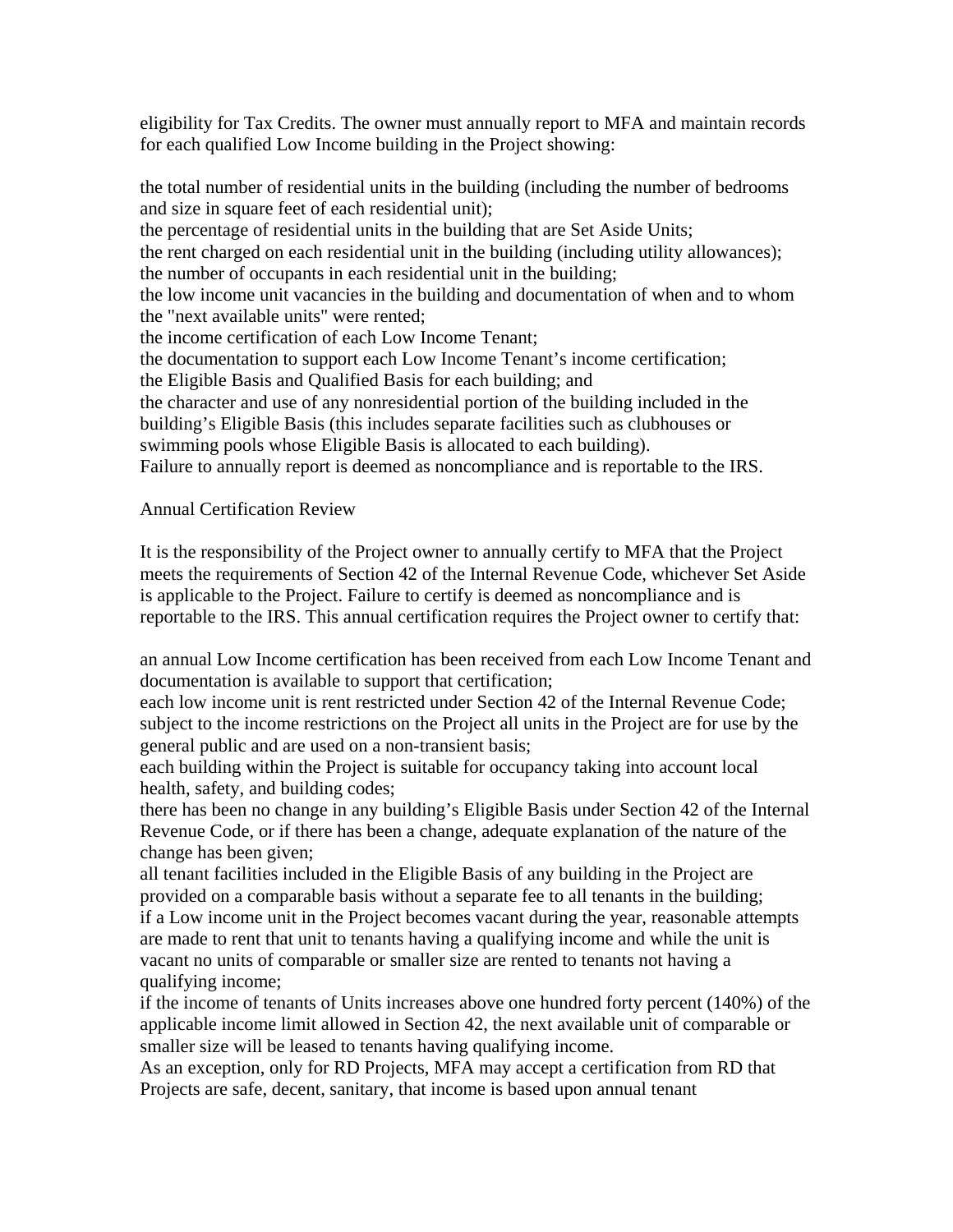certifications/re-certifications, and that third party verification has been obtained. This certification will be in a form that is acceptable to both RD and MFA. Owners must furnish RD certifications annually, verifying that Projects are in compliance with Section 42 of the Code.

Projects in which fifty percent (50%) or more of the aggregate basis is funded with the proceeds of Tax exempt bond financing may also be exempt, in MFA's discretion, from many of the certification and review provisions outlined within this document. The monitoring and certification guidelines for these Projects will be in a form that will satisfy those agencies issuing the bonds and MFA. The monitoring procedures must, at a minimum, satisfy the compliance guidelines set forth by Section 42 of the Code.

The owner of any exempted Project must certify to MFA on an annual basis that the Project is in compliance with the requirements for RD assistance or the Tax Exempt Bond Financing guidelines, as applicable, and that all requirements of Section 42 are also being met. The owner must inform MFA of any noncompliance or if the owner is unable to make one or more of the required certifications.

### Compliance Review

MFA may elect to subcontract the monitoring procedure to other agents. In doing so, MFA would designate the subcontractor as the compliance monitoring agent who would perform MFA's function.

In the event that any noncompliance with Section 42 is identified, a discrepancy letter detailing the noncompliance will be forwarded promptly to the owner and management company of the Project. The owner must then respond in writing to MFA within twentyone (21) days after receipt of the discrepancy letter. The response must address all discrepancies individually and must indicate the manner in which corrections will be made. The owner will then have a cure period of sixty (60) days from the date of the discrepancy letter to correct the noncompliance detected and to provide MFA with any documentation or certification found to be missing during the annual management review. The cure period may be extended for periods of up to six (6) months. Extensions will be based on a determination by MFA that there is good cause for granting the extension.

MFA will notify the Internal Revenue Service within thirty (30) days after the expiration of the cure period of any noncompliance that has been detected. All corrections made by the owner within the cure period will be acknowledged within this notice. A copy of the owner's response to the noncompliance will accompany the notice to the IRS.

If potential noncompliance is discovered during a compliance monitoring review, the owner will be required to have his managing agent attend a compliance training session within two (2) months following the compliance monitoring review.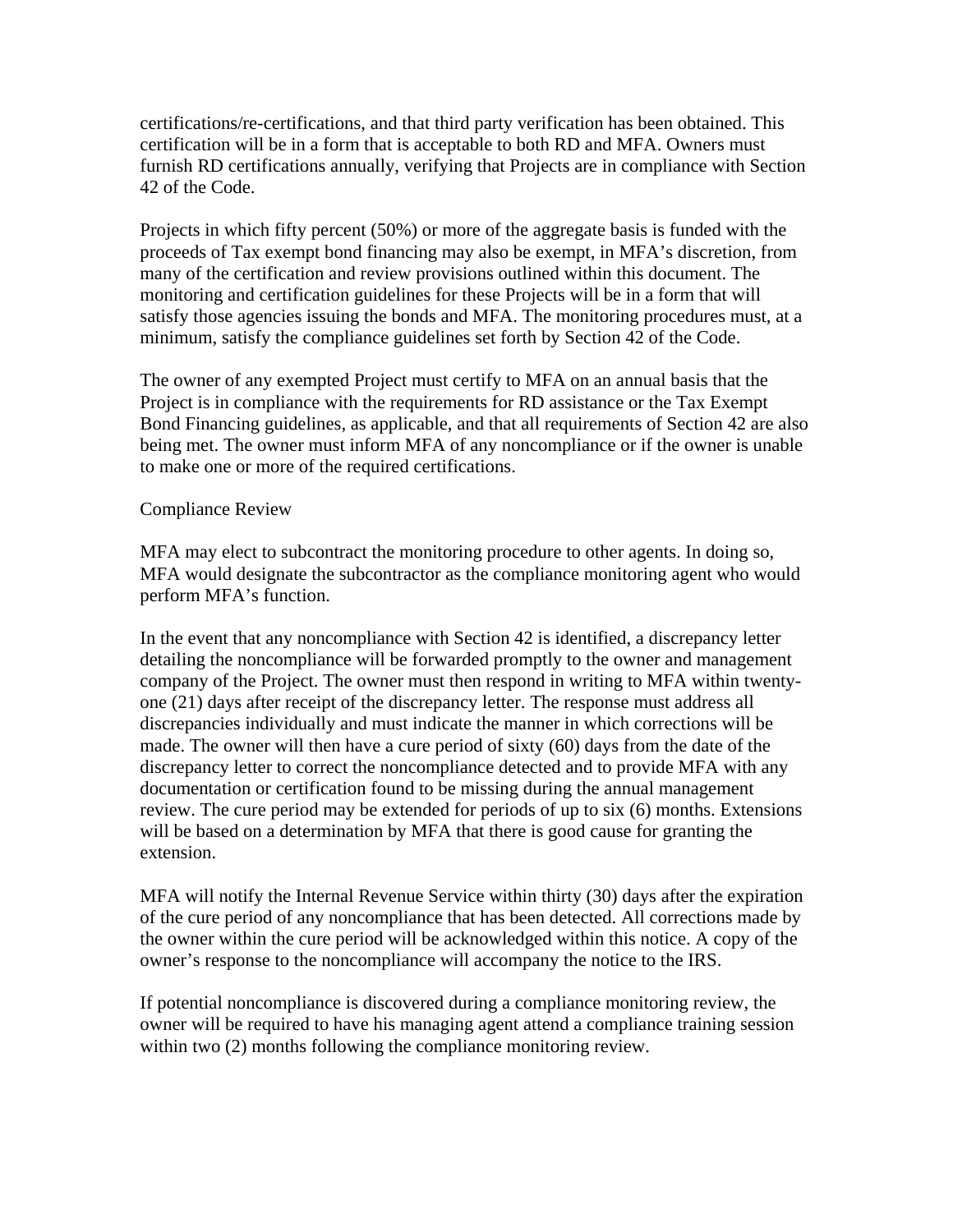In order to offset the cost of monitoring procedures, an annual fee of \$30.00/Set-Aside Unit/Per Year will be assessed for each year of the Extended Use Restriction Period. Annual certifications and reports are due in the MFA office by January 31 of each year (for the past reporting year). A notice will be mailed to each property owner or a designated representative to remind them that the certification, reports and fees are due.

### 11.0 GLOSSARY

"Agency" means New Mexico Mortgage Finance Authority (MFA).

"Allocation Review Committee" means a committee appointed by the Chairman of the MFA Board to review Projects' rating and ranking results, to determine if the proposed allocations have been made consistent with the Project Selection Criteria and the Qualified Allocation Plan, and to hear appeals and decide their outcome.

"Allocation Set Asides" means the federally mandated set aside requirement for Projects involving Qualified Nonprofit Organizations, as well as other Set Asides designated by MFA from time to time and incorporated into the Qualified Allocation Plan.

"Annual Credit Ceiling" means the total dollar volume of Tax Credits available for distribution by the Agency and authorized pursuant to Section 42 of the Code, in a given year.

"Applicable Credit Percentage" means the monthly interest rate issued by the Treasury Department and used to discount the present value of the 70% Tax Credit (approximately 9% yearly) and the 30% Tax Credit (approximately 4% yearly).

"Applicable Fraction" means the fraction, the numerator of which is the number of Tax Credit Units and the denominator of which is the total number of residential rental units less any unit exempted by Revenue Ruling 92-61; or the fraction, the numerator of which is the floor space of the Tax Credit Units and the denominator of which is the total floor space of the residential rental units less any unit exempted by Revenue Ruling 92-61, whichever is less. The Eligible Basis of a building is multiplied by the Applicable Fraction to determine the Qualified Basis of a building for Tax Credit purposes.

"Applicant" means any person or public entity; public or private, for-profit or not-forprofit, proposing to build or rehabilitate affordable rental housing with the use of the LIHTC Program as defined in Section 42 of the Code.

"Application" means the completed forms, schedules, check lists, exhibits, computer disks and any additional documentation requested in the Initial Application Package, Carryover Allocation Package, and Final Allocation Package, as well as any supplemental materials requested by MFA. They must be submitted to MFA in accordance with the Qualified Allocation Plan in order to apply for the LIHTC Program.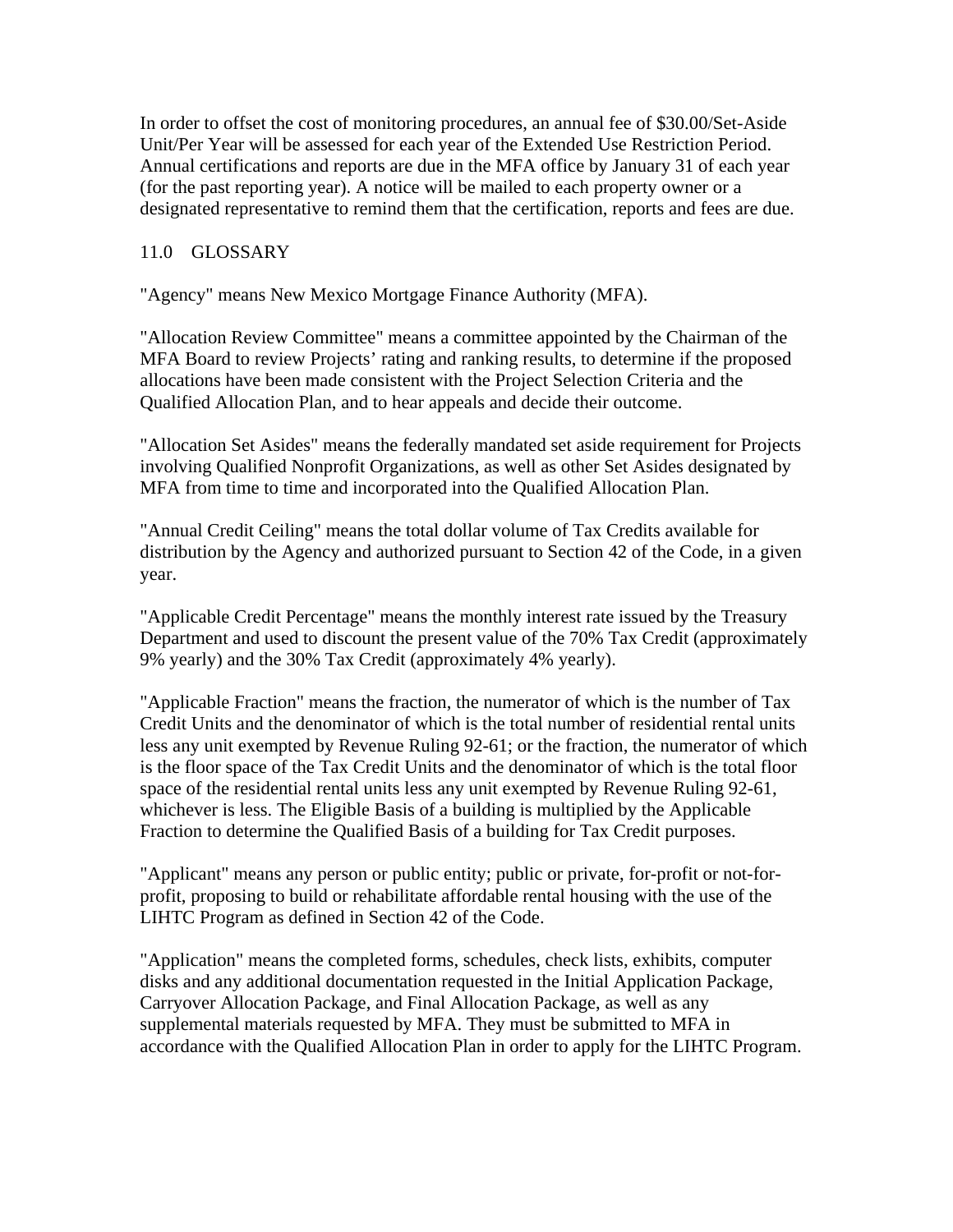"Application Deadline" means 5:00 p.m., Mountain Standard Time on the final day of the Application Period, except for Tax Exempt Bond Financed Projects, for which the submission date is specified in Section 6.2.

"Application Package" means the forms, schedules, check lists, exhibits, computer disks and instructions thereto obtained from the Agency, which shall be completed and submitted to the Agency in accordance with all regulations in order to apply for the LIHTC Program.

"Application Period" means the period during which Applications will be accepted by MFA as described in the Qualified Allocation Plan.

"Area Gross Median Income" means the median income level, issued annually by HUD for each metropolitan area and for each county outside a metropolitan area, which is adjusted for family size and used to calculate maximum income of eligible persons and rents for rent restricted units.

"Average Gross Median Income" or "AGMI" means, for a Project, the average area gross median income level(s) at which units are set aside, weighted by the number of units set aside at each income level. AGMI will be rounded to the nearest 5% for scoring and calculations are to be carried out to two decimal points. Market rate units, in numbers not to exceed 25% of the total units, will be treated as if they were set aside at 25% of Area Gross Median Income for scoring purposes to create an incentive for mixed income development. Additional market rate units will be treated as if they were at 100% of AGMI.

An example of the calculation of AGMI in a 60 unit project is as follows:

50% of the units are set aside at 50% of Area Gross Median Income; and 25% of the units are set aside at 60% of Area Gross Median Income; and 25% of the units are market rate. The AGMI calculation would be as follows:

Percent of Total Units

Set Aside Income Level

(% of Median)

50% X 50% = 25%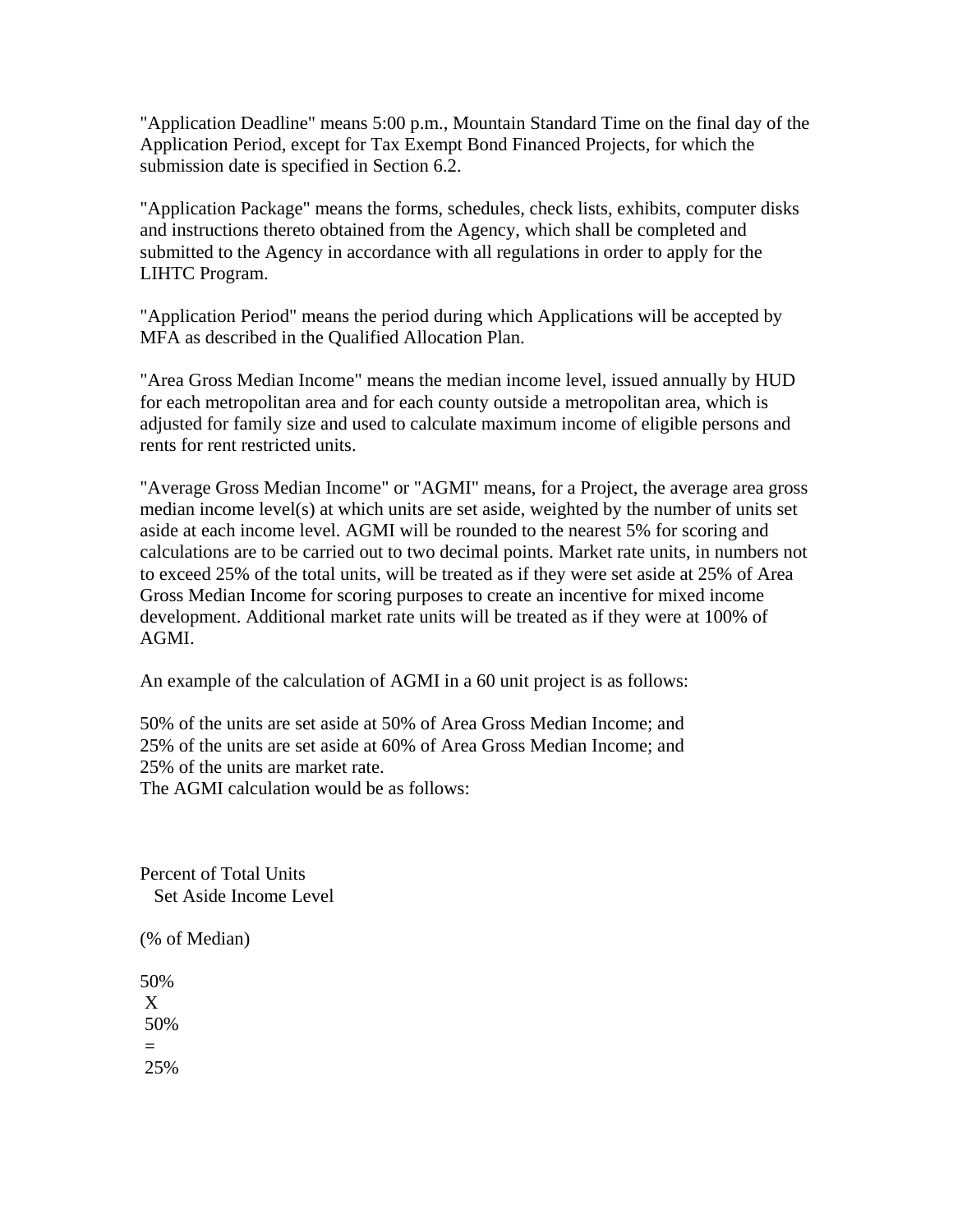25% X 60% = 15% 25% X 25% = 6% TOTAL AGMI:

ROUNDED: 46%

45%

"Binding Commitment" means an agreement between MFA and an Applicant by which MFA allocates and the Applicant accepts tax credits in accordance with Section 42(h)(1)(C) of the Code. MFA's Carryover Allocation is its Binding Commitment.

"Board of Directors" or "Board" means the New Mexico Mortgage Finance Authority Board of Directors.

"Carryover Allocation" means the provision under Section 42 of the Code which allows a Project, under certain conditions allowed by Section 42 of the Code, to receive a Tax Credit Allocation in a given calendar year and to be Placed In Service within a period of two calendar years after the calendar year in which the Applicant qualifies for a Carryover Allocation. The Carryover Allocation is MFA's Binding Commitment for Tax Credits.

"Code" means the Internal Revenue Code of 1986, as in effect on the date of the Qualified Allocation Plan, together with corresponding and applicable final, temporary or proposed regulations and revenue rulings issued with respect thereto by the Treasury or the Internal Revenue Service of the United States.

"Compliance Monitoring" means the Agency's procedure, as required by Section 42 of the Code and detailed in MFA's Tax Credit Monitoring and Compliance Plan, of auditing and inspecting all completed Tax Credit Projects.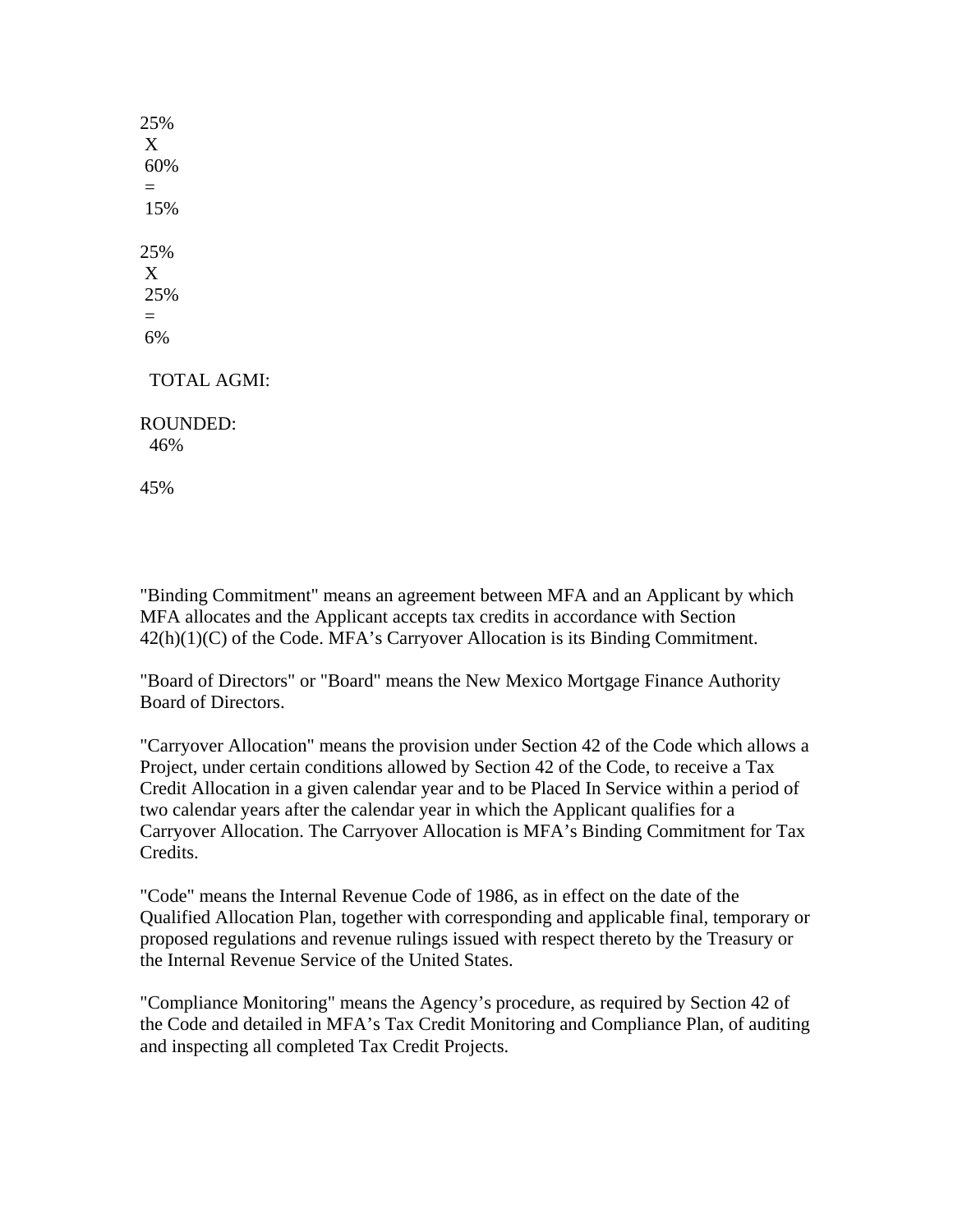"Compliance Period" means, with respect to any building that is included in a Tax Credit Project, a minimum period of 15 years beginning on the first day of the first taxable year of the Tax Credit period with respect thereto in which a Tax Credit Project shall continue to maintain the Low Income Units as Low Income Units pursuant to the Applicant's Set Aside Election in the Application, pursuant to Section 42 of the Code.

"Consolidated Plan" means the plan prepared in accordance with HUD Regulations, 24 C.F.R. 91 (1994), which describes needs, resources, priorities and proposed activities to be undertaken with respect to certain HUD programs.

"Contact Person" means a person with decision-making authority for the Applicant, Developer or the owner of the Project with whom MFA will correspond concerning the Application and/or the Project.

"Cost Certification" A certification prepared by a Certified Public Accountant on forms provided by MFA, indicating the method of certification, all identities of interest, and certification that all Project costs included are related to the Project.

"Credit Period" means with respect to any building that is included in a Tax Credit Project, the period of 10 years beginning with (i) the taxable year in which the building is Placed In Service, or (ii) at the election of the Developer, the succeeding taxable year.

"Development Costs" means the sum total of all costs incurred in the development of a Project all of which shall be subject to approval, and are approved by MFA as reasonable and necessary. Such costs may include, but are not limited to:

A. The cost of acquiring real property and any building thereon, including payment for options, deposits, or contracts to purchase properties.

B. The cost of site preparation, demolition, and development.

C. Any expenses relating to the issuance of tax exempt bonds or taxable bonds by the Agency, if any, related to the Project.

D. Fees in connection with the planning, execution, and financing of the Project, such as those of architects, engineers, attorneys, accountants, and the Agency.

E. The cost of studies, surveys, plans, permits, insurance, interest, financing, tax and assessment costs, and other operating and carrying costs incurred during construction, rehabilitation, or reconstruction of the Project.

F. The cost of the construction, rehabilitation, and equipping of the Project.

G. The cost of land improvements, such as landscaping and off-site improvements related to the Project, whether such costs are paid in cash, property, or services.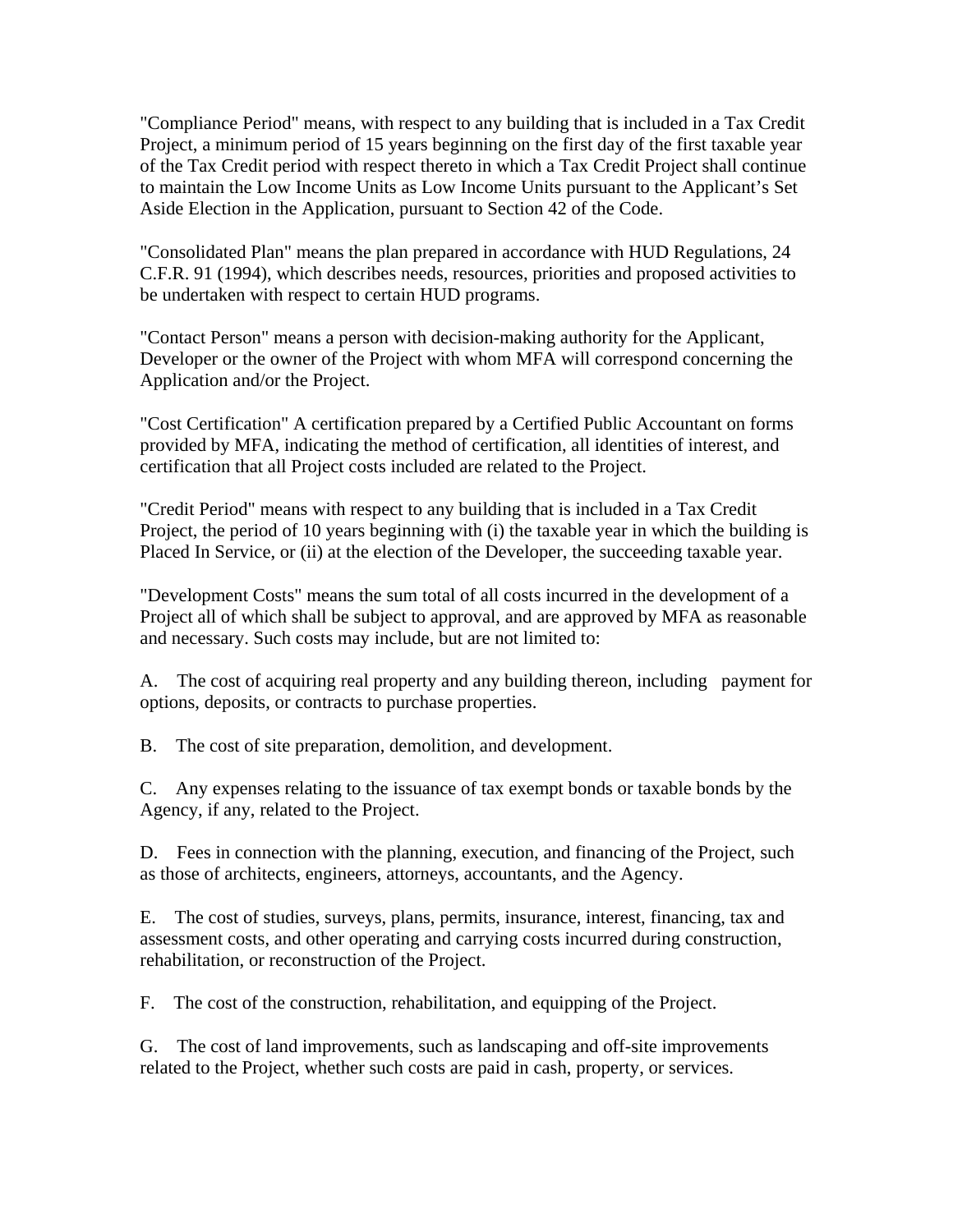H. Expenses in connection with initial occupancy of the Project.

I. Allowances established by the Agency for working capital, contingency reserves, and reserves for any anticipated operating deficits during the first 2 years after completion of the Project.

J. The cost of such other items, including relocation costs, indemnity and surety bonds, premium on insurance, and fees and expenses of trustees, depositories, and paying agents for bonds.

"Developer" means any individual, association, corporation, joint venture, or partnership which possesses the requisite skill, experience, and credit worthiness to successfully produce affordable multifamily housing.

"Difficult Development Area" means any area designated by the Secretary of Housing and Urban Development as having high construction, land, and utility costs relative to Area Gross Median Income in accordance with Section 42(d)(5) of the Code.

"Eligible Application" means an Application which has met all Minimum Project Threshold Requirements, during or subsequent to the Application Deadline.

"Eligible Basis" means the sum of the eligible cost elements that are subject to depreciation, such as expenditures for new construction, rehabilitation and building acquisition.

"Eligible Persons" or "Eligible Households" means one or more natural persons or a family, irrespective of race, creed, national origin or sex, determined by the Agency to be of low or very low income. In determining the income standards of eligible persons for its various programs, the Agency shall take into account the following factors:

- A. Requirements mandated by federal law;
- B. Variations in circumstances in the different areas of the state:
- C. Whether the determination is for rental housing; and
- D. The need for family size adjustments.

"Executive Director" means the Executive Director of the New Mexico Mortgage Finance Authority.

"Extended Use Period" means, with respect to any building that is included in a Tax Credit Project, the period that begins on the first day of the Compliance Period and ends on the later of (i) the date specified by the Applicant in the Initial Application Package and recorded in the Land Use Restriction Agreement or (ii) the date that is the fifteenth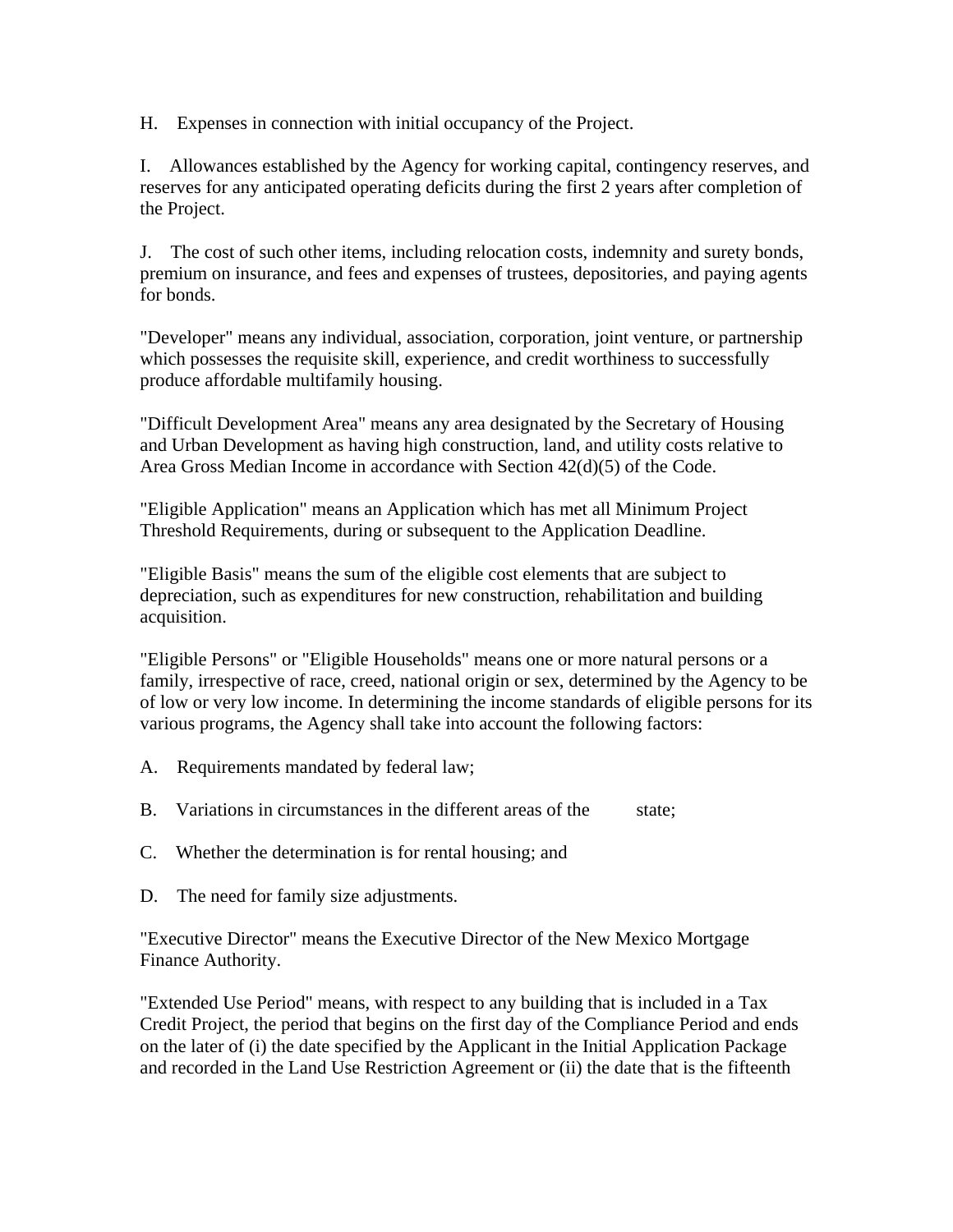anniversary of the last day of the Compliance Period, unless earlier terminated as provided in Section 42(h)(6) of the Code.

"Feasibility Analysis" means a financial analysis based on rules established by the IRS to determine a Project's financial feasibility, which is completed to ascertain a Tax Credit amount.

"Federal Subsidy" means other project funding to include federal grants and below market rate federal loans through programs such as those administered by HUD (excluding CDBG) and Rural Development, tax exempt financing and any other locally administered low interest loan or grants from federal sources.

"Federally Assisted Units" means any housing receiving project based rental assistance, operating subsidies or mortgage interest reduction payments. The universe includes public housing, Rural Housing Development financed properties. Section 235 and Section 221(d) interest reduction payments, and any development with a project based Section 8, rent supplement, or rental assistance payments contract.

"Financing Commitment" means a commitment for permanent or construction financing which 1) is not subject to further approval by any loan committee or board of directors or other entity of the creditor making the commitment, 2) contains specific terms of funding and repayment, and 3) contains language stating that the loan will be subordinated to the LURA.

"Homeless" means a) an individual or family which lacks a fixed, regular, and adequate nighttime residence; or b) an individual or family which has a primary nighttime residence that: 1) a supervised publicly or privately operated shelter designed to provide temporary living accommodations (including welfare hotels, congregate shelters, and transitional housing for persons with mental illness); 2) an institution that provides a temporary residence for individuals intended to be institutionalized; or 3) a public or private place not designed for, or ordinarily used as, a regular sleeping accommodation for human beings. The term does not include any individual imprisoned or otherwise detained pursuant to an Act of the Congress or State law.

"HUD" means the U. S. Department of Housing and Urban Development.

"Land Use Restriction Agreement" or "LURA" means the agreement submitted to the Agency restricting the property to affordable housing use during the Compliance Period.

"Local Government" means any county, municipality, tribe or other general purpose political subdivision in the State of New Mexico.

"Local Notice" means MFA's letter to the Chief Executive Officer (or the equivalent) of the local jurisdiction within which the Project is located, which provides a thirty (30) day period to comment on the Project pursuant to Code Section 42(m)(1)(A)(ii).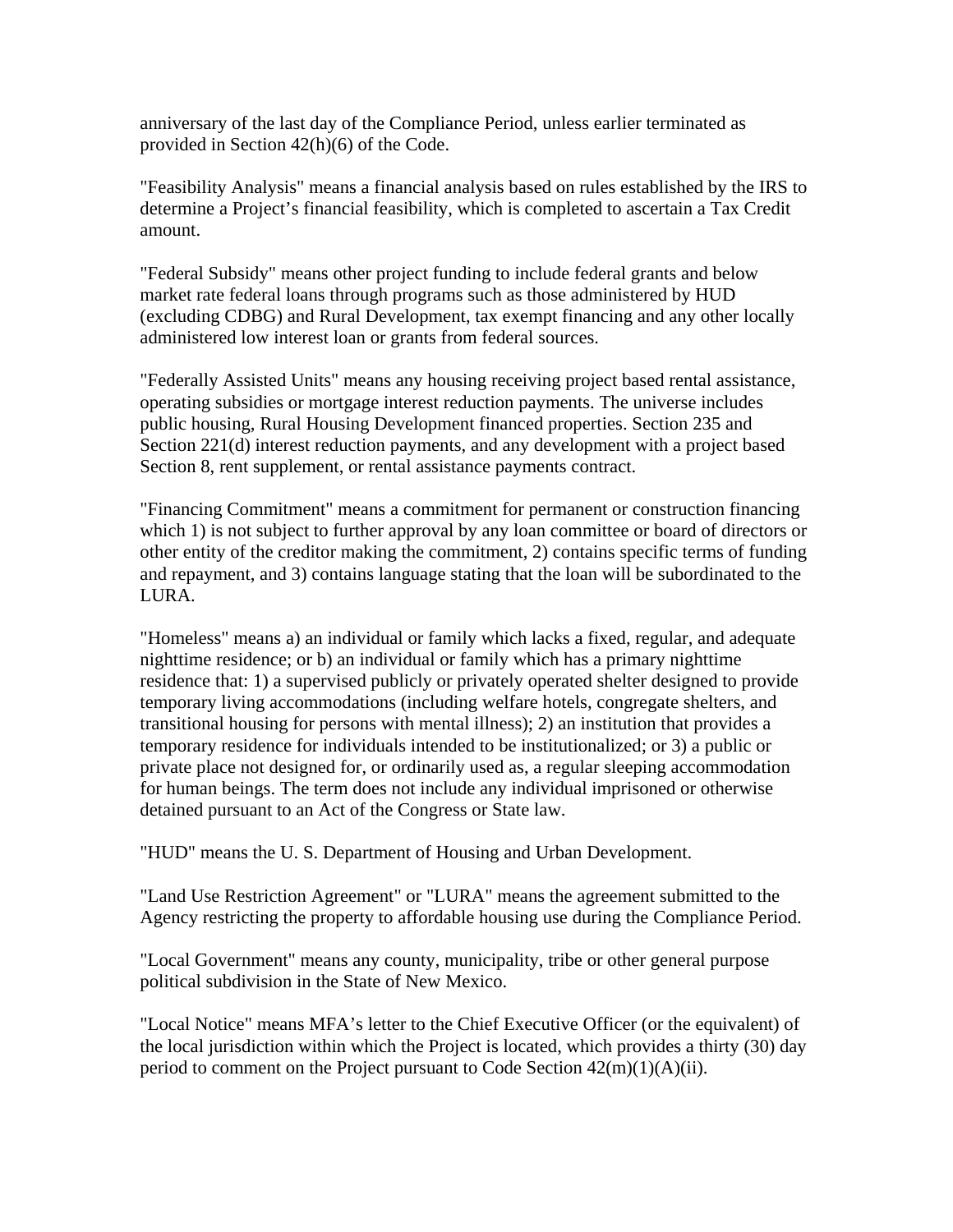"Low Income Housing Tax Credit Program" or "LIHTC Program" means the rental housing program administered by MFA pursuant to Section 42 of the Code and by the State of New Mexico Executive Order 97-01.

"Low Income Tenants" are households which occupy Tax Credit Units.

"Low Income Units" or "Set Aside Units" shall mean units which are rent restricted and set aside for tenants whose income does not exceed 50%, 60% or some lower percentage, whichever is elected, of area Gross median income.

"Market Study" means a written analysis of the market of a proposed Project, which must be dated no more than six (6) months prior to the date of the Application and prepared by an independent professional firm having no other role in the development, operation, or ownership of the Project. It must address all aspects of marketability including but not limited to existing competing Projects, Projects under construction, vacancy, absorption, and income levels in the targeted market area, community profile, local industry profile, Tax Credit rents as compared to market rents, market rate and low income housing demand, a description of the Project including Project amenities, number of units, unit type, and unit size. Projects intended for Special Needs & Elderly Households must deliver market studies which address the target groups and determine that such households are in need of housing and willing and able to occupy the units. Market studies completed by the Applicant will be accepted for Projects with 20 or fewer units, provided they meet all of the requirements set forth here. Such in-house studies must be in a form acceptable to MFA. Appraisals will not be substituted for market studies.

"Minimum Score" means the lowest score with which an Application will be considered to have passed Minimum Project Threshold Requirement #5.

"Mortgage Revenue Bonds (MRB)" or "Tax Exempt Bonds" means bonds issued by state designated issuers, including MFA, which may be used to finance LIHTC Projects subject to Project allocations made by the State Board of Finance.

"November 15th" means November 15th, unless this date falls on a weekend or a holiday, in which case it means the first business day following November 15th.

"Ownership of Land" means holding fee title or a qualified leasehold interest.

"Participating Title Company" means a New Mexico title company that maintains pooled, interest-bearing transaction account(s) pursuant to the Land Title Trust Fund Act of 1997.

"Placed in Service" means the date on which the first unit of a new construction Project is certified or otherwise officially declared as available for occupancy. For acquisitions of existing Projects, it is the date of transfer to a new owner.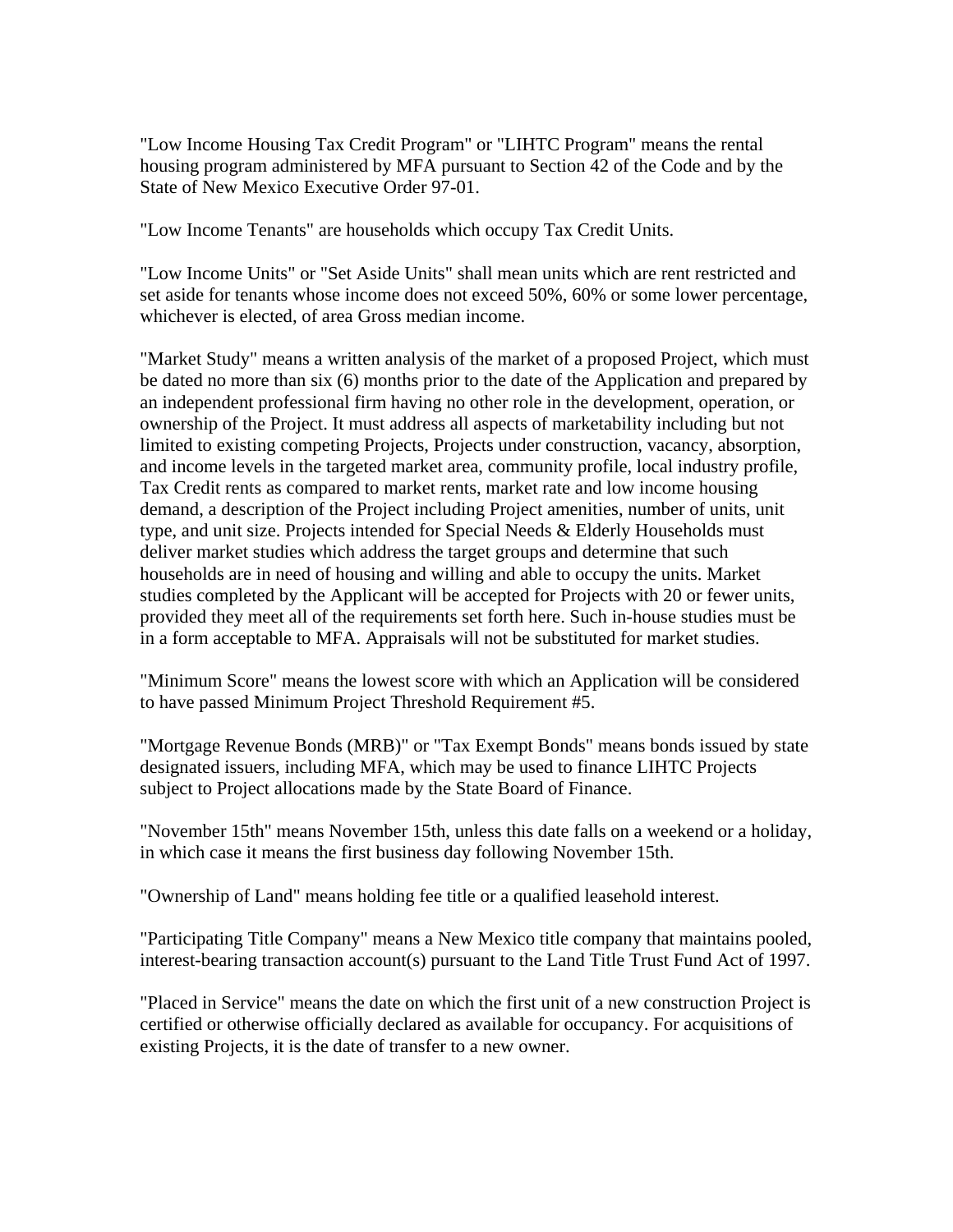"Principal" means an Applicant, any general partner of an Applicant, and any officer, director, or any shareholder, general partner or managing member of an Applicant.

"Program" means the LIHTC Program as administered by MFA.

"Project" means any work or improvement located or to be located in the state, including real property, buildings, and any other real and personal property, designed and intended for the primary purpose of providing decent, safe, and sanitary residential housing for individuals, whether new construction, acquisition of existing residential housing, or the remodeling, improvement, rehabilitation, or reconstruction of existing housing, together with such related non-housing facilities as the Agency determines to be necessary, convenient, or desirable.

"Project Selection Criteria" means the criteria used to score a project for tax credit allocation purposes.

"Project Expenses" means usual and customary operating and financial costs. The term does not include extraordinary capital expenses, development fees and other nonoperating expenses.

"Qualified Allocation Plan" or "QAP" means this Qualified Allocation Plan, which was adopted by Board Action on month, date ? , 199 and made effective as of January 1, 2000, and which was approved by the Governor of the State of New Mexico pursuant to Section 42(m)(1)(B) of the Code and sets forth the Project Selection Criteria and the preferences of MFA for Projects which will receive Tax Credits.

"Qualified Basis" means the portion or percentage of the eligible basis that qualifies for the tax credit. It is calculated by multiplying the eligible basis by the applicable fraction.

"Qualified Census Tract" means any Census tract which is designated by the Secretary of Housing and Urban Development as having 50% or more of the households at an income level which is less than 60% of the Area Gross Median Income in accordance with Section 42(d)(5) of the Code.

"Qualified Leasehold Interest" means a leasehold interest running at least as long as the extended use period.

"Qualified Nonprofit Organization" means a nonprofit entity as defined for the purposes of the federal nonprofit LIHTC set aside in Code Section 42(h)(5)(c). The organization must meet the requirements of Code Section  $501(c)(3)$  or  $501(c)(4)$ , and have the fostering of low income housing as one of its purposes. Additional requirements, including delivery of an IRS designation letter, must be met for scoring purposes.

"Rent Restricted Unit" means, with respect to a Tax Credit Project, a unit for which the gross rent does not exceed 30% of the imputed Area Gross Median Income limitation applicable to such unit as chosen by the Applicant in the Application and in accordance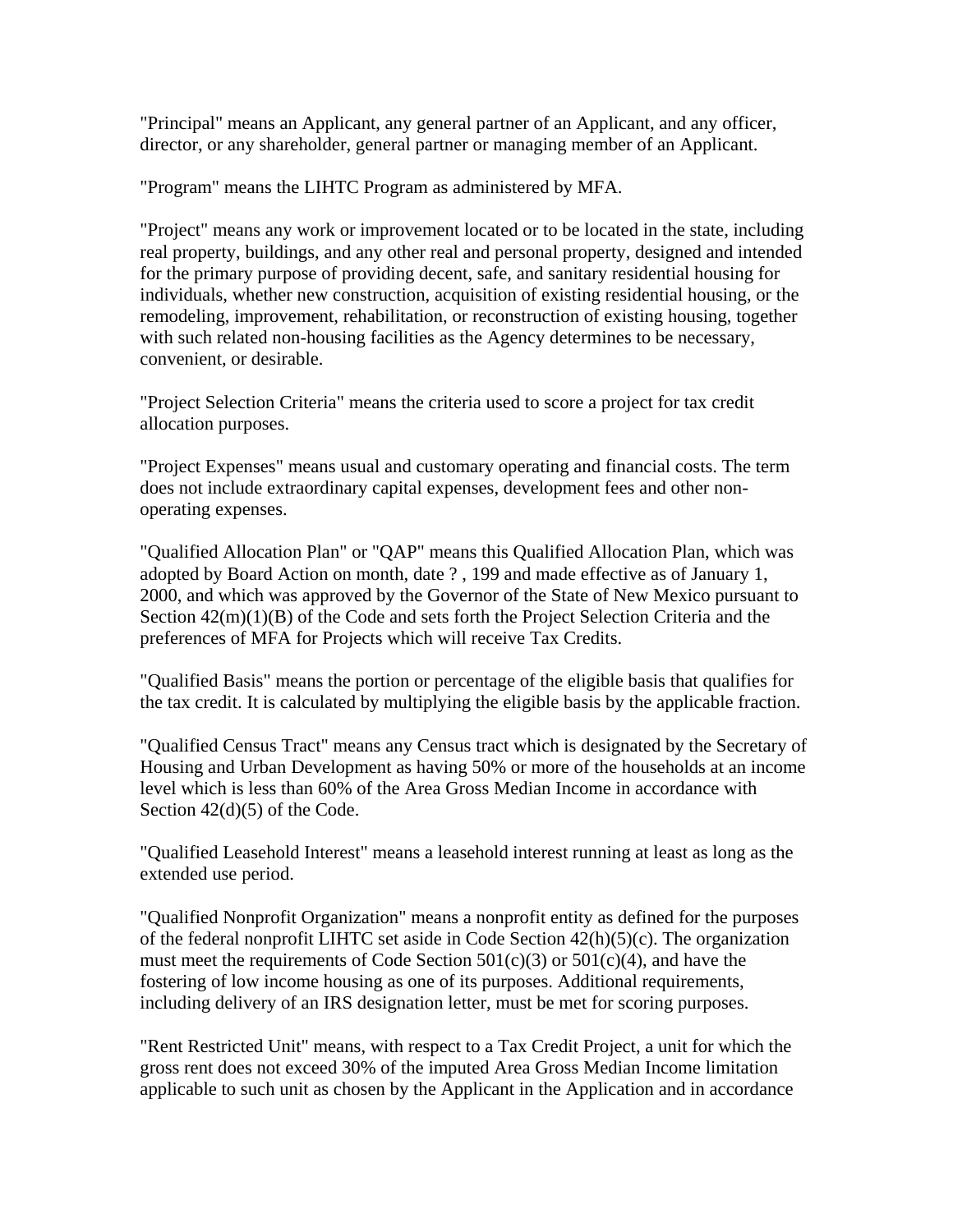with the Code. Gross rent must be determined from the rent charts included in the Application Package and must correspond to the percentage of area Gross median income selected by the Applicant in the Application. It includes the cost of utilities, and must be reduced by the amount of tenant-paid utilities. Gross rent includes all income for the unit, including tenant and any subsidy payments.

"Reservation Contract" means the contract executed by MFA and the Applicant with respect to an allocation of Tax Credits, which states the conditions to be met by the Applicant prior to issuance of a Carryover Allocation.

"Reservation Letter" or "Reservation" means a document issued by MFA which describes the amount of Credits provisionally awarded to a Project and the conditions which the owner must meet in order to obtain a Binding Commitment for Tax Credits.

"Rural Development" or "RD" or "USDA RD" (previously called "Farmer's Home Administration" or "FmHA" of the United States Department of Agriculture) means Rural Development or other agency or instrumentality created or chartered by the United States to which the powers of the RD have been transferred.

"Senior Housing" means Projects specifically designed for exclusive use by elderly tenants. Elderly is defined as those persons 62 years of age or older.

"Set Aside Units" means "Low Income Units".

"Set Aside Election" means the proportion of total Project units set aside as Low Income Units at one or more Area Gross Median Income level(s) which is selected by the Applicant and which, at a minimum, meets the requirements of Code Section 42.

"Single Room Occupancy" (SRO) means housing consisting of single room dwelling units. The unit must contain either food preparation and/or sanitary facilities.

"Social Services Plan" means a plan prepared for the provision of social and other services to Special Needs Households. This plan 1) identifies all services to be provided to tenants, 2) specifies annual costs of all services, 3) identifies all entities providing such services, and 4) identifies sources of payments for such services and isolates all expenditures planned from Project cash flow. This plan is signed by all service providers. Services included must be long-term, significant and meaningful as determined by MFA, and they must be appropriate to the specific needs of the given tenant population. The delivery of social services to the residents of the Project will be enforced through a provision in the Land Use Restriction Agreement.

"Special Needs Households" means Homeless people and/or people with physical or developmental disabilities or chronic mental illnesses as defined in HUD's Handbook 4571.2, Section 1-5, Parts A.2. and A.3, attached to Initial Application Package.